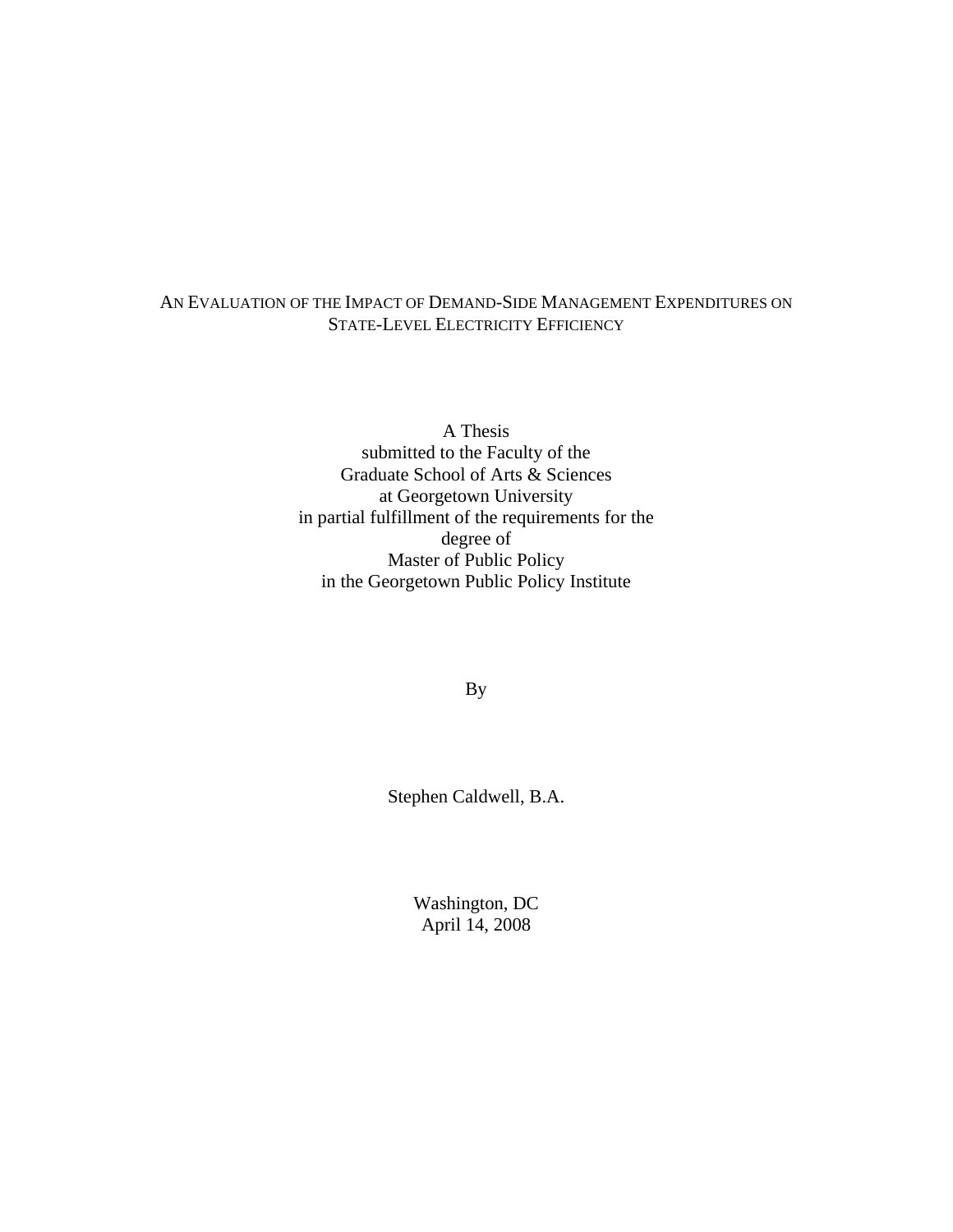### AN EVALUATION OF THE IMPACT OF DEMAND-SIDE MANAGEMENT EXPENDITURES ON STATE-LEVEL ELECTRICITY EFFICIENCY

Stephen Caldwell, B.A.

Thesis Advisor: Dr. David Hunger

#### **ABSTRACT**

Global climate change has become a topic of increasing importance to political leaders, policymakers, and the general public. Roughly one third of US greenhouse gas (GHG) emissions come from electricity generation. Improved energy efficiency in electricity end-uses offers the promise of reductions in GHG emissions and other benefits. Market failures have prompted federal and state governments to intervene to promote energy efficiency. One of the largest interventions has been in the form of demand-side management (DSM) programs run by electric utilities, state agencies, and third parties. Given policymakers' considerations of further investments in energy efficiency through expanded DSM and other programs to help mitigate climate change, it is important to evaluate how effective DSM expenditures have been in improving energy efficiency.

Proponents of expanded energy efficiency programs point to a large "efficiency gap" between the current level of energy efficiency and the socially optimal level while citing market failures and barriers as justification for DSM and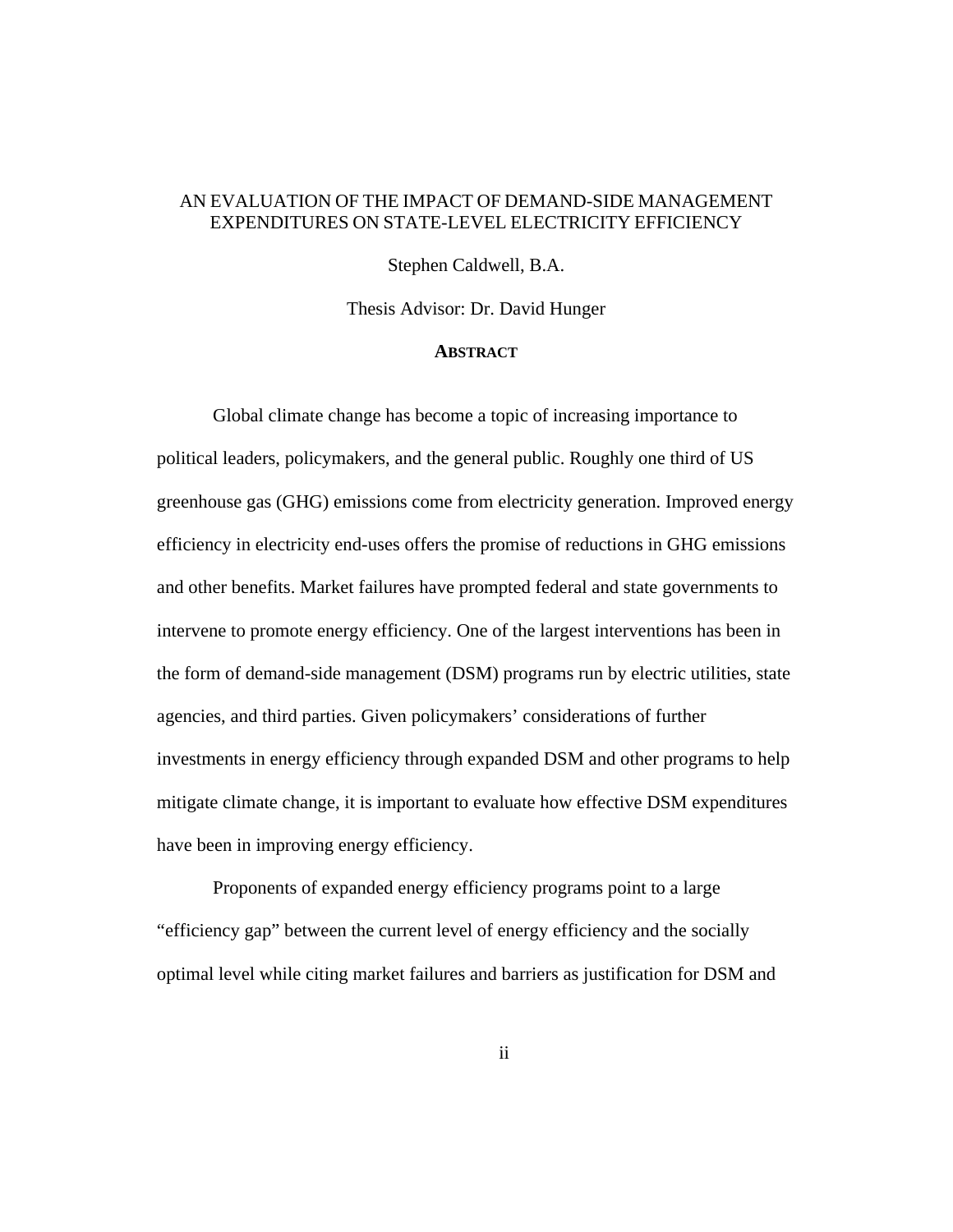other programs to promote greater energy efficiency. Critics point out at least theoretical concerns about the efficacy of DSM. Previous empirical studies have come to divergent conclusions regarding the effectiveness of DSM while also revealing shortcomings in the evaluation methods applied to date. In particular, previous work highlights the need to take into account changes in energy efficiency from market transformation, positive spillover, and shifts in economic activity. This study analyzes a state-level panel data set to estimate the effect of DSM expenditures on state-level electricity efficiency controlling for relevant factors and employing a Fisher Ideal index measure of efficiency that distinguishes changes in electricity usage due to changes in electricity efficiency from those due to changes in economic activity. Regression results do not indicate that DSM expenditures improve efficiency; however, electricity price is found to have a strong impact on electricity efficiency.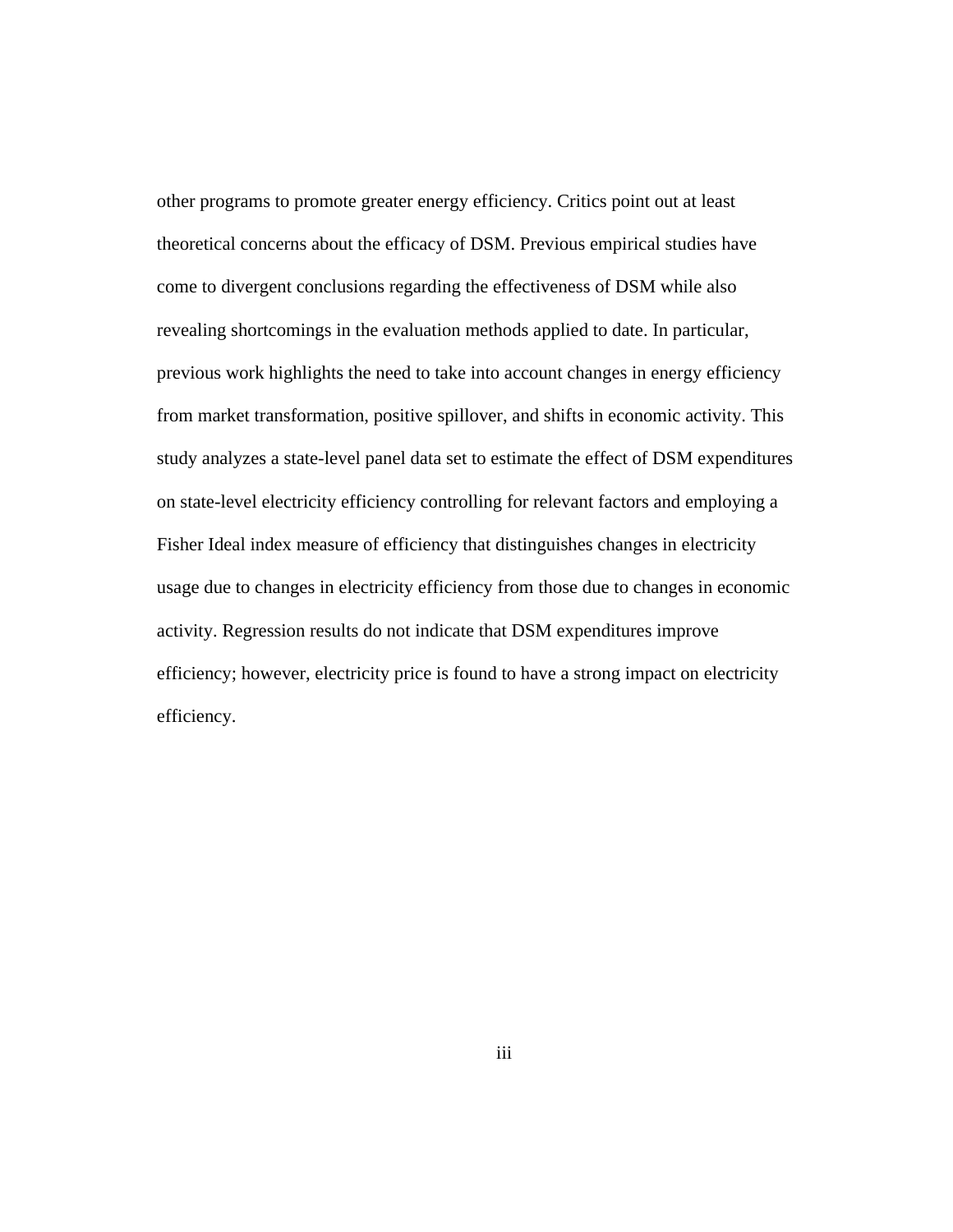I would like to thank my thesis advisor, Dr. David Hunger, for his guidance. I would also like to thank Kathleen Theoharides for encouraging me and tolerating my kvetching.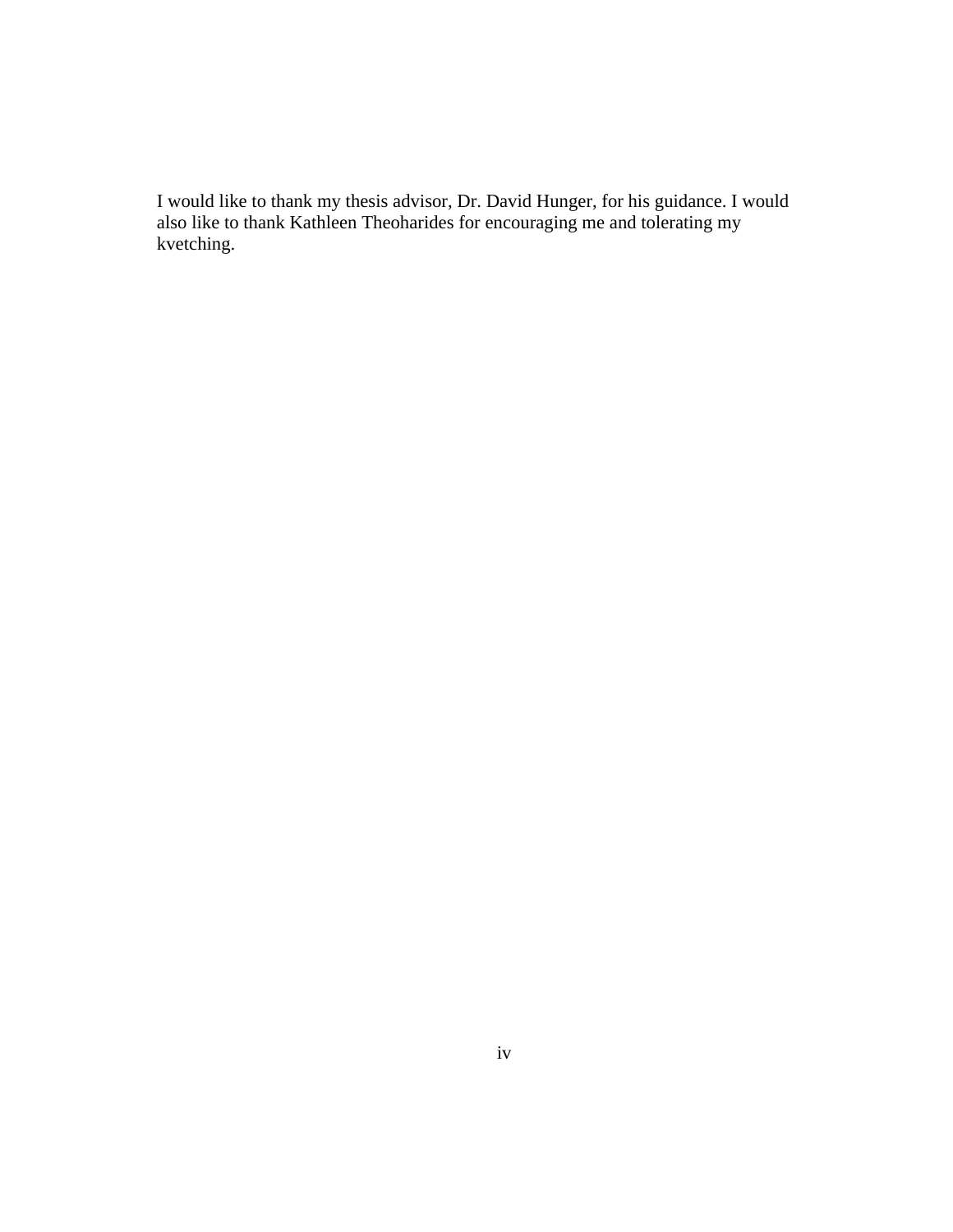#### TABLE OF CONTENTS

| Chapter 1. |                                                                           |
|------------|---------------------------------------------------------------------------|
| Chapter 2. |                                                                           |
|            |                                                                           |
|            |                                                                           |
|            |                                                                           |
|            |                                                                           |
|            |                                                                           |
|            |                                                                           |
|            |                                                                           |
| Chapter 4. |                                                                           |
|            | Results                                                                   |
|            | Discussion                                                                |
|            |                                                                           |
|            |                                                                           |
|            |                                                                           |
|            |                                                                           |
|            |                                                                           |
|            | Appendix C: Comparison of ACEEE and EIA Energy Efficiency Spending Data38 |
|            |                                                                           |
|            |                                                                           |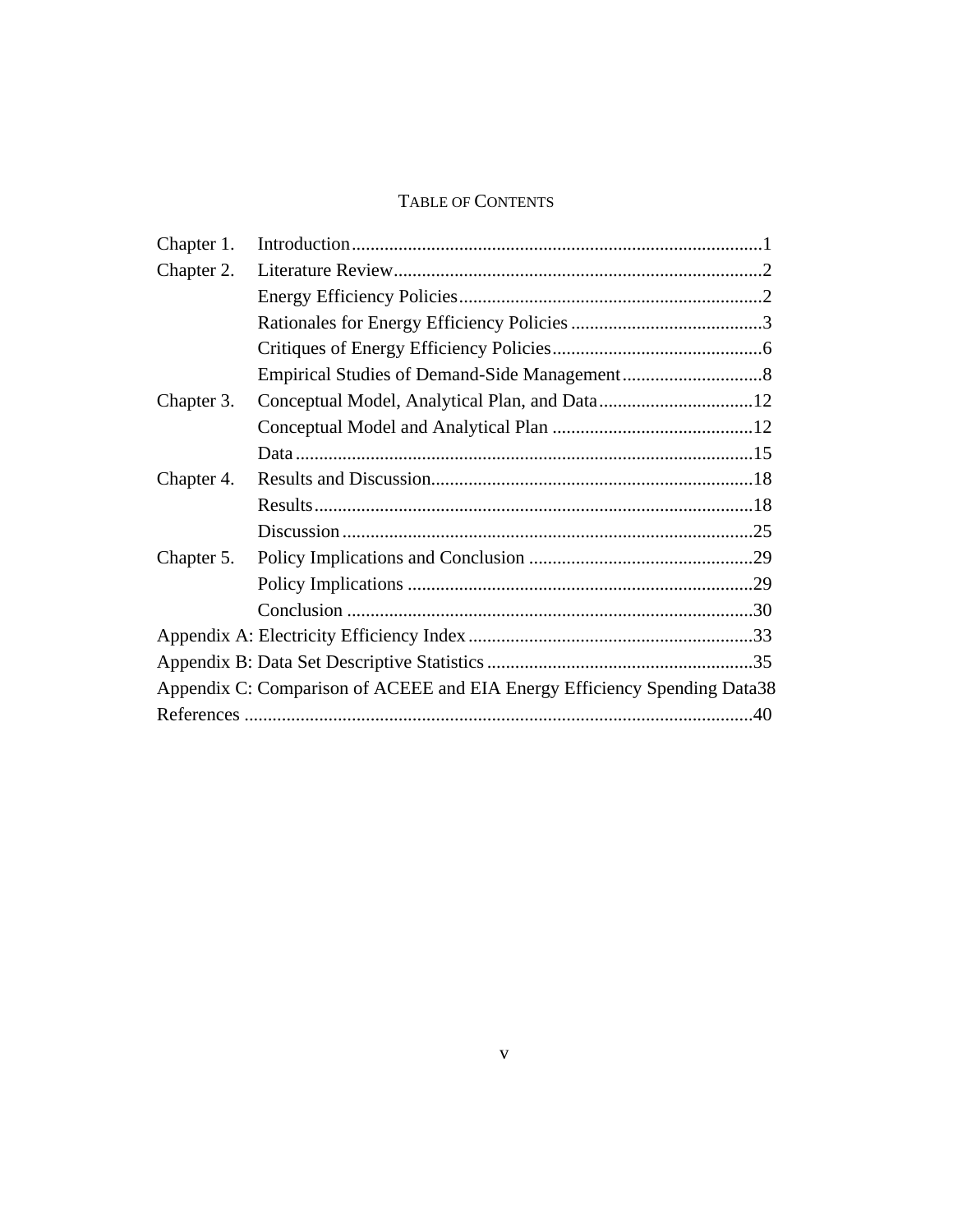### **Chapter 1. Introduction**

In recent years, global climate change has become a topic of increasing importance to political leaders, policymakers, and the general public. In its 2007 report, the Intergovernmental Panel on Climate Change states with very high confidence that human activities—primarily the addition of greenhouse gases (GHG) to the atmosphere—have led to a warming of the climate. According to the Energy Information Agency (EIA 2004), carbon dioxide from fossil fuel combustion accounts for roughly 80% of total anthropogenic GHG emissions in the US. The Environmental Protection Agency (2007) estimates that, in 2005, electricity generation accounted for roughly 41% of all US carbon dioxide emissions from fossil fuel combustion. Energy efficiency holds promise as one of several options for reducing GHG emissions from electricity generation in order to avoid dangerous anthropogenic climate change (National Academy of Sciences 1991, Pacala and Socolow 2004, Lovins 2005, Bressand et al. 2007).

In addition to climate change mitigation, proponents of energy efficiency claim that energy efficiency offers other significant benefits. The *National Action Plan for Energy Efficiency* (2006) summarizes these additional benefits: environmental benefits from reduced fossil fuel combustion (fewer emissions of  $SO_2$ ,  $NO<sub>X</sub>$ , etc.); cost savings to consumers from lower energy bills; cost savings from avoided or delayed investments in new power generation, transmission, and distribution infrastructure; rapid deployment compared to construction of new infrastructure; economic development (as consumers spend energy savings on other goods and services); and energy security.<sup>1</sup>

<sup>&</sup>lt;sup>1</sup> While imports of foreign petroleum, which does not play a large role in electricity generation, cause the most concern over energy security, natural gas imports do factor significantly into US electricity production.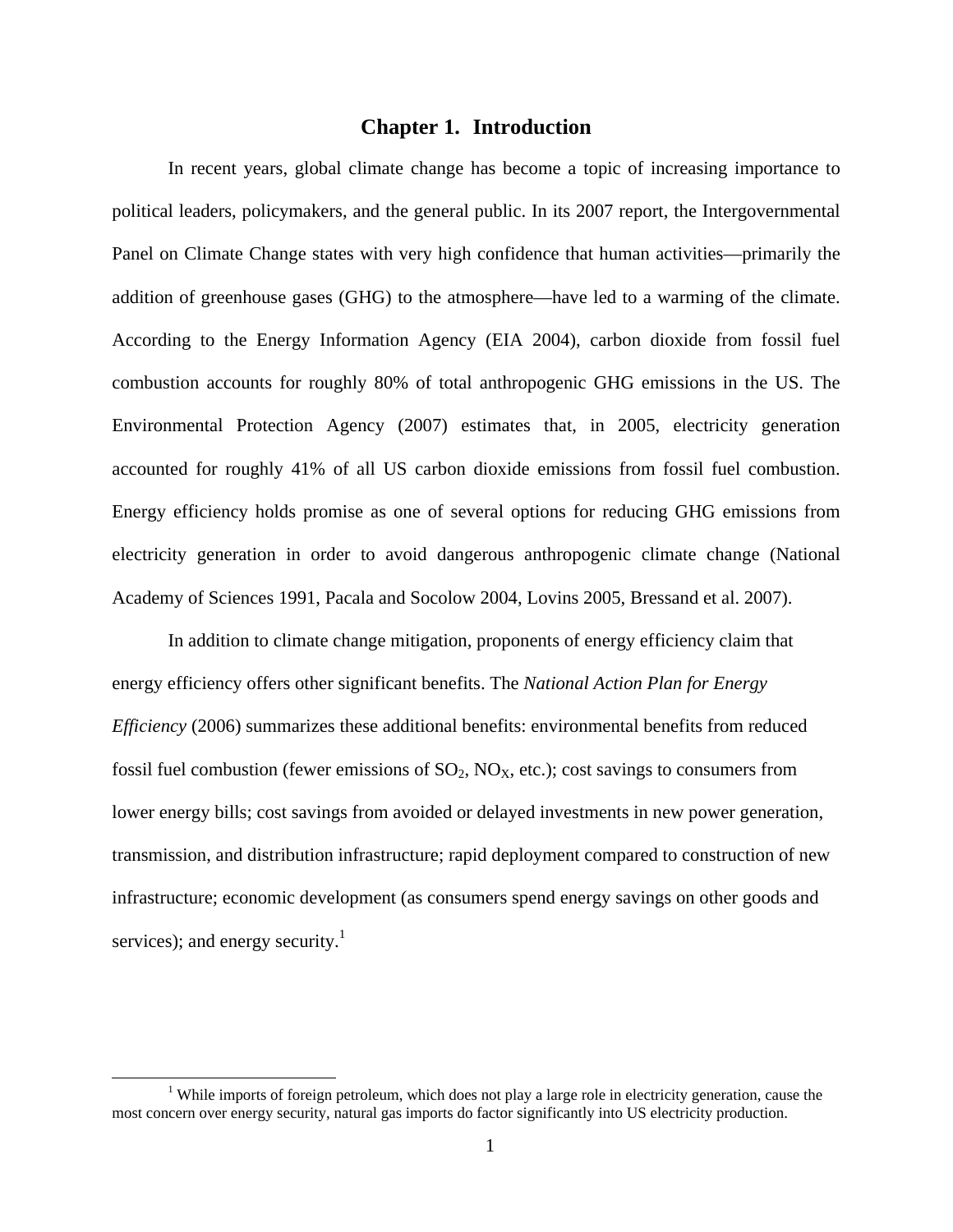## **Chapter 2. Literature Review**

### **Energy Efficiency Policies**

The energy crises of the 1970s spurred the federal and state governments to focus on energy efficiency. The federal government has at times adopted a number of different energy efficiency policies that address electricity usage including minimum energy efficiency standards for a variety of products, tax incentives for energy efficiency investments, and the Energy Star program. States have also undertaken energy efficiency programs and policies including tax incentives, building codes, minimum appliance energy efficiency standards, and demand-side management (DSM). Of the options for promoting energy efficiency, some reports suggest that DSM offers the greatest potential for energy savings (Western Governors Association 2006, Eldridge et al. 2007).

DSM includes several types of programs—including: general information to foster awareness of energy saving opportunities; technical information to identify specific energy saving opportunities (e.g. energy audits); financial assistance to customers (including loans and rebates) to promote investments in energy efficiency; direct or free installation of energy efficient products; performance contracting; load control and load shifting; and non-traditional tariffs (e.g. time-of-day and real-time pricing) (Nadel 1992). Federal legislation played a role in advancing DSM. The National Energy Conservation Policy Act of 1978 (NECPA) mandated that utilities offer residential customers on-site energy audits (Eto 1996). States' adoption of least cost planning requirements for regulated electricity providers also bolstered the growth of DSM. By the mid-1980s many states had adopted the least-cost planning paradigm wherein utilities would engage in semi-public planning processes for new resource acquisition to meet expected demand rather than simply recovering costs after investments in new power generation had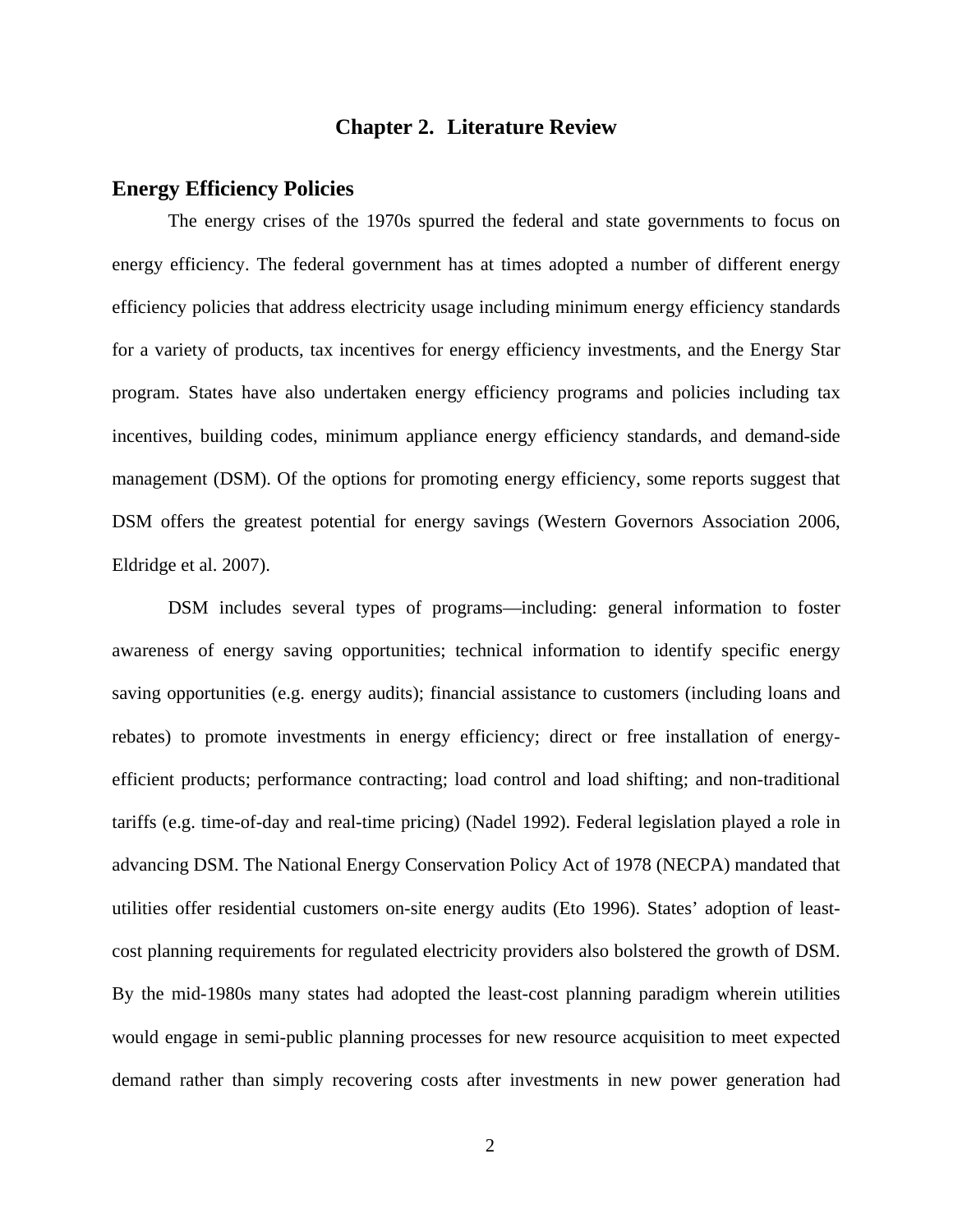already been made—a change that spurred interest in DSM as an alternative to investments in new generation assets (Eto 1996). DSM spending reached its peak in 1993 and generally declined thereafter following the states' electricity market restructuring (Gillingham et al. 2004).

As states that restructured their electricity markets saw DSM spending decline, many of these states created public benefit funds (PBF) to pay for DSM and other programs (e.g. renewable energy, low-income bill-payment assistance) where states typically funded PBFs with system (or public) benefit charges applied as per-kilowatt-hour fees for electricity distribution (Gillingham et al. 2004). DSM spending experienced an upswing following the enactment of PBFs, and, while some states passed on PBF monies to utilities to continue administering DSM programs, other states authorized state agencies or third parties to administer DSM programs using funding from PBFs (Eldridge et al. 2007).

In a step beyond DSM, twelve states have implemented energy efficiency resource standards (EERS) that require power suppliers to meet specified percentages of demand via energy efficiency (Eldridge et al. 2007). EERS are too new of a development for evaluation but may prove an important complement to DSM programs.

## **Rationales for Energy Efficiency Policies**

Proponents of energy efficiency policies have put forth a number of arguments to justify government intervention in order to promote more energy efficiency than the market provides and have pointed to the existence of an "efficiency gap" or "efficiency paradox." The difference between actual energy efficiency and the energy efficiency that households and firms would achieve were they to invest in the socially optimal level of energy efficiency constitutes the "efficiency gap." Golove and Eto (1996) disaggregate the "efficiency gap" into the amount of additional energy efficiency households and firms would realize were they to apply the same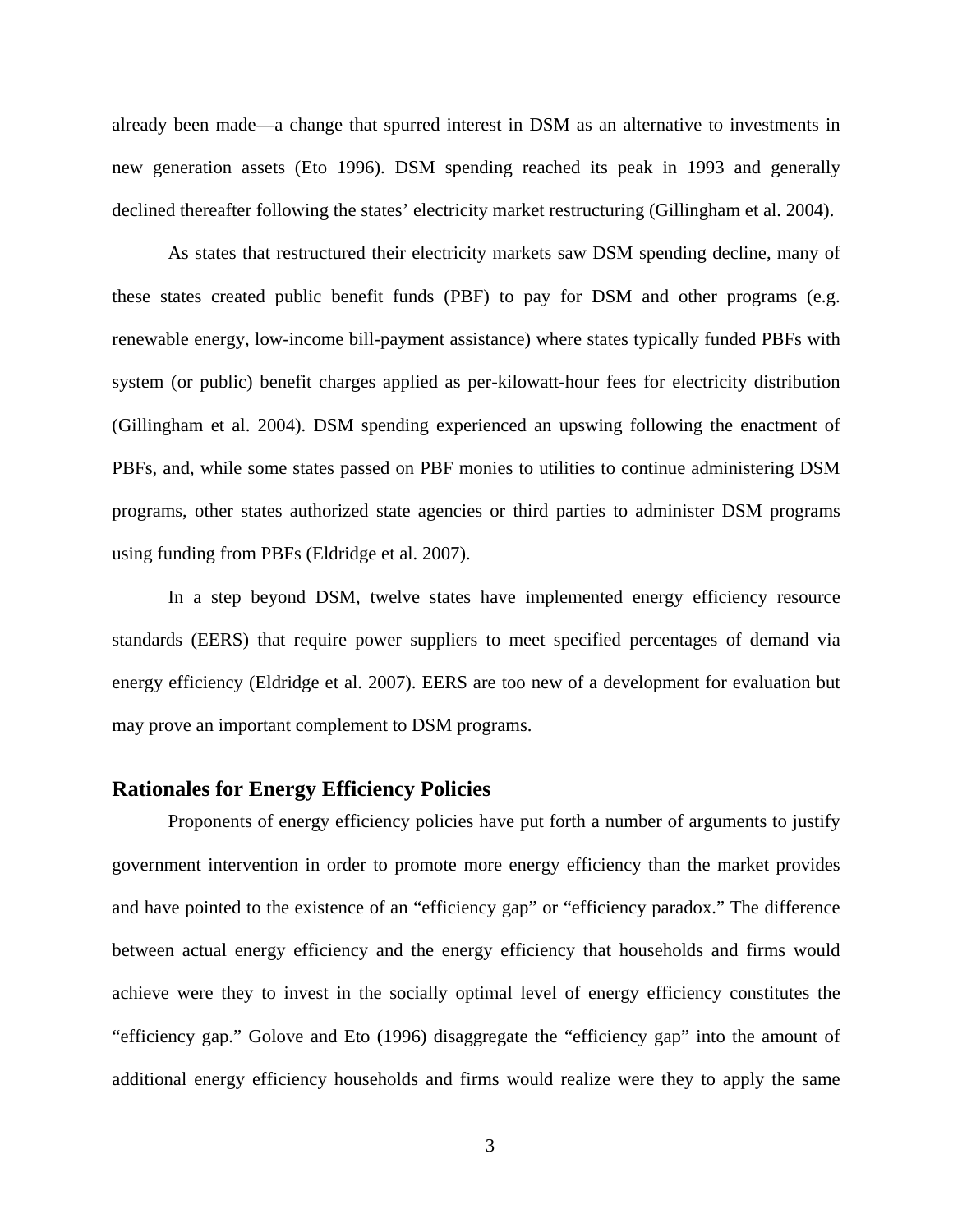investment criteria to energy efficiency as they do to other investments (profit maximization) and the additional energy efficiency beyond this amount that households and firms would realize were they to make socially optimal investments (social welfare maximization).

Those who subscribe to the "efficiency paradox" paradigm cite the seemingly excessively high discount rates that households and firms apply to energy efficiency investments as evidence. Engineering studies estimate the cost of investments in energy efficiency and their energy savings. Given such estimates, empirical studies have estimated the effective discount rates that households and firms use when evaluating energy efficiency investments. Train (1985) surveyed a number of such studies of discount rates for household energy efficiency investments and found estimates of discount rates of 39-100% for refrigerators and 3-29% for air conditioning.

Explanations of the "efficiency gap" and the high discount rates used for energy efficiency investments—and justifications for government intervention to promote energy efficiency—fall into the categories of market failures and market barriers. Market failures include: principal-agent slippage; imperfect information and public-good aspects of information; environmental externalities; and regulatory mis-pricing of electricity. Principal-agent slippage occurs when, for example, tenants or home buyers cannot trust the energy efficiency claims of landlords or home owners and, as a result, rents or house prices do not accurately reflect the value of energy efficiency investments (Jaffe and Stavins 1994). In a similar vein, Lovins (1996) writes of "perverse incentives" related to energy efficiency such as those whereby a cost-plus contract rewards a builder for spending more on materials but not for reducing future energy expenditures.

Studies have also examined the informational market failures associated with energy efficiency (Jaffe and Stavins 1994, Golove and Eto 1996). Since information about energy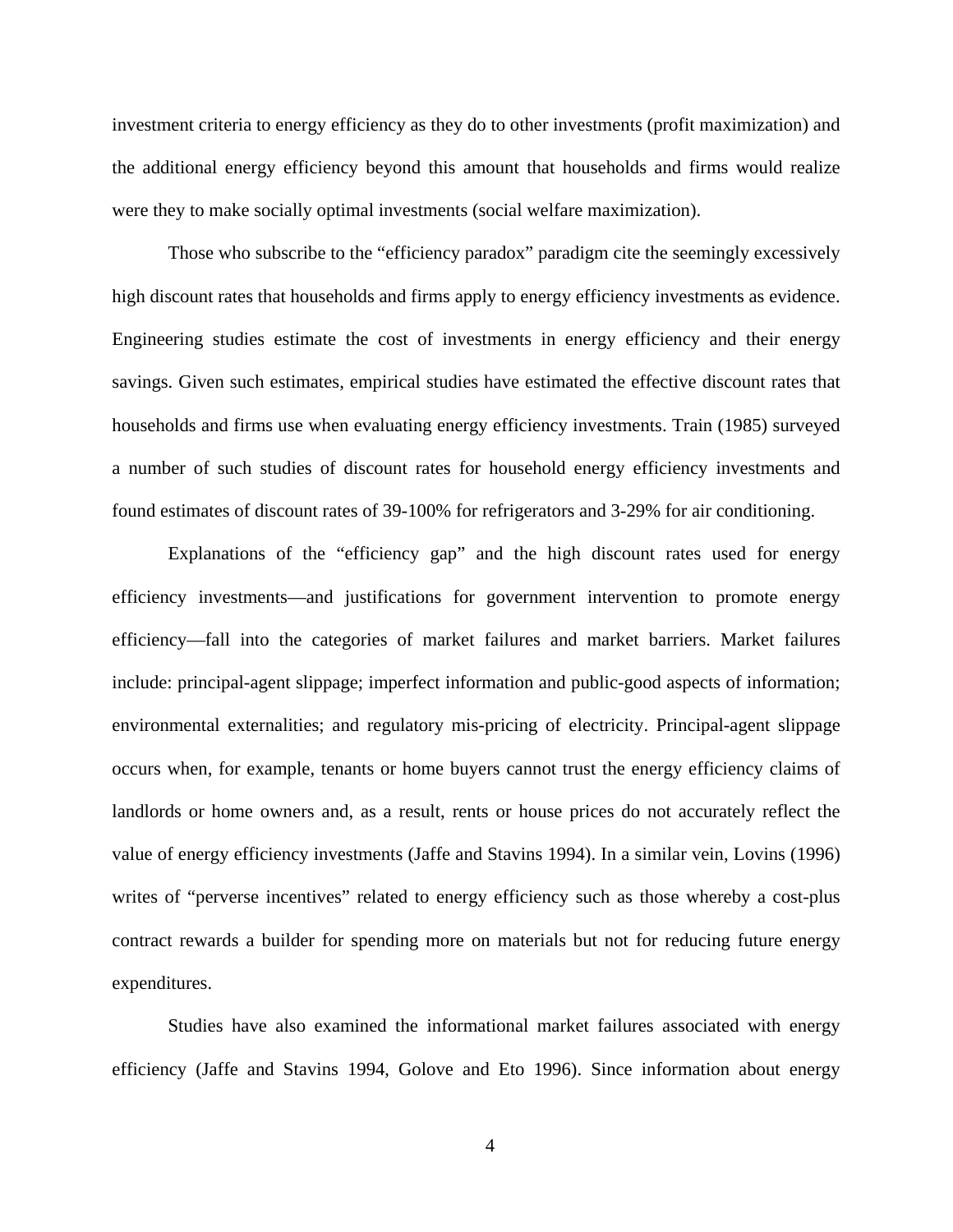efficiency has some characteristics of a public good, the market may undersupply such information. In addition, the adoption of an energy-efficient technology by one household or firm may produce information that could prove valuable to other entities considering the technology—a positive externality. Eto et al. (2000) define participant and non-participant spillover from government-run energy efficiency programs where a program participant makes energy efficiency investments beyond those subsidized by the program and where a non participant makes energy efficiency investments after observing the benefits enjoyed by a program participant, respectively.

Studies (Jaffe and Stavins 1994, Golove and Eto 1996, Brennan 1998) also emphasize the environmental externalities that may lead to suboptimal investments in energy efficiency since the market price of electricity does not reflect the true social cost of electricity generation (e.g.  $SO_2$ ,  $NO<sub>X</sub>$ ,  $CO_2$ , and mercury emissions from fossil-fuel combustion at power plants). Because of environmental externalities, consumers face an electricity price lower than the true marginal cost of production and thus over-consume from a social welfare perspective. Cost-of-service regulated pricing may also lead to the under-pricing of electricity compared to its true marginal cost of generation (Jaffe and Stavins 1994, Golove and Eto 1996) and thus to an inefficient consumption level. Brennan (1998) notes, however, that government policies to promote energy efficiency are a second-best tool for addressing such inefficiency compared to policies that force the market price of electricity to accurately reflect its marginal cost of production (e.g. emissions taxes or permit trading).

In addition to market failures, some authors also point to market barriers to energy efficiency as rationales for government intervention. Golove and Eto (1996) list several market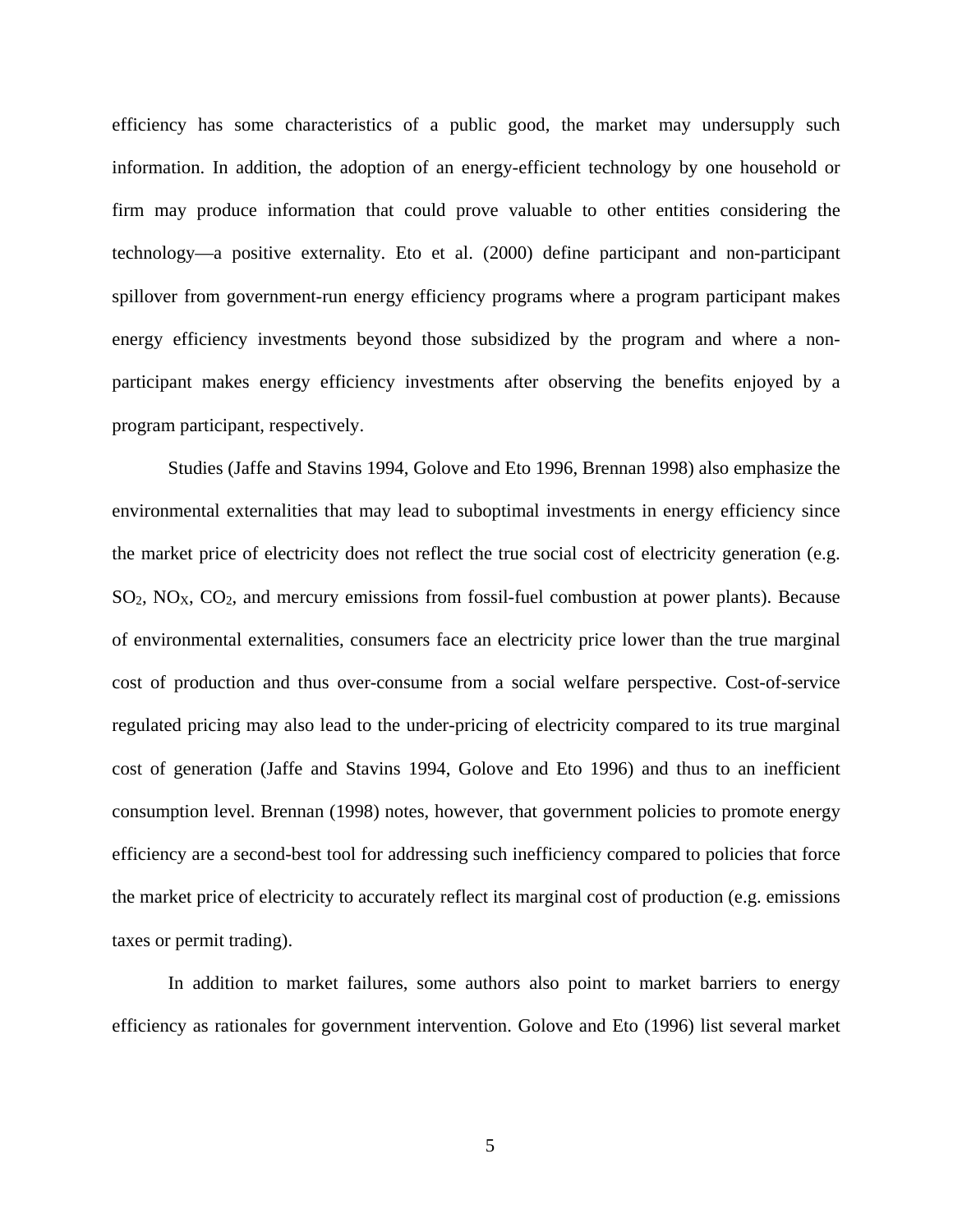barriers: financing or borrowing limitations; market power; "gold plating" and inseparability of product features; and custom.

## **Critiques of Energy Efficiency Policies**

Criticisms of energy efficiency policies and programs fall into two categories. First, critics argue that those who point to a large "efficiency gap" either misunderstand the economics of energy efficiency investments or at least overestimate the size of the "efficiency gap." Second, studies that criticize energy efficiency programs identify reasons that such programs may prove ineffective or have undesirable consequences. Attacking the claim that market barriers represent inefficiencies that warrant policy intervention, Sutherland (2000) argues that so-called market barriers exist in all markets and simply represent the cost of adjusting to market conditions—a claim that calls into question the very existence of an "efficiency gap."

Hassett and Metcalf (1995) suggested that households and firms may apply high discount rates to energy efficiency investments as an economically rational response since such investments are irreversible investments made in the face of uncertainty over future energy prices and energy savings.

Other studies (Joskow and Marron 1992, Jaffe and Stavins 1994) point to two factors often ignored by estimates of the "efficiency gap," namely the private costs of energy efficiency adoption and heterogeneity of consumers and firms. Granting that information about energy efficiency has public-good aspects, households and firms must nonetheless incurprivate costs to adopt new energy-efficient products or technologies. Households and firms must incur costs both to acquire relevant information and assess energy efficiency options and to actually adopt and adapt to new products and technologies. Moreover, estimates of the "efficiency gap" will overstate its magnitude if they fail to acknowledge the heterogeneity of households and firms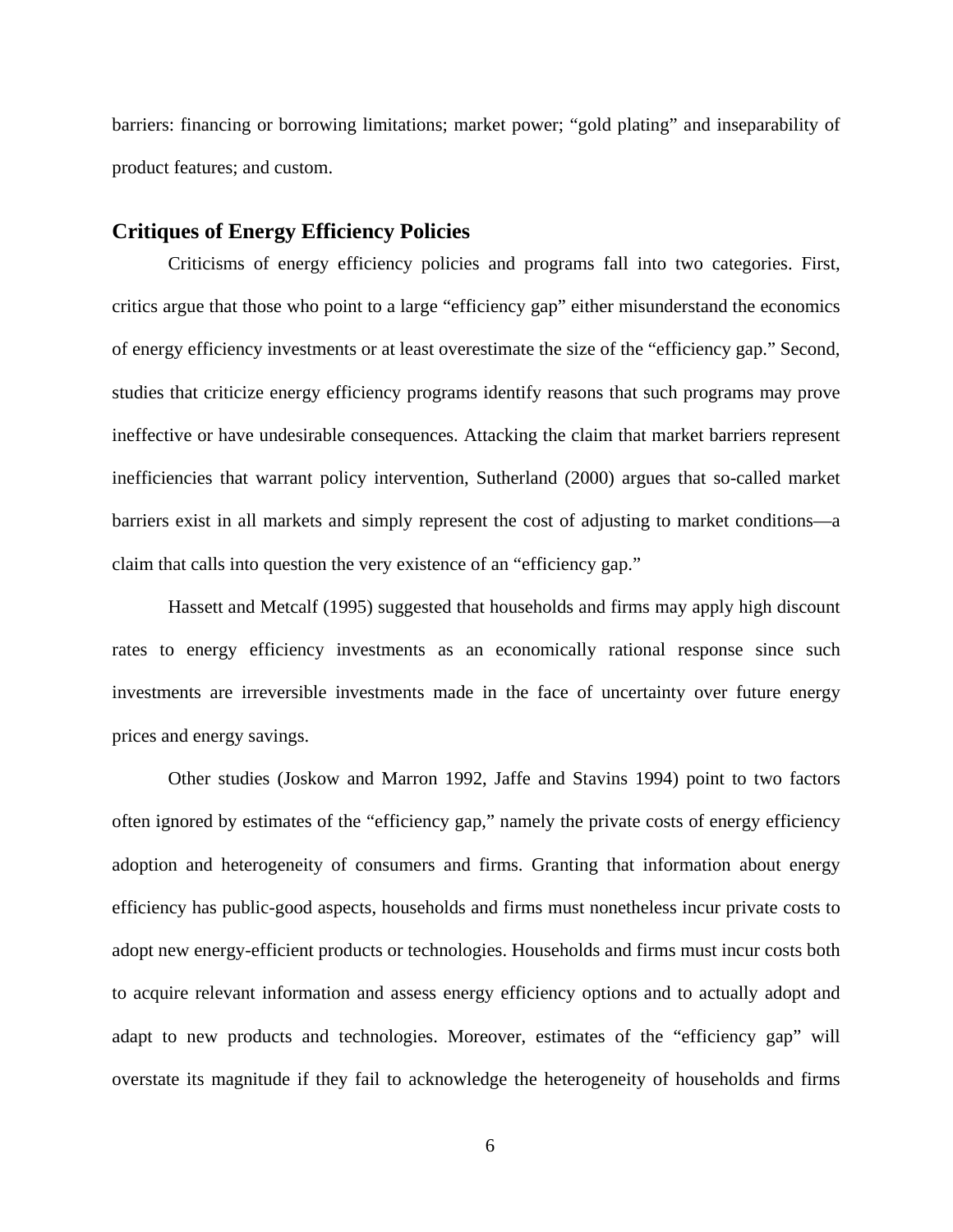insofar as energy efficiency investments might prove profitable for only a subset of all such entities given their different uses of the products and technologies in question.

Skeptics of energy efficiency programs highlight four reasons why such programs will prove ineffective or have undesirable effects: the free-rider problem; the rebound effect; perverse regulatory incentives for utilities; and inequitable redistributionary effects.The free-rider problem refers to the ability of households and firms to engage in strategic behavior owing to their private information regarding their own intentions to invest in energy efficiency. Entities that would invest in energy efficiency in the absence of subsidies or other programs will nonetheless accept the subsidies or other inducements for energy efficiency investments. Such free-riding means that some portion of resources devoted to energy efficiency inducements will simply be wealth transfers to free-riders.<sup>2</sup> Gehring (2002) highlights the free-rider problem with both energy efficient appliance rebate programs and time-of-use rates. Wirl (1999) criticizes much of the literature on DSM for overlooking the strategic behavior on the part of consumers that private information allows.

The rebound, or take-back, effect refers to the theoretical prediction that an increase in energy efficiency may actually lead to an increase in electricity consumption by making the corresponding energy service (e.g. air cooling, lighting) less expensive. As the effective price of an energy service decreases, consumers may demand a larger quantity of the energy service. Greening (2000) surveys empirical estimates of rebound effects and finds that increased energy efficiency does generally lead to energy savings; although, the magnitude of the take-back effect is not insubstantial.

<sup>&</sup>lt;sup>2</sup> Joskow and Marron (1992) note that some portion of DSM expenditures directed toward free riders will be wealth transfers, which raise equity concerns but do not constitute inefficiency, whereas some other portion (e.g. that spent on DSM administration rather than efficient equipment rebates) will constitute actual economic inefficiency.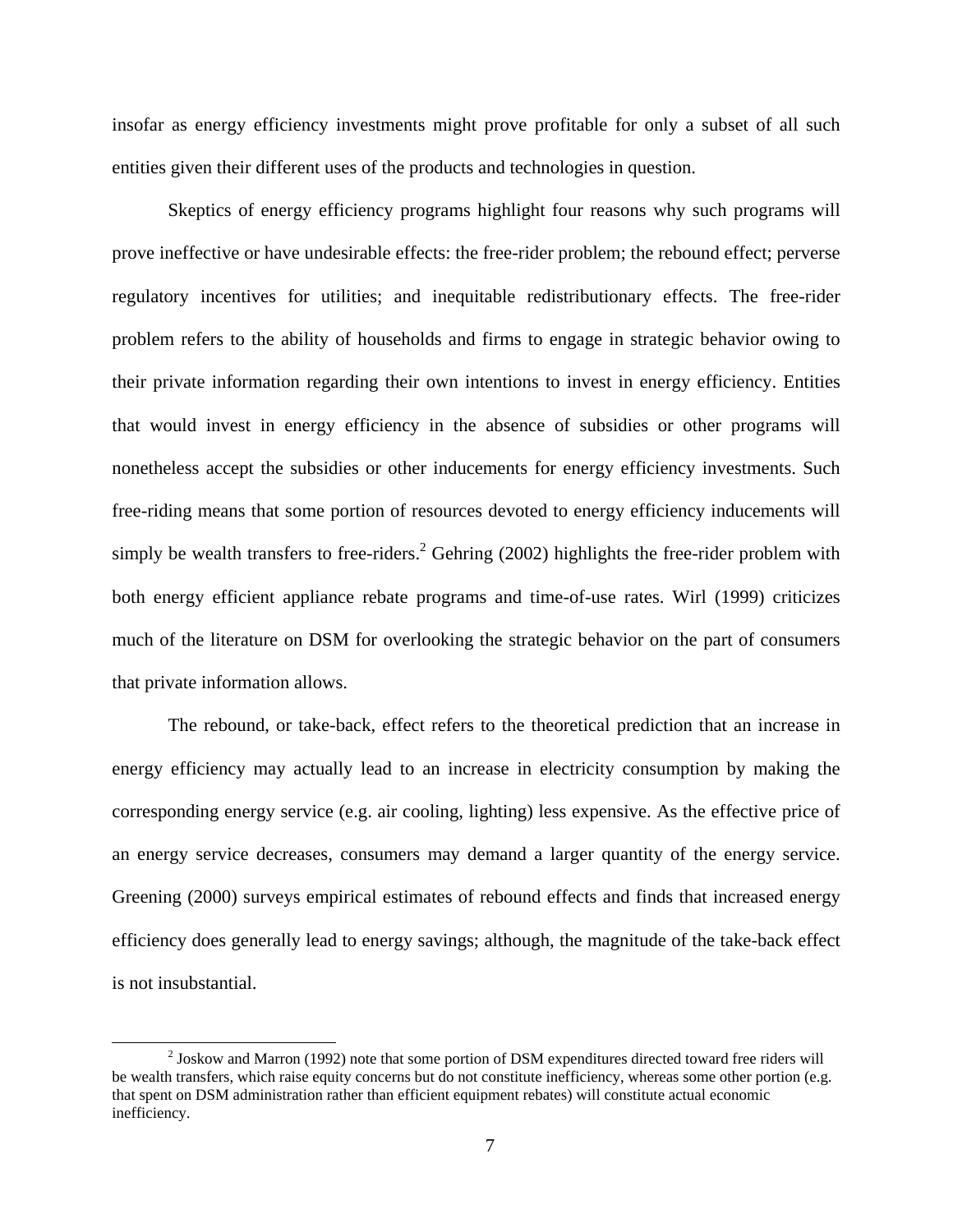Wirl (2000) uses a theoretical, economic framework to explain why the regulatory incentives utilities face may lead them to design inefficient DSM programs and raises the issue of distributional equity by suggesting that the optimal DSM program (i.e. one designed to minimize free ridership) will actually subsidize the most efficient consumers, who tend to be the wealthiest, since it is costly to masquerade as high efficiency.<sup>3</sup> Similarly, Sutherland (2000) suggests that efforts to promote energy efficiency may have adverse equity effects since most participants in residential energy conservation programs are from higher income classes; however, all classes bear the cost of such programs thus making such programs redistributions of wealth from lower to higher income classes.

#### **Empirical Studies of Demand-Side Management**

Utility-level studies have attempted to empirically evaluate the impact of DSM programs. Joskow and Marron (1992) examined data provided by 10 utilities on their DSM programs and estimated that the actual cost of supplying a kilowatt-hour (kWh) of saved energy was likely twice as high as the costs reported by utilities owing to the utilities' biased estimates of costs and energy savings. Joskow and Marron attributed the biases to utilities' reliance on overly optimistic *ex ante* estimates of energy savings (rather than *ex post* verifications of actual energy savings), lack of adequate adjustments for free riders, and failure to include all relevant costs (e.g. utility administrative costs). Eto et al. (2000) reviewed data from 1992 on the 40 largest commercialsector DSM programs operated by 23 utilities and found that utilities saved energy at an average cost of 3.2 cents per kWh. Eto et al. took a more positive view of utilities' reported energy savings and costs than Joskow and Marron; Eto et al. did not find a statistically significant difference in the average reported cost of energy savings among utilities employing different

<sup>&</sup>lt;sup>3</sup> Joskow and Marron (1992) note that free riders are likely to be those for whom energy efficiency investments are most profitable, so the least energy-efficient customers are the ones most likely to be free riders.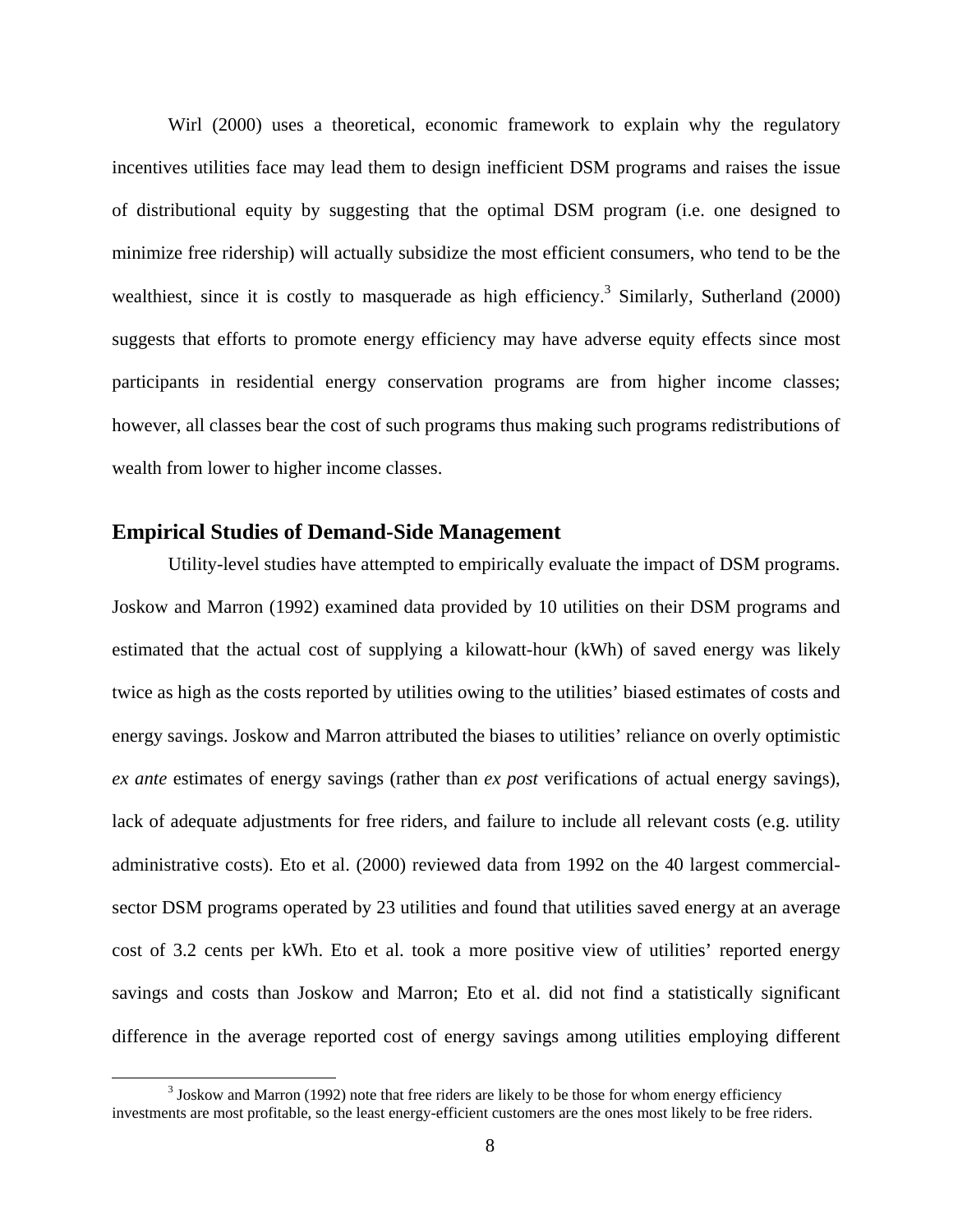energy savings calculation methodologies (i.e. between those utilities relying more heavily on *ex ante* vs. *ex post* estimates of energy savings). Eto et al. did, however, document the extent to which utilities relied on *ex ante* estimates and noted that only half of the DSM programs reviewed employed *ex post* energy savings evaluations that included comparing the electricity consumption of DSM-participating customers with that of a control group of similar customers who did not participate in DSM. Eto et al. pointed out that only two of the 23 utilities surveyed attempted to include estimates of positive spillover into their energy savings calculation.

Parfomak and Lave (1996) took an econometric approach to evaluating the energy savings reported by a sample of 39 utilities in the Northeast and California from program inception through 1993 for commercial and industrial DSM programs. Parfomak and Lave regressed actual utility electricity sales against reported energy savings while controlling for factors such as weather, electricity prices, and sectoral employment levels. From their regression model, the authors found a statistically significant coefficient of -0.994 (95% confidence interval of +/- 0.28) on the estimated energy savings variable (where a coefficient of -1 would indicate no bias in utilities' estimates of energy savings) and noted that utilities had improved their energy savings estimation methodologies over time.

Loughran and Kulick (2004) also conducted an econometric evaluation of DSM programs, examining 324 utilities from 1989 to 1999. Loughran and Kulick regressed actual electricity sales on current-year and lagged DSM expenditures while controlling for other factors such as economic output, number of customers, sectoral sales, weather, and electricity prices to identify the effect of DSM spending on electricity consumption. Loughran and Kulick found a cost per kWh conserved that was 2 to 6 times greater than that estimated by the utilities themselves, which the authors attributed primarily to the utilities' failure to correct for selection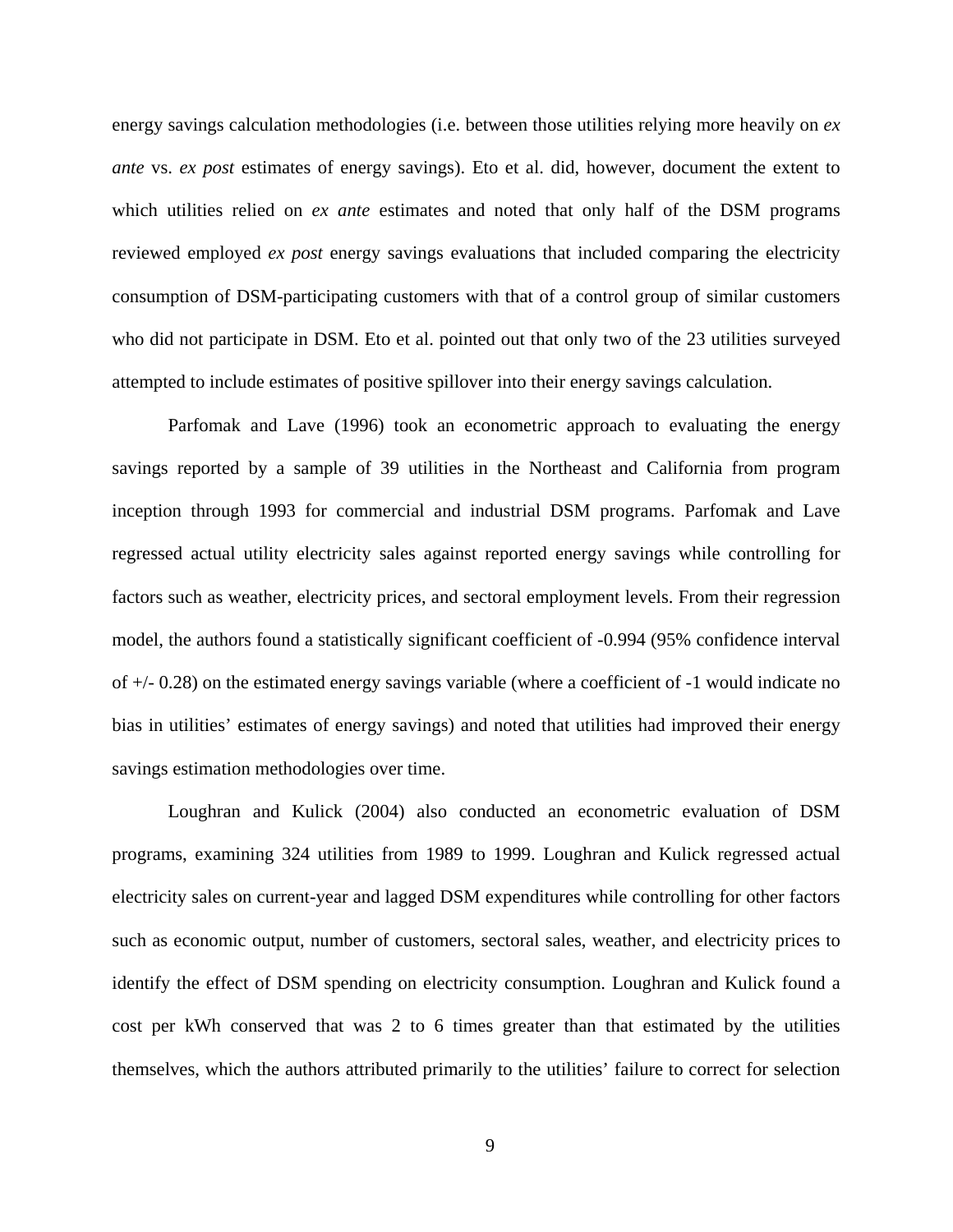bias in DSM program participation (i.e. free riders). Loughran and Kulick note that their approach does not account for positive spillover effects.

Taking a different approach, several investigators have examined the factors driving energy efficiency at a macro-level. In order to account for market transformation effects, Horowitz (2004) examined the effect of DSM programs on commercial-sector electricity intensity (i.e. the ratio of commercial-sector electricity consumption to commercial-sector economic output) at the state level as a proxy for energy efficiency and found that utilities' estimates of electricity conservation overstated actual energy savings by nearly a factor of two. While not examining the effect of DSM programs or limiting themselves to the electricity sector, Bernstein et al. (2003) conducted an econometric analysis to identify factors driving changes in state-level energy intensity (i.e. energy consumption per unit of economic output). Applying a similar approach to the evaluation of DSM spending, Feltes (2003) investigated the effect of utility DSM spending on state-level electricity intensity, defined as electricity sales per unit of Gross State Product (GSP), in an effort to control for the effect of the level of economic activity on electricity use. Feltes found that a 10% increase in DSM expenditures was associated with a roughly 0.09% decrease in electricity intensity.

Metcalf (2008) criticizes the use of energy intensity as a measure of energy efficiency since energy intensity changes both because of changes in energy efficiency and because of changes in economic activity (e.g. a shift from energy-intensive manufacturing to less energyintensive services), and, to overcome this shortcoming of energy intensity, Metcalf employed a Fisher Ideal index to decompose changes in energy intensity into changes due to energy efficiency and economic activity. Looking at the entire US economy and all energy use—rather than just electricity—Metcalf uses the index methodology to estimate that roughly 2/3 to 3/4 of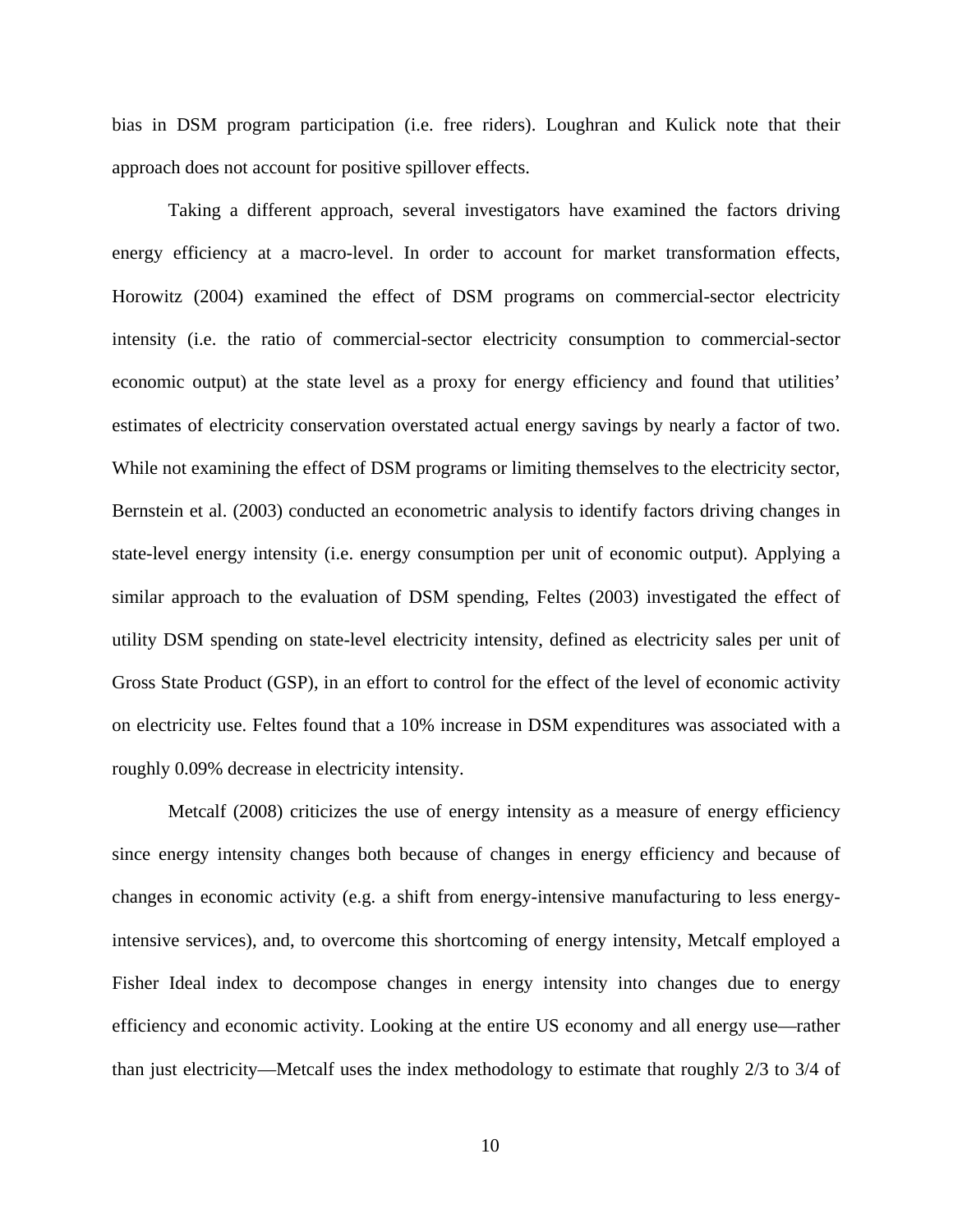the decrease in energy intensity of the US economy since 1970 has resulted from increases in energy efficiency with the rest coming from changes in the composition of economic activity.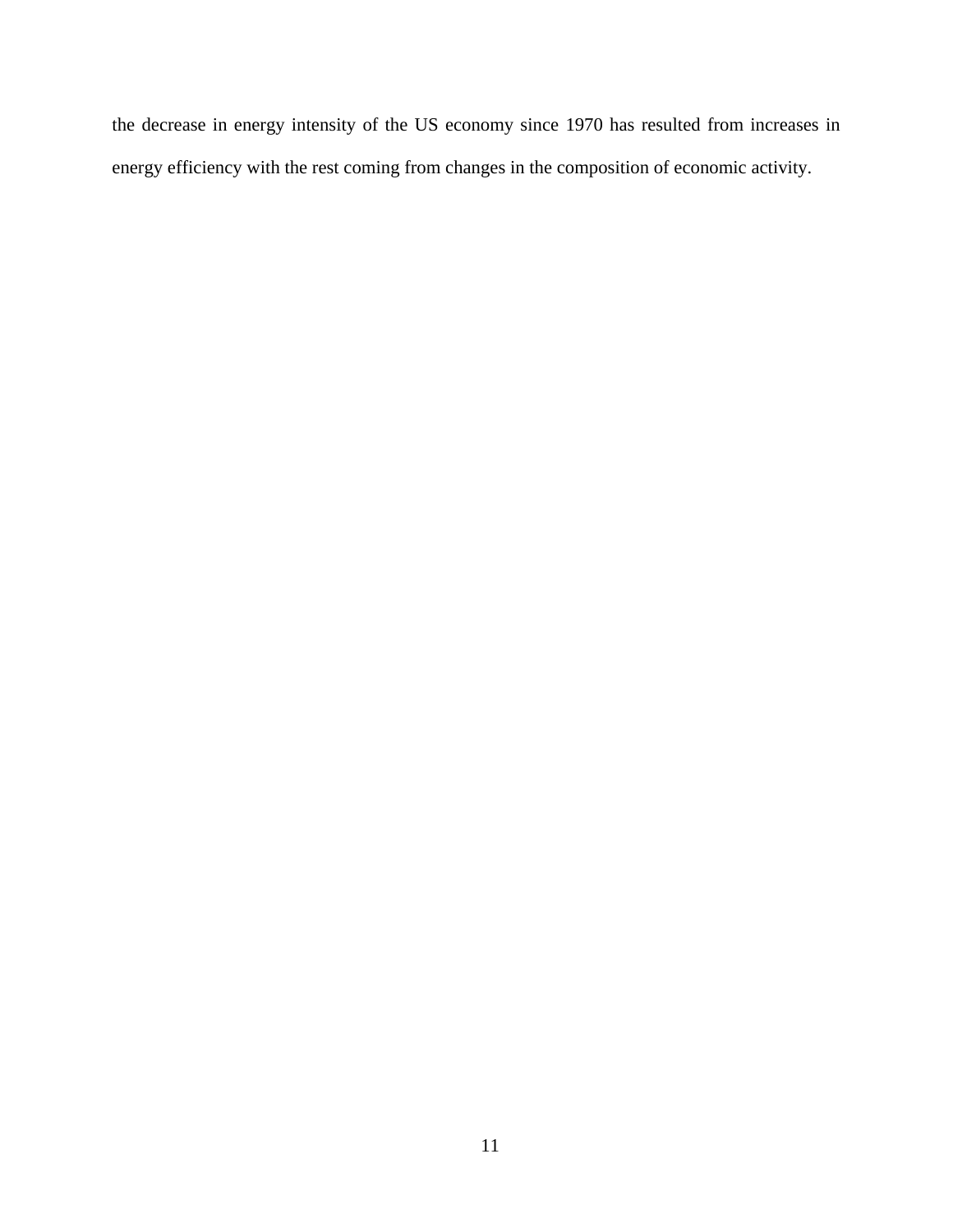### **Chapter 3. Conceptual Model, Analytical Plan, and Data**

## **Conceptual Model and Analytical Plan**

The studies reviewed above suggest that one should not rely on simple estimates of energy savings in assessing the impact of DSM programs. In particular, the following factors support the use of a state-level econometric evaluation of DSM programs using Metcalf's Fisher Ideal index: the need to account for free riders; positive spillover effects and market transformation; and changes in energy intensity due to shifts in the composition of economic activity.

This study seeks to gauge the effect of DSM expenditures on aggregate, state-level electricity efficiency using regression models with an electricity efficiency index as the dependent variable on a time-series cross-sectional data set. The independent variable of interest is a continuous variable measuring DSM expenditures. The regression models also incorporate independent variables controlling for other factors that affect electricity efficiency, including electricity price, regulatory environment, per capita income, fuel prices, weather, political environment, state fixed effects, and a time trend.

This study examines independent variables that overlap with those investigated in previous studies; however, this study also controls for changes in electricity intensity that result from different compositions of economic activity rather than from different levels of efficiency. Boyd and Roop (2004) and Metcalf (2008) developed a Fisher Ideal index variable that decomposes changes in energy intensity into those due to changes in energy efficiency and those due to changes in economic activity. This study uses the Fisher Ideal index approach to develop a variable that measures the efficiency with which states use electricity that will serve as the dependent variable in the regression model.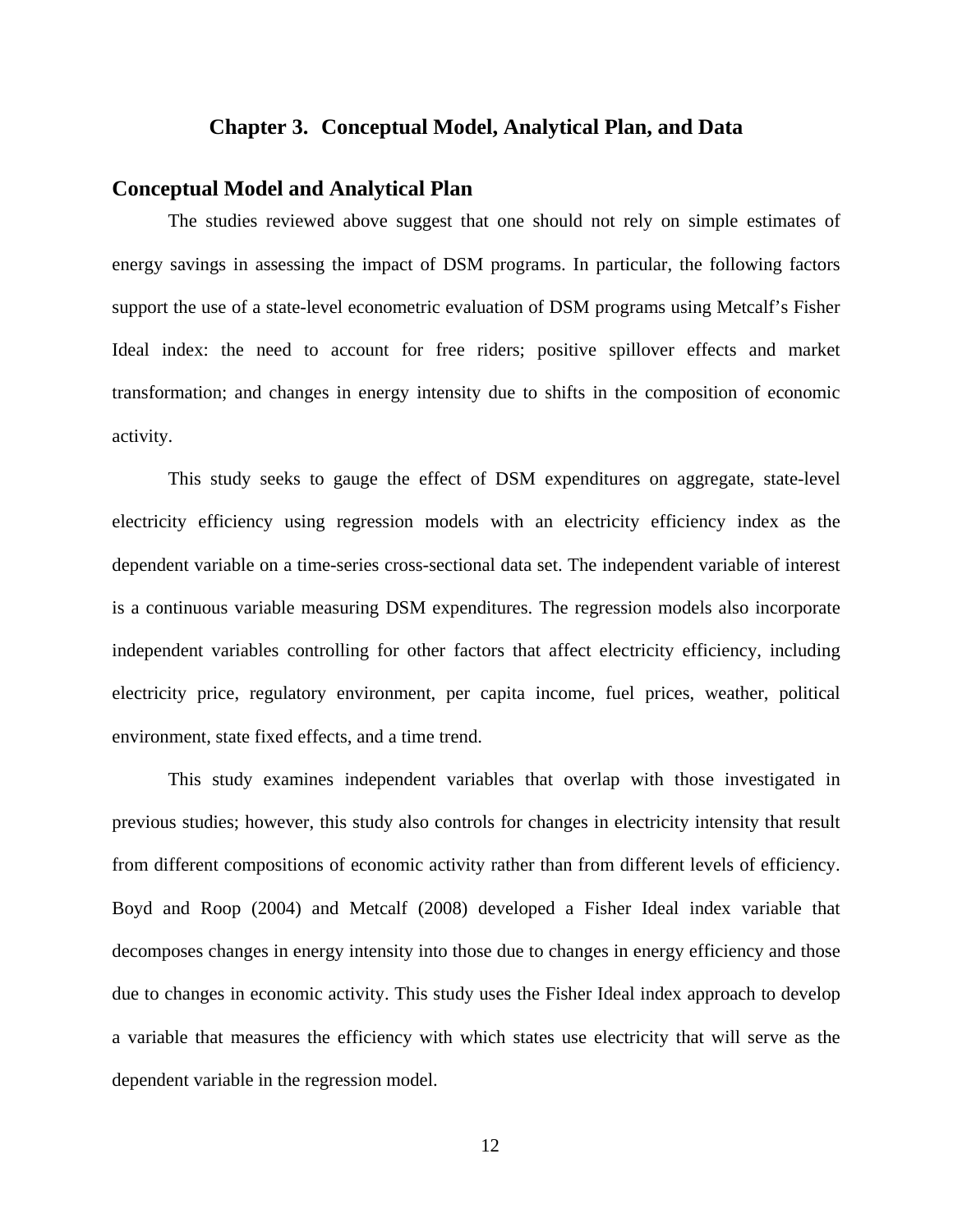The study employs variants of the regression model illustrated below:

$$
eei_{i,t} = B_0 + eei_{i,t-1} + B_1dsm_{i,t} + B_2dsm_{i,t-1} + B_3dsm_{i,t-2} + B_4resdereg_{i,t} + B_5resdereg_{i,t-1} + B_6resdereg_{i,t-2} + B_7commindereg_{i,t} + B_8commindereg_{i,t-1} + B_9commindereg_{i,t-2} + B_{10}hdd_{i,t} + B_{11}cdd_{i,t} + B_{12}pci_{i,t} + B_{13}pci_{i,t-1} + B_{14}pci_{i,t-2} + B_{15}ep_{i,t} + B_{16}ep_{i,t-1} + B_{17}ep_{i,t-2} + B_{18}ng_{i,t} + B_{19}ng_{i,t-1} + B_{20}ng_{i,t-2} + B_{21}gdp_{i,t} + B_{22}demgov_{i,t} + B_{23}state1_t + \cdots + B_{69}state47_t + B_{70}year92_t + \cdots + B_{84}year06_t
$$

where  $eei_{i,t}$  is the state-level electricity efficiency index for state *i* in year *t* and  $dsm_{i,t}$  is a measure of DSM spending in year t and state i.<sup>4</sup>

The remaining variables control for other factors that may affect electricity efficiency in order to isolate the partial effect of DSM programs. The variables *resdereg* and *commindereg* are dichotomous variables that describes the regulatory status of state residential and commercial/industrial electricity markets, respectively. The variables *hdd*, *cdd*, *pci*, *ep*, *ng*, *gsp*,<br>and *demgov* control for heating degree days, cooling degree days, per capita income, electricity prices, natural gas prices, state gross domestic product (GDP), and presence of a Democratic governor respectively. Finally, the regression model includes dichotomous variables controlling for fixed state effects and a time trend.

Theory and prior studies allow one to hypothesize the effects of the independent variables. One might expect that a larger number of heating and cooling degree days would require more air heating and cooling and thus reduce energy efficiency.<sup>5</sup> Previous econometric studies have found mixed results for heating and cooling degree day variables. One would also expect higher electricity prices in the current year and in past years to contribute to greater

<sup>&</sup>lt;sup>4</sup> Feltes (2003) used the log of DSM expenditures. This study employs a different measure of DSM expenditures, the ratio of DSM expenditures to electricity sales, since one would not expect a dollar of DSM spending to have the same effect on an energy efficiency index in states with economies of different sizes.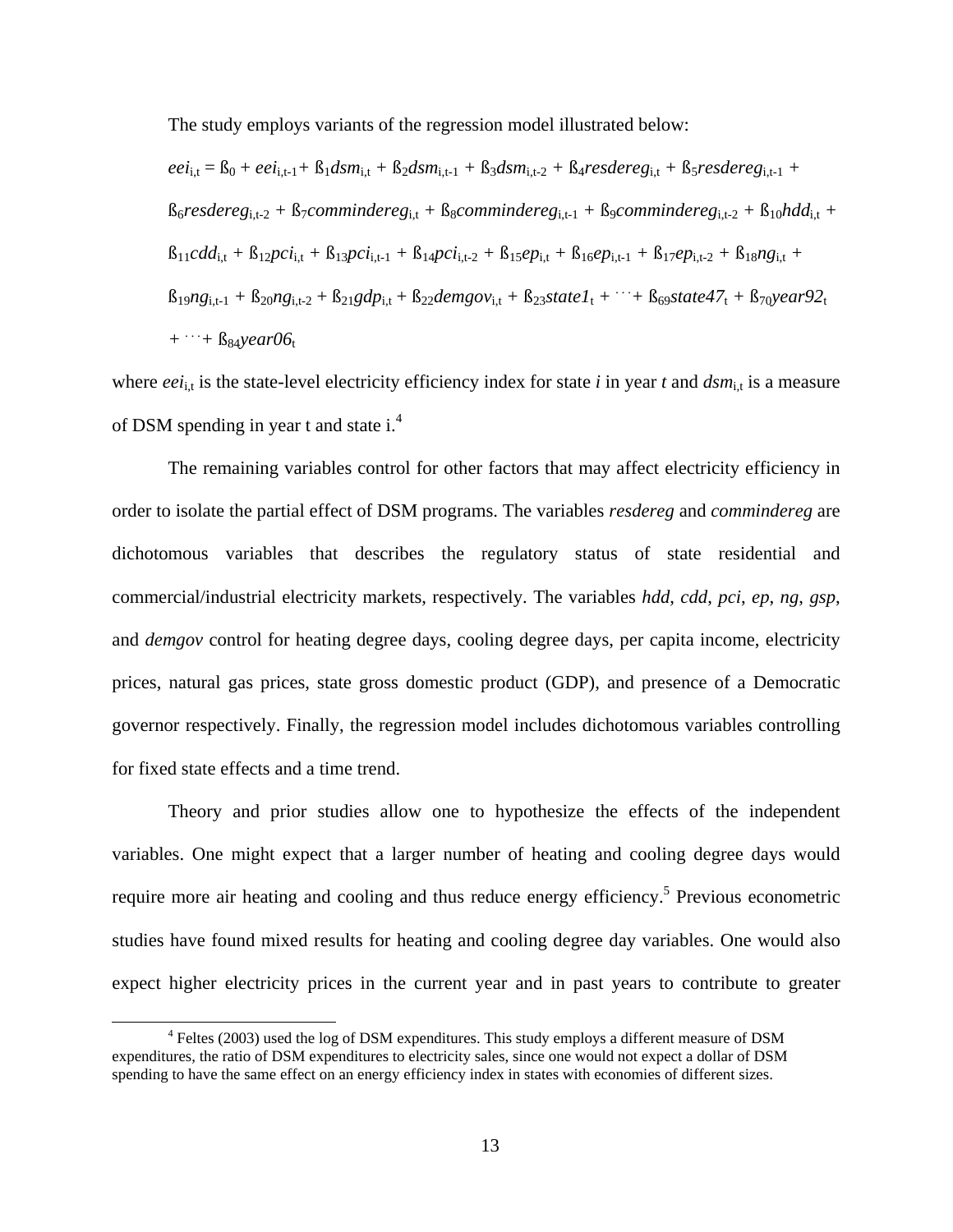electricity efficiency since higher electricity prices would make firms and individuals more likely to invest in energy efficiency. Prior empirical studies have confirmed this effect of electricity prices. The model includes lagged variables for electricity prices and several other variables since one expects energy efficiency to be a function of conditions and investments made in past years as well as the current year. The model includes variables for natural gas prices and absolute GSP because natural gas is the closest substitute for electricity for certain uses and states with larger economies might experience economies of scale in the use of energy to produce output (Horowitz 2004). Finally, the regression model includes a variable denoting the presence of a Democratic governor as a proxy for state political culture and leadership based upon the hypothesis that citizens in more liberal states might be more likely to favor energy conservation and efficiency while such states might also be more likely to spend more on energy efficiency programs. Previous studies have used the presence of a Democratic governor as a proxy variable in their regression models to control for political economy factors, including studies of renewable energy (Okazaki 2006), environmental enforcement (Helland 1998), and state expenditures (Painter and Bae 2001).

Following previous studies (Horowitz 2004, Metcalf 2008), this study examines regression models with and without a lagged dependent variable on the right-hand side of the equation above, and this study uses the natural log of continuous independent variables. Previous studies that examined aggregate state-level energy intensity (Bernstein et al. 2003), electricity intensity (Horowitz 2004, Feltes 2003), and energy efficiency (Metcalf 2008) using panel data sets employed regression models with state and year fixed effects. Likewise, this study also

 $\frac{5}{5}$  The electricity efficiency index dependent verieble is constructed such that an improvement in energy.  $<sup>5</sup>$  The electricity efficiency index dependent variable is constructed such that an improvement in energy</sup> efficiency from one year to the next manifests as a decline in the value of the energy efficiency index. See the appendix and Metcalf (2008) for details on the index.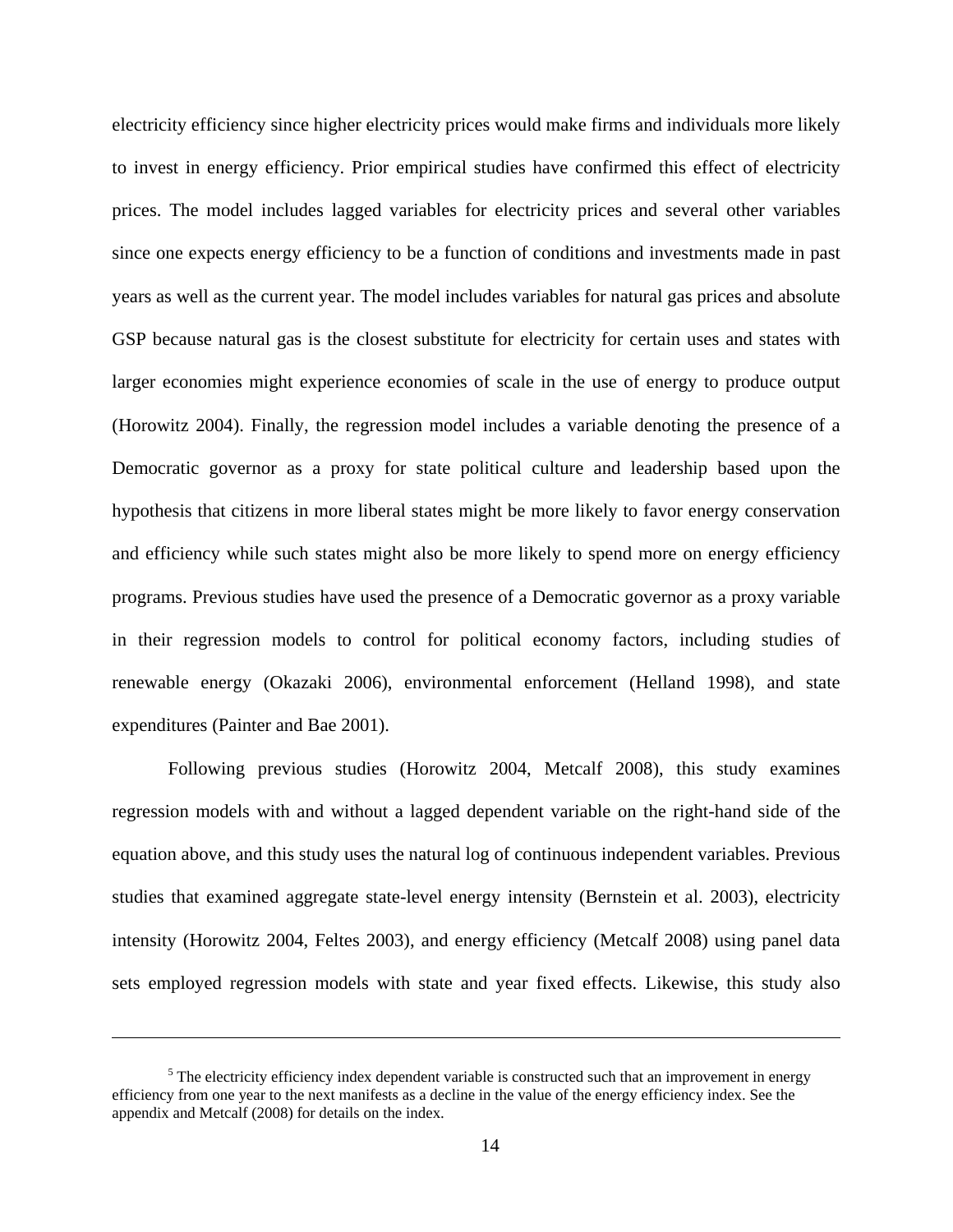employs fixed-effects models. Wooldridge (2005) explains that failure to control for unobserved effects (in this case for states and years) when they are correlated with any of the independent variables leads to heterogeneity bias (a form of omitted variable bias) and notes that the fixed effects approach is superior to the random effects model for policy analysis concerning aggregate entities such as states.

State and year fixed-effects models, however, only control for time-invariant unobserved effects that differ across states and years. Beck and Katz (1995) reviewed the challenges of using OLS with panel data on geographic entities such as states owing to heteroskedasticity and spatially and temporally correlated errors and recommended the use of panel-corrected standard errors (PCSE). When applied to this study's panel dataset, the tests described by Wiggins and Poi (2003) found evidence of heteroskedasticity and serial correlation in the errors. As such, this study presents the results of various regression models that control for heteroskedasticity and serial correlation. In addition, models that include a lagged dependent variable as a regressor risk dynamic panel bias (Roodman 2006). This study uses two regression techniques to control for dynamic panel bias. The first is the Arellano-Bond dynamic panel estimators, and the second is the least squares dummy variable with autoregression correction (LSDVC). Bruno (2004) contends that the latter is a superior estimation technique based on evidence from Monte Carlo simulations.

## **Data**

Data were compiled from a number of sources for the 48 contiguous United States for the years 1990 to 2006. Data on utility DSM spending, electricity prices, natural gas prices, electricity usage, and electricity market restructuring status come from the Energy Information Agency (EIA). In particular, data on utility DSM spending and utility electricity sales by state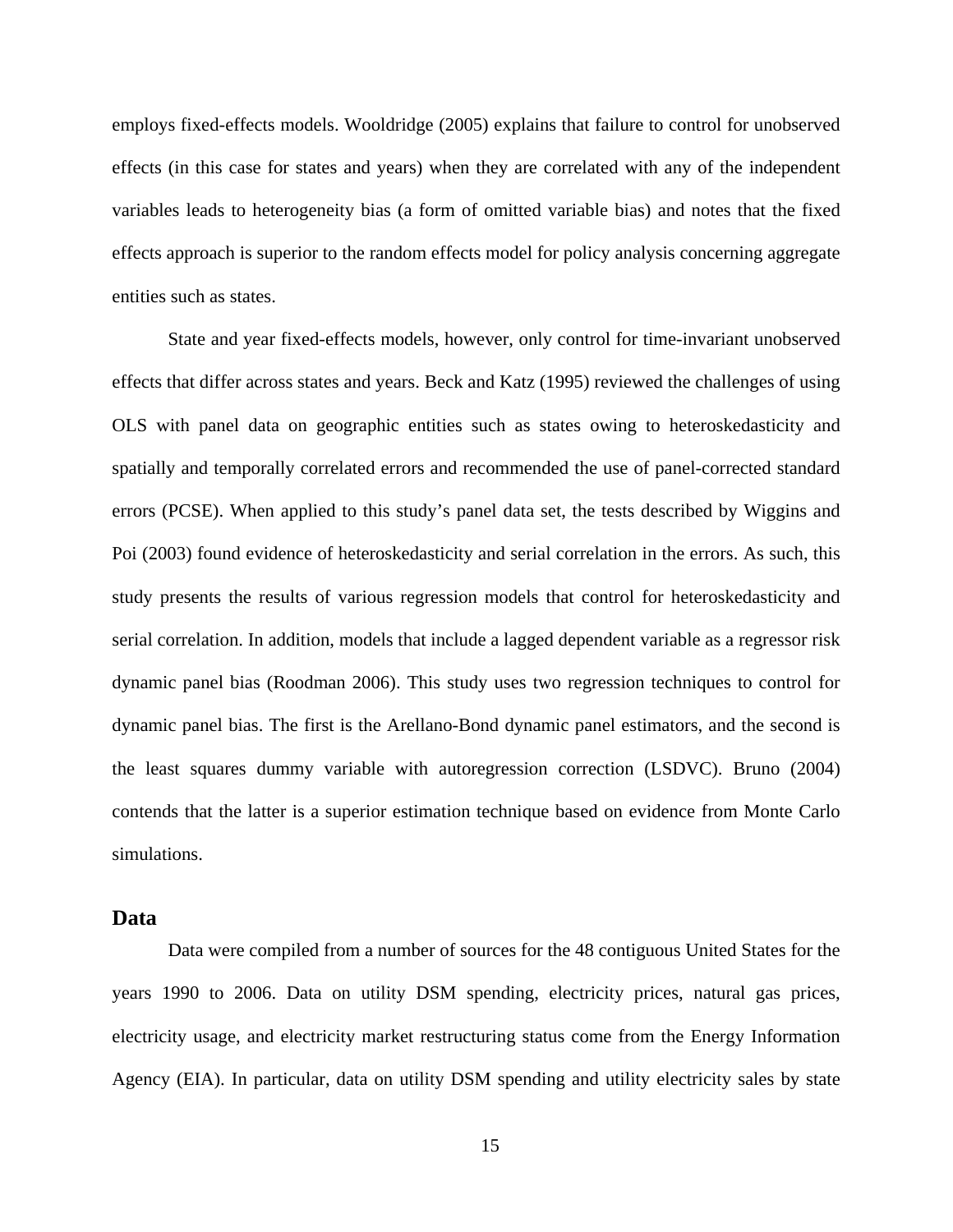come from the form EIA-861. The availability of data on electric utilities' DSM spending from EIA determined the start year for the dataset. Heating and cooling degree days are from the National Oceanic and Atmospheric Administration (NOAA). State GDP and personal income data come from the Bureau of Economic Analysis (BEA). State GDP values were converted to 2005 dollars using the GDP deflator from the BEA; all other monetary values were converted to 2005 dollars using the CPI as provided by the Federal Reserve Bank of Minneapolis. Data regarding the party affiliation of state governors over time comesfrom Rulers.org. The tables in Appendix B summarize the dependent and independent variables with descriptive statistics shown for each of the 48 states included in the study.<sup>6</sup>

Since 1989, EIA has required electric utilities to report spending on DSM programs annually in Form EIA-861. This study utilizes data on DSM expenditures at the utility-level from EIA-861 for the years 1990 through 2006. Since EIA-861 contains data reported at the utilitylevel and this study uses states as its units of observation, in cases where utilities supply electricity across multiple states, these utilities' DSM expenditures were prorated across states served proportionally to utilities' electricity sales in the states. In addition, prior to 1992 form EIA-861 did not require utilities to separately report DSM expenditures on energy efficiency (as opposed to load shifting) programs; as such, this study assumes energy efficiency constituted the same proportion of total DSM spending prior to 1992 as in 1992. Previous studies that utilized EIA-861 data made use of both of the two previous assumptions.

As a measure of spending on energy efficiency programs, form EIA-861 suffers from inaccuracies in reporting and incompleteness of coverage, especially in the most recent years and

<sup>&</sup>lt;sup>6</sup> Data have also been collected on state electricity market restructuring and the presence of Democratic governors, but these data have been excluded from the summary table since they are dichotomous variables.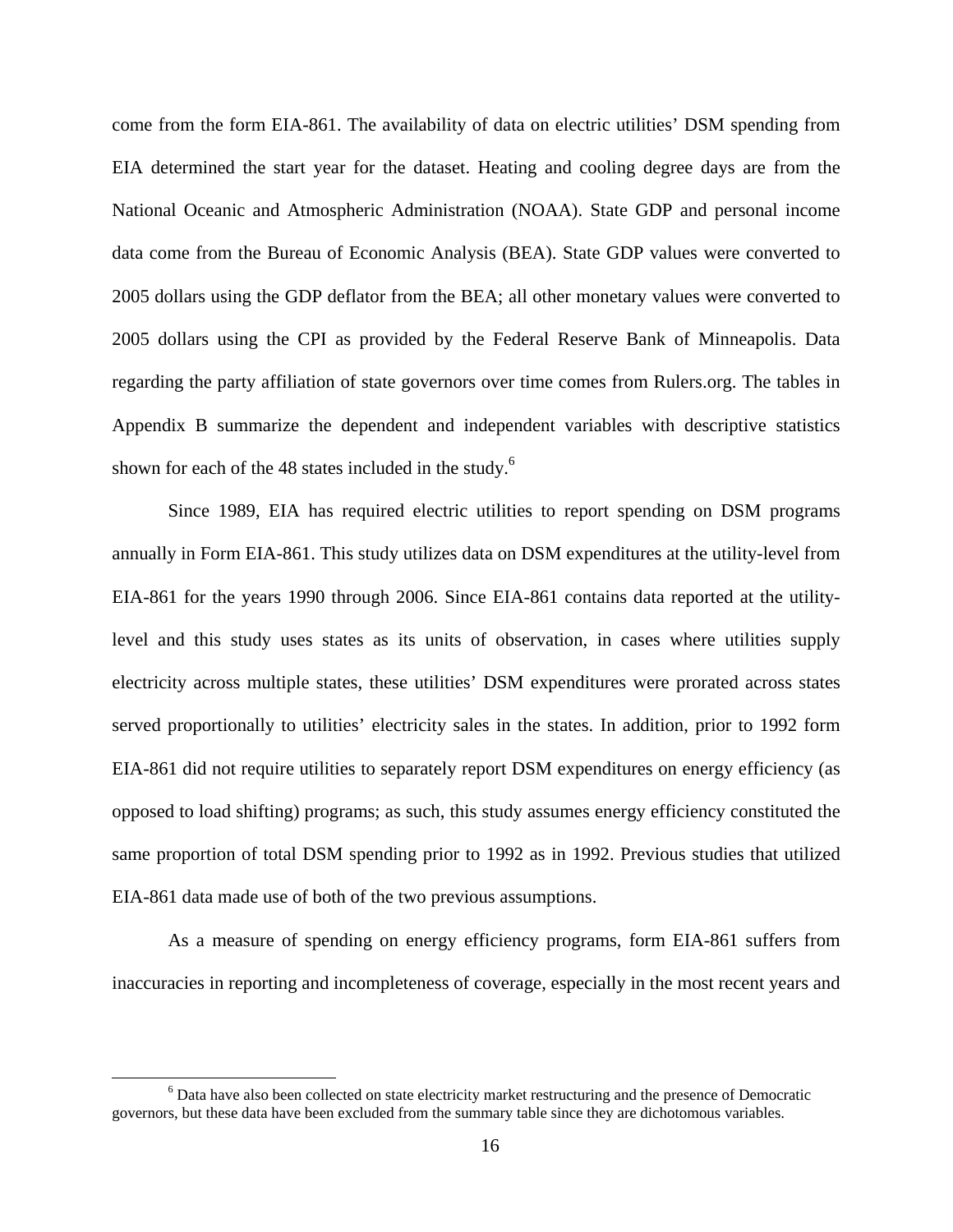in states with restructured electricity markets.<sup>7</sup> To address this issue, data were collected to supplement the DSM expenditure data from form EIA-861. Aggregate state-level DSM expenditures by state summed from the EIA-861 data were compared to the values reported by Eldridge et al (2007) (see Appendix C for details). In states where significant discrepancies were found, additional data were collected on energy efficiency program spending.<sup>8</sup> Nonetheless, discrepancies remain between ACEEE figures and those used in this study even after corrections and measurement error concerns persist.

Of additional concern, data availability may lead to omitted variable bias in the study's regression results. States employ several energy efficiency policies and programs in addition to DSM, such as energy efficiency resource requirements, building codes, appliance standards, and demand-side bidding. One may reasonably assume both that these other factors affect aggregate state-level energy efficiency and that they are correlated with DSM expenditures. For example, California both invests heavily in DSM and has strict building codes to promote energy efficiency. No database exists that tracks the status of a wide-array of state energy efficiency policies and programs across time.<sup>9</sup> Given the lack of readily available data, the inclusion in the study's regression model of variables for energy efficiency policies other than DSM fell outside the scope of this study.

<sup>&</sup>lt;sup>7</sup> Based on personal communication from Dr. Dan York of the American Council for an Energy-Efficient Economy (ACEEE).<br><sup>8</sup> For example, supplementary data came from the Database of State Incentives for Renewables and

Efficiency (DSIRE), annual reports for such agencies as Efficiency Vermont, Oregon Energy Trust, New Jersey Clean Energy Collaborative, and utilities' reports to public utility commissions. Clean Energy Collaborative, and utilities' reports to public utility commissions.<br><sup>9</sup> Based on a personal communication from Dr. Dan York of ACEEE (20 November 2007) and the author's

extensive search. Some databases (e.g. DSIRE) do have cross-sectional data on energy efficiency policies aside from DSM.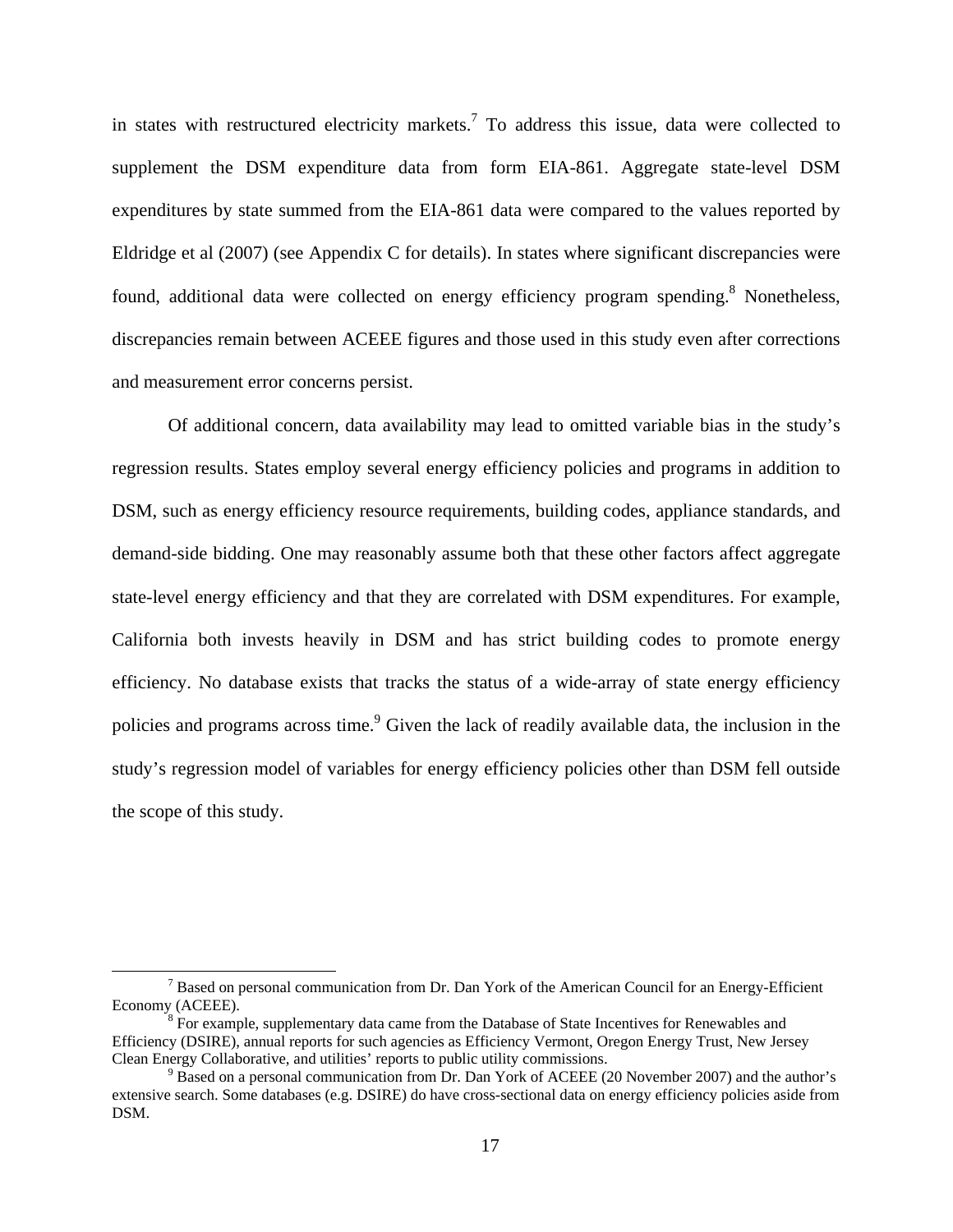## **Chapter 4. Results and Discussion**

## **Results**

Table 1 below lists the independent variables used in the regression models discussed

below.

#### **Table 1 Description of Variables**

| <b>Variable</b>                                 | <b>Description</b>                                                                                                                          |
|-------------------------------------------------|---------------------------------------------------------------------------------------------------------------------------------------------|
| <b>DSM_PER_MWH_SALES</b>                        | Ratio of aggregate state DSM energy efficiency spending in 2005\$ to total state<br>electricity sales in MWh                                |
| DSM_PERC_OF_TOT_REV electricity sales in 2005\$ | Ratio of aggregate state DSM energy efficiency spending in 2005\$ to total state                                                            |
| HDD                                             | Number of heating degree days                                                                                                               |
| CDD                                             | Number of cooling degree days                                                                                                               |
| PerCapitaIncome                                 | Per capita income (2005\$)                                                                                                                  |
| EP CentsKWh                                     | Average state electricity price in cents per kWh (2005\$)                                                                                   |
| NG                                              | Average state natural gas price in dollars per thousand cf city gate (2005\$)                                                               |
| <b>GDP</b>                                      | State GDP $(2005\$                                                                                                                          |
| RestructuringRes                                | Dichotomous variable equal to 1 where a state had restructured its residential<br>electricity market                                        |
| RestructuringIndComm                            | Dichotomous variable equal to 1 where a state had restructured its commercial<br>and/or industrial electricity market                       |
| DemGov                                          | Dichotomous variable equal to 1 where a state had a Democratic governor in office                                                           |
| Feff                                            | Energy efficiency component of Fisher Ideal index for energy intensity. Used in<br>level form.                                              |
| ElectricityIntensity                            | Alternative regressand used, equal to the ratio of total electricity sales (MWh) to<br>state GDP (2005\$). Used in log form in regressions. |

Notes: The regression models use the natural logs of all non-dichotomous variables except where otherwise noted. Regression models used either DSM\_PER\_MWH\_SALES or DSM\_PERC\_OF\_TOT\_REV but not both as the key independent variable of interest. Regression models also used lagged versions of the variables above where the suffixes LAG1 and LAG2 denote the one- and two-period lagged versions respectively.

As a first step, eight fixed-effects OLS models were run to test the sensitivity of regression results to the following factors: choice between using the ratio of DSM expenditures to electricity sales revenue and using the ratio of DSM expenditures to electricity sales measured in MWh as the key independent variable of interest; inclusion of lagged dependent variable; inclusion of lagged independent variables. Table 2 shows the results of these eight regressions.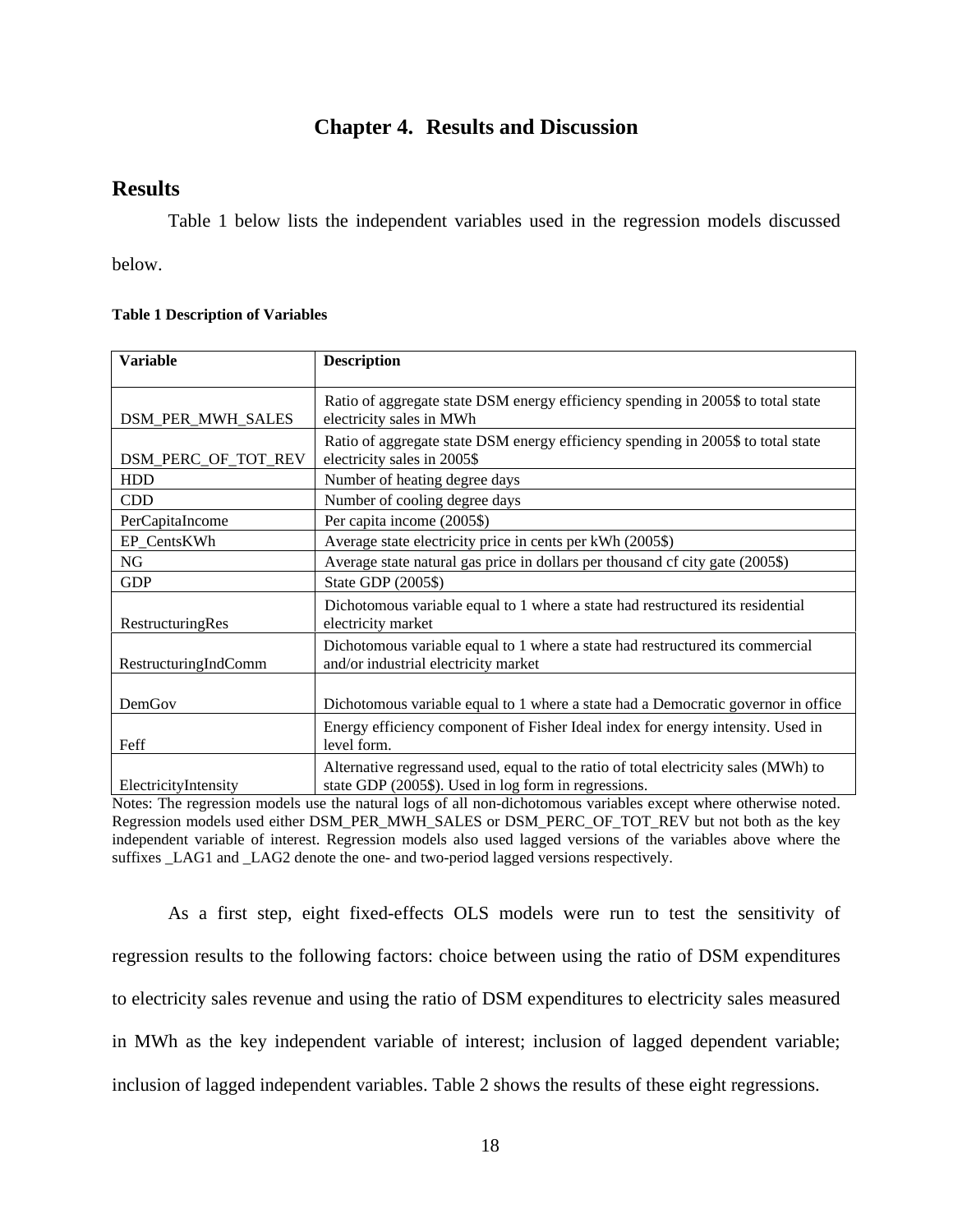**Table 2: State and Year Fixed-Effects OLS Regression Results**

|                                                      |                  |                           |                                       | Model 1: OLS Model 2: OLS Model 3: OLS Model 4: OLS Model 5: OLS Model 6: OLS Model 7: OLS Model 8: OLS                                                         |                   |                 |       |                                       |             |       |                   |        |             |
|------------------------------------------------------|------------------|---------------------------|---------------------------------------|-----------------------------------------------------------------------------------------------------------------------------------------------------------------|-------------------|-----------------|-------|---------------------------------------|-------------|-------|-------------------|--------|-------------|
| Variable                                             |                  |                           |                                       | Coeff. s.e. Coeff. s.e. Coeff. s.e. Coeff. s.e. Coeff. s.e. Coeff. s.e. Coeff. s.e. Coeff. s.e. Coeff.                                                          |                   |                 |       |                                       |             |       |                   |        |             |
| Intercept                                            |                  |                           | $0.494$ ** $0.119$ $0.494$ ** $0.119$ | 4.570 * 1.815 4.575 * 1.816 10.030 ** 1.157 10.038 ** 1.158 6.814 ** 1.103 6.818 ** 1.103 10.278 ** 0.888 10.282 ** 0.888                                       |                   |                 |       | $0.453$ ** $0.085$ $0.453$ ** $0.085$ |             |       |                   |        |             |
| F_EFF_LAG1<br><b>DSM PER MWH SALES</b>               | 0.001 0.001      |                           |                                       | 0.001 0.001                                                                                                                                                     |                   |                 |       | 0.002 0.001                           |             |       | 0.002 0.001       |        |             |
| DSM_PER_MWH_SALES LAG1                               |                  | $0.003 * 0.001$           |                                       | $0.003 * 0.002$                                                                                                                                                 |                   |                 |       |                                       |             |       |                   |        |             |
|                                                      | $-0.002$ $0.001$ |                           |                                       | $-0.001$ 0.001                                                                                                                                                  |                   |                 |       |                                       |             |       |                   |        |             |
| DSM_PER_MWH_SALES_LAG2                               |                  |                           | 0.001 0.001                           |                                                                                                                                                                 |                   | 0.001 0.001     |       |                                       | 0.002 0.001 |       |                   |        | 0.002 0.001 |
| DSM_PERC_OF_TOT_REV                                  |                  |                           | $0.003 * 0.001$                       |                                                                                                                                                                 |                   | $0.003 * 0.002$ |       |                                       |             |       |                   |        |             |
| DSM_PERC_OF_TOT_REV_LAG1<br>DSM_PERC_OF_TOT_REV_LAG2 |                  |                           |                                       |                                                                                                                                                                 |                   |                 |       |                                       |             |       |                   |        |             |
|                                                      |                  |                           | $-0.002$ 0.001                        |                                                                                                                                                                 |                   | $-0.001$ 0.001  |       |                                       |             |       |                   |        |             |
| <b>HDD</b>                                           |                  |                           | $0.057 * 0.029 0.057 * 0.029$         | $-0.024$                                                                                                                                                        | 0.034 0.024 0.034 |                 |       | 0.049 0.029 0.049 0.029               |             | 0.027 | 0.034 0.027 0.034 |        |             |
| CDD                                                  |                  |                           |                                       | $0.041$ ** $0.008$ $0.041$ ** $0.008$ $0.030$ ** $0.009$ $0.030$ ** $0.009$ $0.041$ ** $0.008$ $0.041$ ** $0.008$ $0.024$ ** $0.009$ $0.024$ ** $0.009$         |                   |                 |       |                                       |             |       |                   |        |             |
| PerCapitaIncome                                      |                  |                           |                                       | $-0.967$ ** $0.167$ $-0.967$ ** $0.167$ $-0.872$ ** $0.156$ $-0.872$ ** $0.156$ $-0.530$ ** $0.096$ $-0.530$ ** $0.096$ $-0.637$ ** $0.096$ $-0.637$ ** $0.096$ |                   |                 |       |                                       |             |       |                   |        |             |
| PerCapitaIncome_LAG1                                 |                  |                           |                                       | $0.700$ ** $0.225$ $0.700$ ** $0.225$ $0.254$ $0.149$ $0.254$ $0.149$                                                                                           |                   |                 |       |                                       |             |       |                   |        |             |
| PerCapitaIncome_LAG2                                 |                  |                           |                                       | $-0.038$ $0.125$ $-0.038$ $0.125$ $0.029$ $0.138$ $0.029$ $0.138$                                                                                               |                   |                 |       |                                       |             |       |                   |        |             |
| EP_CentsKWh                                          |                  |                           |                                       | $-0.190**$ $0.055$ $-0.189**$ $0.055$ $-0.145**$ $0.057$ $-0.144*$ $0.057$ $-0.252**$ $0.037$ $-0.250**$ $0.037$ $-0.381**$ $0.033$ $-0.378**$ $0.033$          |                   |                 |       |                                       |             |       |                   |        |             |
| EP_CentsKWh_LAG1                                     |                  |                           |                                       | $0.014$ $0.088$ $0.017$ $0.088$ $-0.154$ $*$ $0.071$ $-0.151$ $*$ $0.070$                                                                                       |                   |                 |       |                                       |             |       |                   |        |             |
| EP_CentsKWh_LAG2                                     |                  |                           |                                       | $-0.083 * 0.038 -0.084 * 0.037 -0.194 ** 0.047 -0.194 ** 0.047$                                                                                                 |                   |                 |       |                                       |             |       |                   |        |             |
| NG                                                   |                  |                           |                                       | $-0.015$ $0.037$ $-0.015$ $0.037$ $-0.050$ $0.031$ $-0.050$ $0.031$ $-0.013$ $0.028$ $-0.013$ $0.028$ $-0.044$ $*$ $0.022$ $-0.044$ $*$ $0.022$                 |                   |                 |       |                                       |             |       |                   |        |             |
| NG LAG1                                              |                  |                           |                                       | $0.023$ $0.023$ $0.023$ $0.023$ $0.012$ $0.024$ $0.012$ $0.024$                                                                                                 |                   |                 |       |                                       |             |       |                   |        |             |
| NG LAG2                                              |                  |                           |                                       | $-0.004$ $0.018$ $-0.004$ $0.018$ $0.005$ $0.015$ $0.005$ $0.015$                                                                                               |                   |                 |       |                                       |             |       |                   |        |             |
| GDP                                                  |                  |                           |                                       | $-0.139$ $0.104$ $-0.139$ $0.104$ $-0.149$ $0.104$ $-0.149$ $0.104$ $-0.113$ $0.046$ $-0.113$ $0.046$ $-0.256$ $0.048$ $-0.256$ $0.048$                         |                   |                 |       |                                       |             |       |                   |        |             |
| GDP_LAG1                                             |                  |                           |                                       | 0.143 0.134 0.143 0.134 0.046 0.141 0.046 0.141                                                                                                                 |                   |                 |       |                                       |             |       |                   |        |             |
| GDP_LAG2                                             |                  |                           |                                       | $-0.134$ $0.111$ $-0.134$ $0.111$ $-0.157$ $0.113$ $-0.157$ $0.113$                                                                                             |                   |                 |       |                                       |             |       |                   |        |             |
| RestructuringRes                                     |                  | $-0.005$ $0.027$ $-0.005$ |                                       | $0.027$ $0.022$ $0.022$ $0.022$ $0.022$ $0.012$ $0.015$ $0.012$ $0.015$ $0.029$ $0.019$ $0.029$ $0.019$                                                         |                   |                 |       |                                       |             |       |                   |        |             |
| RestructuringRes_LAG1                                |                  |                           |                                       | $0.022 \qquad 0.026 \qquad 0.022 \qquad 0.026 \qquad 0.000 \qquad 0.022 \qquad 0.000 \qquad 0.022$                                                              |                   |                 |       |                                       |             |       |                   |        |             |
| RestructuringRes_LAG2                                |                  |                           |                                       | $-0.017$ $0.017$ $-0.017$ $0.017$ $-0.027$ $0.021$ $-0.027$ $0.021$                                                                                             |                   |                 |       |                                       |             |       |                   |        |             |
| RestructuringIndComm                                 |                  |                           |                                       | $-0.025$ $0.024$ $-0.025$ $0.024$ $-0.064$ ** $0.018$ $-0.064$ ** $0.018$ $-0.045$ ** $0.015$ $-0.045$ ** $0.015$ $-0.088$ ** $0.018$ $-0.088$ ** $0.018$       |                   |                 |       |                                       |             |       |                   |        |             |
| RestructuringIndComm_LAG1                            |                  |                           |                                       | $-0.012 \qquad 0.021 \qquad -0.012 \qquad \quad 0.021 \qquad \quad -0.007 \qquad \quad 0.018 \qquad \quad -0.007 \qquad \quad 0.018$                            |                   |                 |       |                                       |             |       |                   |        |             |
| RestructuringIndComm_LAG2                            |                  | $0.004$ $0.014$ $0.004$   |                                       | 0.014 0.005 0.017 0.005                                                                                                                                         |                   |                 | 0.017 |                                       |             |       |                   |        |             |
| DemGov                                               |                  | $-0.004$ $0.006$ $-0.004$ |                                       | $0.006$ $-0.002$ $0.005$ $-0.002$ $0.005$ $-0.004$ $0.004$ $-0.004$ $0.004$ $-0.006$ $0.004$ $-0.006$ $0.004$                                                   |                   |                 |       |                                       |             |       |                   |        |             |
| DemGov_LAG1                                          |                  |                           |                                       | $-0.003$ $0.006$ $-0.003$ $0.006$ $-0.003$ $0.006$ $-0.003$ $0.006$                                                                                             |                   |                 |       |                                       |             |       |                   |        |             |
| DemGov_LAG2                                          |                  |                           |                                       | $0.004$ $0.004$ $0.004$ $0.004$ $0.000$ $0.005$ $0.000$ $0.005$                                                                                                 |                   |                 |       |                                       |             |       |                   |        |             |
|                                                      |                  |                           |                                       |                                                                                                                                                                 |                   |                 |       |                                       |             |       |                   |        |             |
| # of Observations                                    | 701              |                           | 701                                   | 701                                                                                                                                                             |                   | 701             |       | 701                                   | 701         | 701   |                   | 701    |             |
| R-Squared                                            | 0.91             |                           | 0.91                                  | 0.88                                                                                                                                                            |                   | 0.88            |       | 0.90                                  | 0.90        | 0.86  |                   | 0.86   |             |
| F-statistic (df)                                     |                  |                           |                                       | $151 (72)$ $151 (72)$ $76 (71)$                                                                                                                                 |                   |                 |       |                                       |             |       |                   | 76(71) |             |
|                                                      |                  |                           |                                       |                                                                                                                                                                 |                   |                 |       |                                       |             |       |                   |        |             |

Notes: Dichotomous variables for the state and year fixed effects are not shown above. Reported standard errors are Huber-White standard errors. State and year fixed effect dichotomous variables were jointly statistically significant in all models.  $*$  p<0.05  $**$  p<0.01

One can see from Table 2 that the results are insensitive to the choice of DSM variable definition. Moreover, the inclusion of lagged regressors does identify lagged effects. As such, the additional regressions discussed below used lagged regressors and one definition of the DSM regressor (ratio of DSM expenditures to electricity sales measured in MWh). Table 3 presents the results of regressions using different estimation techniques and standard error corrections for models with and without lagged dependent variables. One can see from Table 3 how sensitive the study's findings are to different regression techniques and assumptions.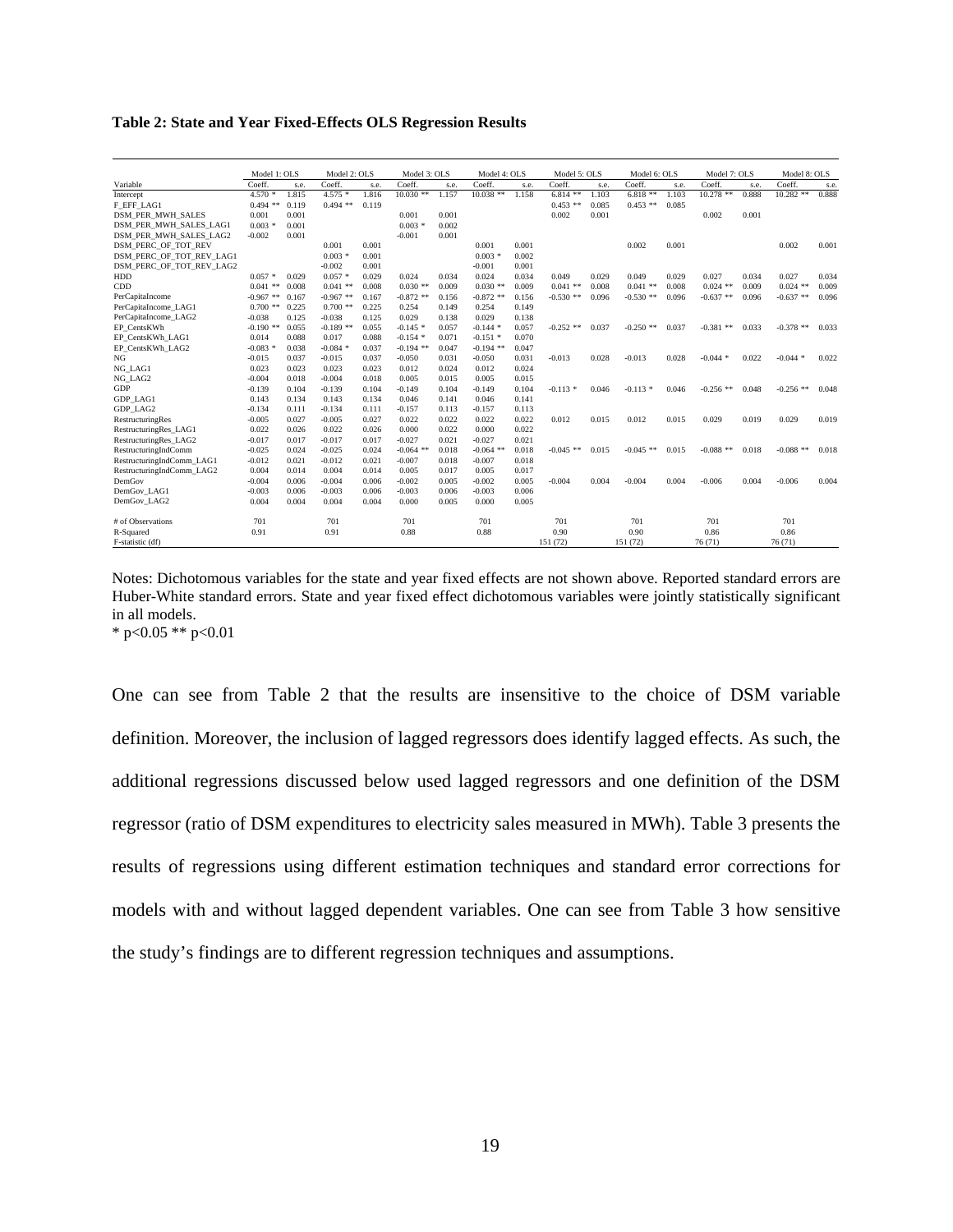**Table 3: Regression Results for Different Estimators and Models**

|                           | Model 9: OLS              | Model 10: Prais-                  | Model 11: OLS       |                                                                              | Model 12: Prais- Model 13: LSDVC                            | Model 14:                               |       |
|---------------------------|---------------------------|-----------------------------------|---------------------|------------------------------------------------------------------------------|-------------------------------------------------------------|-----------------------------------------|-------|
|                           |                           | Winsten PCSE                      |                     | Winsten PCSE                                                                 |                                                             | Arellano-Bond                           |       |
| Variable                  |                           |                                   |                     | Coeff. s.e. Coeff. s.e. Coeff. s.e. Coeff. s.e. Coeff. s.e. Coeff. s.e.      |                                                             |                                         |       |
| Intercept                 |                           |                                   |                     | $10.030$ ** $1.157$ $10.072$ ** $1.863$ $4.570$ * $1.815$ $5.148$ ** $1.538$ |                                                             | $10.402$ ** 2.136                       |       |
| F_EFF_LAG1                |                           |                                   |                     | $0.494$ ** $0.119$ $0.439$ ** $0.070$ $0.721$ ** $0.084$ $0.138$ $0.127$     |                                                             |                                         |       |
| DSM_PER_MWH_SALES         | 0.001 0.001 0.001         | 0.001                             | 0.001<br>0.001      | 0.001<br>0.001                                                               | 0.000                                                       | 0.002 0.000 0.001                       |       |
| DSM_PER_MWH_SALES_LAG1    | $0.003 * 0.002$           | $0.003*$<br>0.001                 | $0.003$ *<br>0.001  | 0.002<br>0.003                                                               | 0.003<br>0.002                                              | $0.005$ *                               | 0.002 |
| DSM PER MWH SALES LAG2    | $-0.001$ $0.001$          | 0.001<br>0.001                    | $-0.002$            | $0.001 - 0.001$<br>0.001                                                     | $-0.003$<br>0.002                                           | 0.002                                   | 0.002 |
| HDD                       | $0.024$ 0.034             | $0.064$ ** $0.023$                | $0.057$ *<br>0.029  | $0.059 * 0.025$                                                              | 0.045                                                       | $0.028$ $0.057*$ 0.026                  |       |
| CDD                       | $0.030$ ** $0.009$        | $0.033$ ** $0.009$                | $0.041$ ** $0.008$  | $0.040$ ** $0.010$                                                           | $0.043$ ** $0.010$                                          | $0.033 * 0.014$                         |       |
| PerCapitaIncome           | $-0.872$ ** $0.156$       | $-0.892**$ 0.115 $-0.967**$ 0.167 |                     |                                                                              | $-0.960$ ** $0.118$ $-0.956$ ** $0.096$ $-0.981$ ** $0.204$ |                                         |       |
| PerCapitaIncome_LAG1      | 0.254 0.149               | $0.304 * 0.120 0.700 ** 0.225$    |                     | $0.667$ ** $0.147$                                                           | $0.915$ ** $0.136$ 0.319                                    |                                         | 0.235 |
| PerCapitaIncome_LAG2      | 0.029 0.138               | $-0.050$<br>0.137                 | 0.125<br>$-0.038$   | $-0.047$<br>0.132                                                            | $-0.172$<br>0.126                                           | 0.054                                   | 0.112 |
| EP CentsKWh               | $-0.145*0.057$            | $-0.202$ ** 0.035                 | $-0.190**$ 0.055    | $-0.187$ ** $0.035$                                                          |                                                             | $-0.186$ ** $0.042$ $-0.259$ ** $0.078$ |       |
| EP_CentsKWh_LAG1          |                           | $-0.154 * 0.071 -0.140 ** 0.042$  | 0.014<br>0.088      | 0.055<br>$-0.004$                                                            | 0.071                                                       | $0.070 -0.076$                          | 0.102 |
| EP_CentsKWh_LAG2          | $-0.194$ ** $0.047$       | $-0.130$ ** 0.036                 | $-0.083$ *<br>0.038 | 0.038<br>$-0.093$ *                                                          | $-0.007$<br>0.055                                           | $-0.054$                                | 0.052 |
| NG                        | $-0.050$ $0.031$ $-0.018$ | 0.021                             | 0.037<br>$-0.015$   | 0.020<br>$-0.015$                                                            | $-0.020$                                                    | $0.016$ 0.006                           | 0.012 |
| NG_LAG1                   | $0.012$ 0.024             | 0.017<br>0.021                    | 0.023<br>0.023      | 0.024<br>0.020                                                               | 0.018  0.021  0.033                                         |                                         | 0.023 |
| NG_LAG2                   | $0.005$ $0.015$           | $-0.002$<br>0.021                 | $-0.004$<br>0.018   | $-0.004$<br>0.020                                                            | $-0.019$<br>0.020                                           | 0.011                                   | 0.013 |
| GDP                       | $-0.149$ $0.104$          | $-0.191$<br>0.101                 | $-0.139$<br>0.104   | $-0.147$<br>0.103                                                            | $-0.143$ $0.086$ $-0.225$                                   |                                         | 0.150 |
| GDP_LAG1                  | $0.046$ $0.141$           | 0.074<br>0.112                    | 0.143               | 0.135<br>$0.134$ $0.141$                                                     | $0.258 * 0.128 0.207$                                       |                                         | 0.167 |
| GDP_LAG2                  | $-0.157$ $0.113$ $-0.142$ |                                   | $0.106 -0.134$      | $0.111 -0.138$ $0.102$                                                       | $-0.165$                                                    | $0.093 -0.260$ ** $0.096$               |       |
| RestructuringRes          | $0.022$ 0.022             | $-0.003$<br>0.030                 | 0.027<br>$-0.005$   | $-0.004$<br>0.028                                                            | $-0.005$                                                    | $0.041 - 0.026$                         | 0.030 |
| RestructuringRes_LAG1     | 0.000 0.022               | 0.019<br>0.032                    | 0.022               | $0.026$ $0.022$<br>0.037                                                     | 0.033<br>0.055                                              | 0.021                                   | 0.021 |
| RestructuringRes_LAG2     | $-0.027$ 0.021            | $-0.015$<br>0.032                 | $-0.017$<br>0.017   | 0.031<br>-0.018                                                              | $-0.014$<br>0.042                                           | 0.019                                   | 0.034 |
| RestructuringIndComm      | $-0.064$ ** 0.018         | $-0.032$<br>0.028                 | $-0.025$<br>0.024   | 0.027<br>$-0.026$                                                            | $-0.023$<br>0.039                                           | $-0.009$                                | 0.026 |
| RestructuringIndComm_LAG1 | $-0.007$ 0.018            | $-0.029$<br>0.031                 | $-0.012$<br>0.021   | $-0.014$<br>0.035                                                            | $-0.014$                                                    | $0.051 - 0.022$                         | 0.017 |
| RestructuringIndComm_LAG2 | 0.005 0.017               | $-0.003$<br>0.030                 | 0.004<br>0.014      | 0.029<br>0.004                                                               | 0.006<br>0.042                                              | $-0.026$                                | 0.034 |
| DemGov                    | $-0.002$ 0.005            | $-0.005$<br>0.004                 | -0.004              | 0.004<br>$0.006 - 0.004$                                                     | $-0.006$                                                    | $0.005 -0.007$                          | 0.008 |
| DemGov_LAG1               | $-0.003$ 0.006            | $-0.002$<br>0.004                 | $-0.003$            | 0.005<br>$0.006 - 0.003$                                                     | 0.002                                                       | $0.006 - 0.001$                         | 0.003 |
| DemGov_LAG2               | 0.0000000005              | 0.002<br>0.004                    | 0.004               | $0.004$ $0.004$ $0.004$ $0.001$                                              |                                                             | $0.005$ $0.002$                         | 0.004 |
|                           |                           |                                   |                     |                                                                              |                                                             |                                         |       |
| # of Observations         | 701                       | 701                               | 701                 | 701                                                                          |                                                             | 554                                     |       |
| R-Squared                 | 0.88                      | 0.93                              | 0.91                | 0.90                                                                         |                                                             |                                         |       |
| F-statistic (df)          |                           |                                   |                     |                                                                              |                                                             |                                         |       |
| Wald Chi-Square (df)      |                           | $2724(87)$ **                     |                     | 8385 (88) **                                                                 |                                                             | $1911(38)$ **                           |       |
|                           |                           |                                   |                     |                                                                              |                                                             |                                         |       |

Notes: Results for dichotomous variables for the state and year fixed effects are not shown above.  $*$  p<0.05  $**$  p<0.01

The only DSM variable that the models found to be statistically significant was the one year lag version of the log of the ratio of total state DSM expenditures to total electricity sales measured in MWh. This variable was statistically significant ( $p < 0.05$ ) in Models 9, 10, 11, and 14. However, this variable had a positive coefficient in all models with a value of 0.003 in most models. As such, the regression models indicate that, for example, a 10% increase in DSM expenditures relative to electricity sales would, on average and ceteris paribus, lead to an increase in energy intensity of  $0.03\%$  in the following year.<sup>10</sup>

 $10$  The on average and ceteris paribus conditions are implicitly assumed by all subsequent regression coefficient interpretations.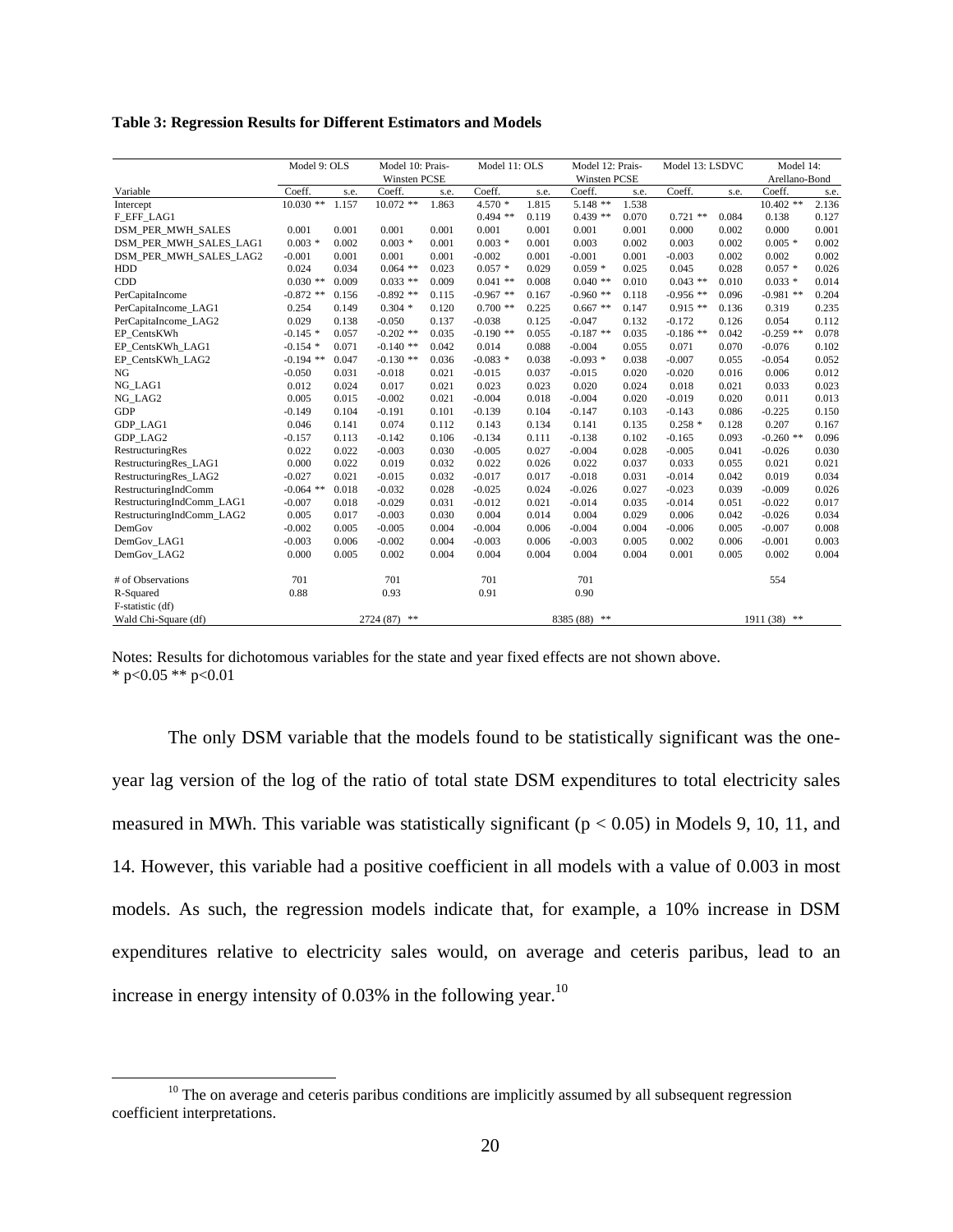Turning to the other independent variables, one can see that increases in the need for air cooling and heating lead to an increase in energy intensity. Cooling degree days (CDD) are statistically significant in all six models, and heating degree days (HDD) are statistically significant in four of the six. All coefficients for CDD and HDD are positive and range from 0.030 to 0.041 and 0.057 to 0.064 respectively. The results indicate that, for example, a 10% increase in the number of CDD in a given year would increase that year's electricity intensity by roughly 0.35% while a similar increase in HDD would increase electricity intensity by roughly  $0.6\%$ .

Present-year per capita income proved to be statistically significant in all models while one-year lagged per capita income was statistically significant in four of the models. Surprisingly, while present-year per capita income is associated with an improvement in electricity efficiency, prior-year per capita income is associated with an increase in electricity intensity. The coefficients on present-year per capita income suggest that a 10% increase in per capita income decreases electricity intensity by between 8.7% and 9.8%. However, such an increase in per capita income increases the following year's electricity intensity by between 3% and 9.2%.

As expected, present-year electricity prices were statistically significant in all models and lagged versions of this variable were statistically significant in Models 9-12. All statistically significant coefficients were negative, in keeping with the expected improvement in electricity efficiency and resultant decrease in electricity intensity that one would expect from rising electricity prices. Model 10, for instance, indicates that a permanent 10% increase in electricity prices would lead to a roughly 4.7% decrease in energy intensity after three years.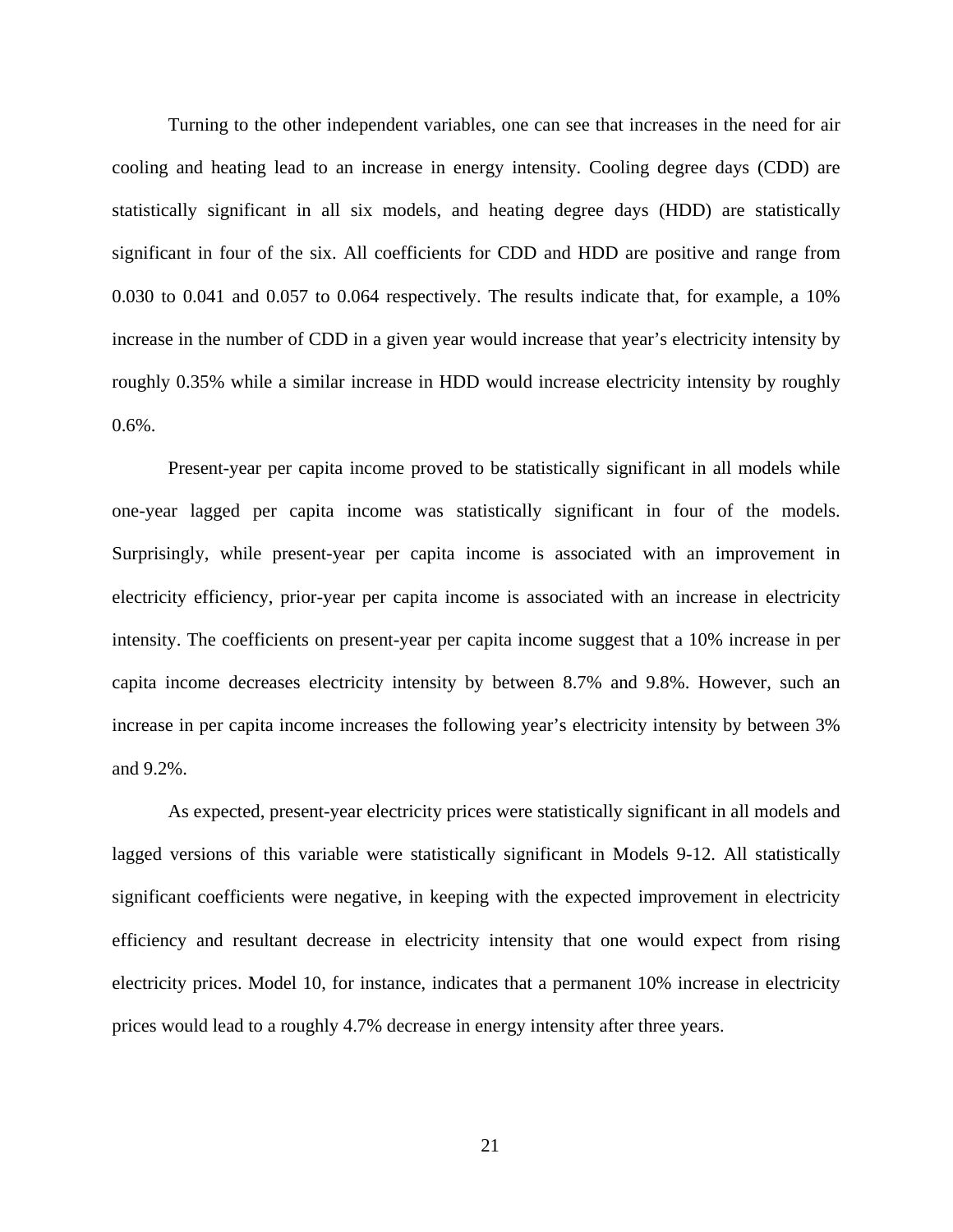Unlike electricity prices, natural gas price variables were not individually statistically significant in any of the regression models nor were the present-year and lagged variables jointly statistically significant in any of the models.

Results for the state GDP variables provided weak evidence that larger absolute state GDP leads to lower electricity intensity. Lagged GDP variables were individually statistically significant in Models 13 and 14 while the present-year and lagged variables were jointly statistically significant in Models 9, 10, and 12. Most of the coefficients on the GDP variables are negative.

The indicator variables for residential electricity market restructuring were not statistically significant (individually or jointly) in any of the models. The indicator variables for industrial and/or commercial sector electricity market restructuring were jointly statistically significant in Models 9 and 11. The coefficients on the industrial/commercial indicator variables suggest that electricity market restructuring may lead to greater electricity efficiency and lower electricity intensity.

The coefficients on the indicator variables for Democratic governors were not individually or jointly statistically significant in any of the models. Table 4 shows the results of joint significance tests on groups of present-year variables and their lagged versions for the different regression models.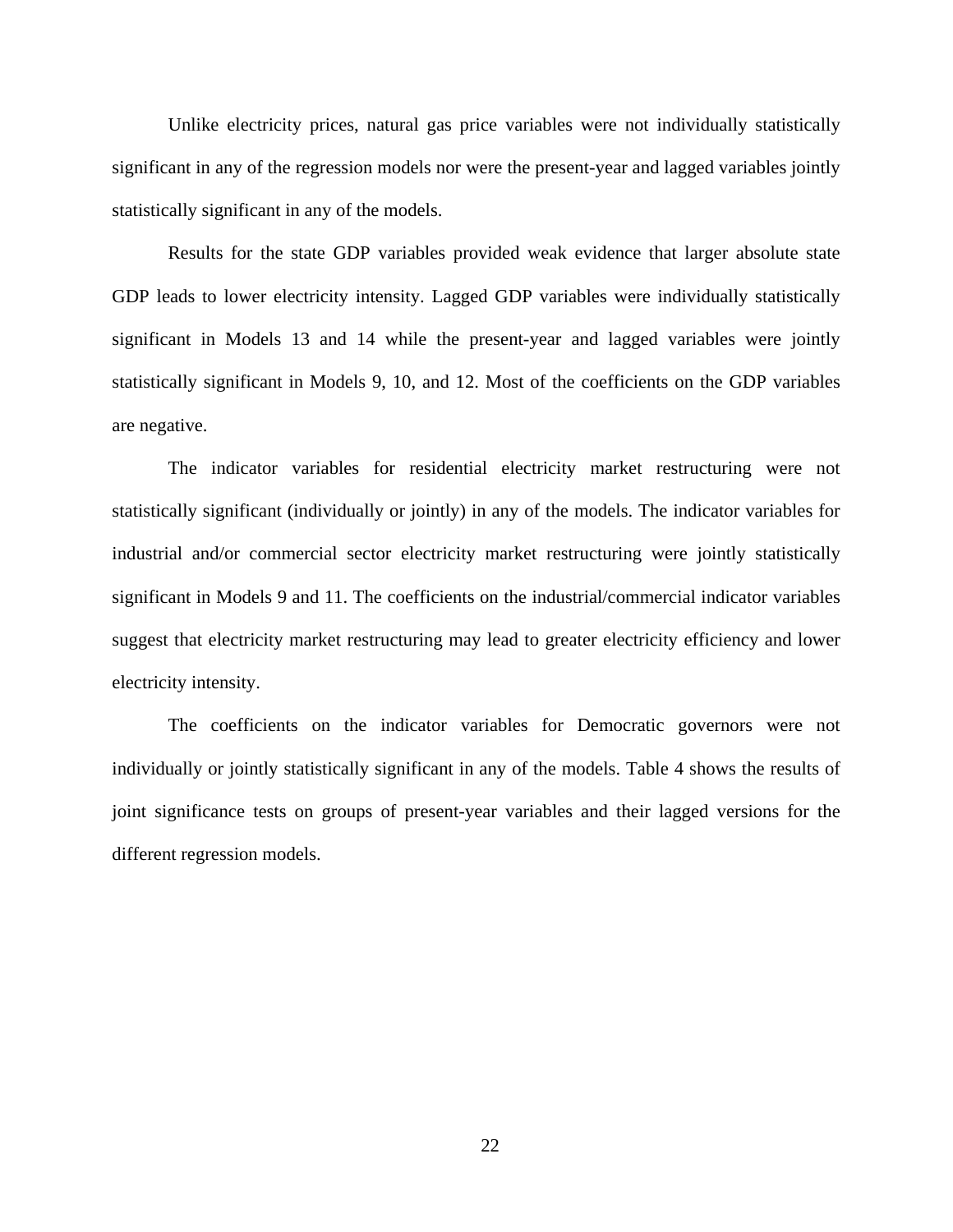#### **Table 4: Joint Significance Tests for Independent Variables**

|                                                     | Model 9:   | Model 10:           | Model 11: | Model 12:             | Model 13: |
|-----------------------------------------------------|------------|---------------------|-----------|-----------------------|-----------|
|                                                     | <b>OLS</b> | Prais-Winsten   OLS |           | Prais-Winsten   LSDVC |           |
| Variable                                            |            | <b>PCSE</b>         |           | <b>PCSE</b>           |           |
|                                                     |            |                     |           |                       |           |
|                                                     | **         | $***$               | **        | **                    | $***$     |
| DSM_PER_MWH_SALES<br>PerCapitaIncome<br>EP_CentsKWh | $**$       | **                  | **        | **                    | $**$      |
| NG                                                  |            |                     |           |                       |           |
| <b>GDP</b>                                          | **         | **                  |           |                       |           |
|                                                     |            |                     |           |                       |           |
| RestructuringRes<br>RestructuringIndComm            | **         |                     |           |                       |           |
| DemGov                                              |            |                     |           |                       |           |

Notes: The table above shows the results of joint significance tests for each of the listed regressors and its lagged versions. Joint significance tests were not available for the Arellano-Bond estimates.  $*$  p<0.05  $**$  p<0.01

In light of the unexpected positive coefficient estimates for the DSM independent

variables, additional models were run using electricity intensity (rather than the electricity

intensity index value used in the models discussed above).<sup>11</sup> Table 5 presents the results from the

regressions using electricity intensity.

<sup>&</sup>lt;sup>11</sup> Electricity intensity is defined as the ratio of total state electricity sales (MWh) to state GDP. Note that there is a discontinuity in the GDP by state time series at 1997, where the data change from SIC industry definitions to NAICS industry definitions. As such, BEA recommends against constructing a continuous time-series as done here.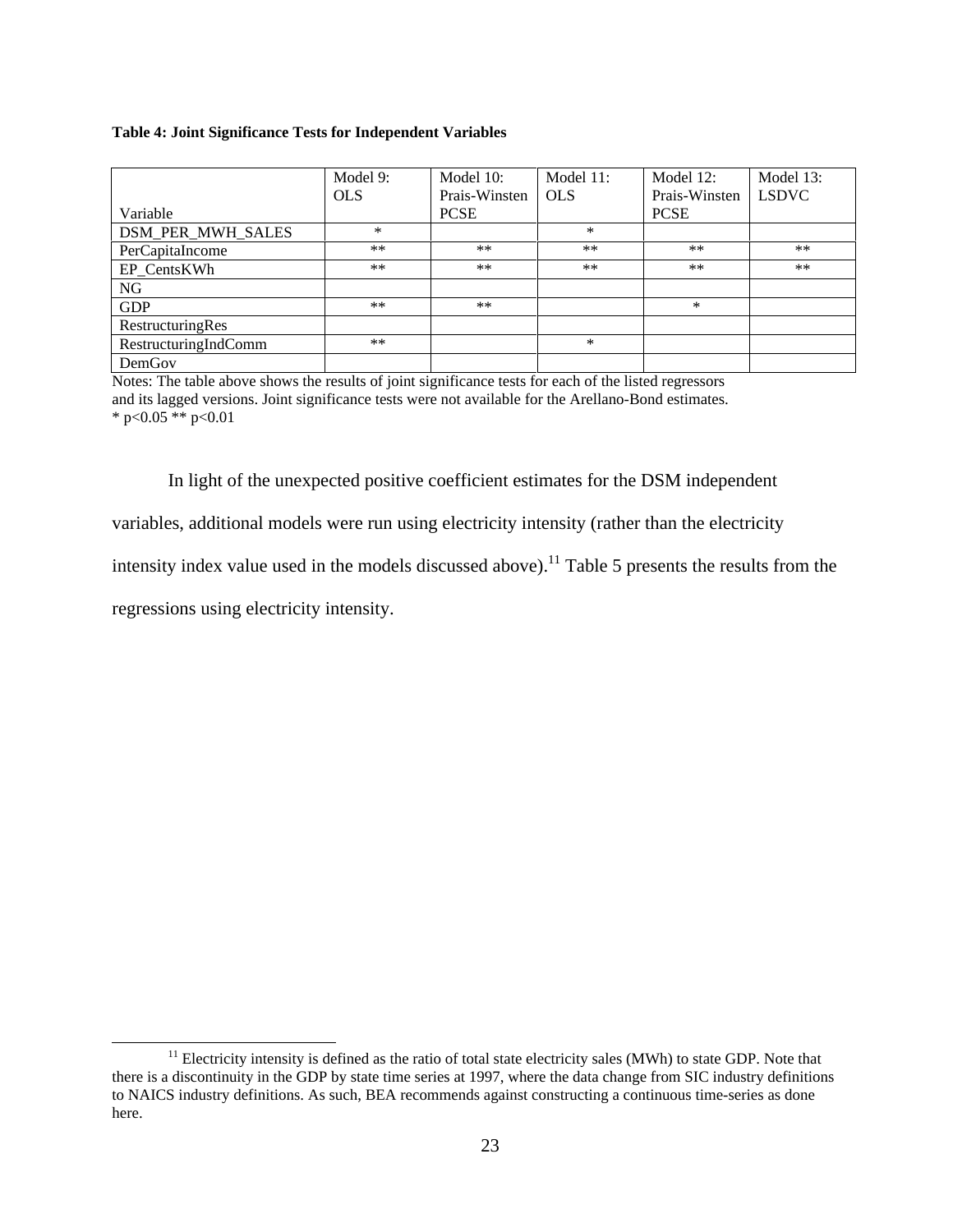**Table 5: Regression Results for Models with Electricity Intensity Regressand**

|                                       | Model 15: OLS Model 16: Prais-                                          |                     |       | Model 17: OLS                    |           | Model 18: Prais-   |                                                             | Model 19: LSDVC    |                   | Model 20:                               |
|---------------------------------------|-------------------------------------------------------------------------|---------------------|-------|----------------------------------|-----------|--------------------|-------------------------------------------------------------|--------------------|-------------------|-----------------------------------------|
|                                       |                                                                         | Winsten PCSE        |       |                                  |           | Winsten PCSE       |                                                             |                    |                   | Arellano-Bond                           |
| Variable                              | Coeff. s.e. Coeff. s.e. Coeff. s.e. Coeff. s.e. Coeff. s.e. Coeff. s.e. |                     |       |                                  |           |                    |                                                             |                    |                   |                                         |
| Intercept                             | 13.234 ** 1.096 12.429 ** 1.054 1.724 * 0.867 1.044 0.971               |                     |       |                                  |           |                    |                                                             |                    |                   | $6.199**$ 1.667                         |
| ELECTRICITY_INTENSITY_LAG1            |                                                                         |                     |       | $0.757$ ** $0.033$               |           | $0.813$ ** $0.044$ |                                                             |                    |                   | $1.135$ ** $0.348$ $0.452$ ** $0.107$   |
| DSM_PER_MWH_SALES                     | $0.003 * 0.001 0.002$                                                   |                     | 0.001 | 0.001<br>0.001                   | 0.001     | 0.001              | 0.001                                                       | 0.002              | 0.001             | 0.001                                   |
| DSM_PER_MWH_SALES_LAG1                | $0.003 * 0.001 0.002 ** 0.001$                                          |                     |       | 0.002<br>0.001                   | 0.002     | 0.001              | 0.001                                                       | 0.003              |                   | $0.003$ ** $0.001$                      |
| DSM_PER_MWH_SALES_LAG2                | $-0.001$                                                                | $0.001 - 0.001$     | 0.001 | $-0.001$<br>0.001                | $-0.001$  | 0.001              | $-0.003$                                                    | 0.002              | 0.000             | 0.001                                   |
| HDD                                   | 0.019 0.031                                                             | $0.059$ ** $0.018$  |       | $0.058$ ** $0.020$               | 0.043     | 0.022              | 0.062                                                       |                    |                   | $0.040$ $0.071$ ** $0.021$              |
| CDD                                   | $0.021 * 0.010$                                                         | $0.031$ ** $0.005$  |       | $0.038$ **<br>0.007              |           | $0.035$ ** $0.006$ |                                                             | $0.047$ ** $0.017$ |                   | $0.053$ ** $0.008$                      |
| PerCapitaIncome                       | $-0.030$ $0.141$                                                        | -0.063              | 0.074 | $-0.021$<br>0.090                | -0.012    | 0.059              | $-0.011$                                                    | 0.152              | 0.011             | 0.101                                   |
| PerCapitaIncome_LAG1                  | 0.176 0.151                                                             | 0.112               | 0.084 | 0.153<br>0.082                   | 0.145     | 0.078              | 0.162                                                       |                    | $0.180$ $0.143$ * | 0.059                                   |
| PerCapitaIncome_LAG2                  | $-0.362$ ** $0.138$ $-0.207$ ** $0.076$                                 |                     |       | 0.085<br>$-0.106$                | -0.087    | 0.072              | $-0.182$                                                    | 0.205              | $-0.028$          | 0.110                                   |
| EP_CentsKWh                           | $-0.199$ ** $0.060$                                                     | $-0.268$ ** 0.029   |       | $-0.271$ ** 0.054                |           | $-0.272$ ** 0.027  |                                                             |                    |                   | $-0.278$ ** $0.078$ $-0.268$ ** $0.090$ |
| EP_CentsKWh_LAG1                      | $-0.115$ 0.064                                                          | $-0.090$ ** 0.033   |       | 0.057<br>$0.160$ **              |           | $0.175$ ** $0.039$ | $0.285*$                                                    | 0.134              | 0.105             | 0.079                                   |
| EP_CentsKWh_LAG2                      | $-0.226$ ** $0.051$                                                     | $-0.141$ ** $0.028$ |       | $-0.038$<br>0.033                | -0.020    | 0.032              | 0.031                                                       | 0.075              | $-0.059$          | 0.050                                   |
| NG                                    | $-0.017$<br>0.015                                                       | $-0.007$            | 0.010 | $-0.007$<br>0.012                | -0.009    | 0.010              | $-0.010$                                                    | 0.020              | $-0.005$          | 0.014                                   |
| NG_LAG1                               | $-0.016$ 0.014                                                          | $-0.009$            | 0.010 | 0.001<br>0.011                   | 0.004     | 0.010              | 0.002                                                       | 0.024              | $-0.002$          | 0.012                                   |
| NG_LAG2                               | $-0.006$ 0.013                                                          | $-0.003$            | 0.010 | $-0.001$<br>0.009                | -0.002    | 0.009              | $-0.002$                                                    | 0.024              | $-0.007$          | 0.009                                   |
| GDP                                   | $-0.634$ ** $0.081$                                                     | $-0.701$ ** 0.049   |       | $-0.784$ ** 0.055                |           |                    | $-0.794$ ** $0.045$ $-0.817$ ** $0.090$ $-0.796$ ** $0.085$ |                    |                   |                                         |
| GDP_LAG1                              | 0.022 0.086                                                             | $0.138$ ** $0.049$  |       | $0.702$ **<br>0.067              |           | $0.737$ ** $0.074$ | $1.045$ **                                                  | 0.355              |                   | $0.494$ ** $0.104$                      |
| GDP_LAG2                              | $0.223$ ** $0.069$                                                      | $0.143$ **          | 0.054 | -0.008<br>0.045                  | -0.011    | 0.047              | -0.106                                                      |                    | $0.170 - 0.101$   | 0.068                                   |
| RestructuringRes                      | 0.044 0.023                                                             | 0.002               | 0.032 | $-0.029$<br>0.016                | -0.026    | 0.029              | $-0.037$                                                    | 0.065              | $-0.007$          | 0.046                                   |
| RestructuringRes_LAG1                 | $-0.015$<br>0.022                                                       | 0.021               |       | 0.018<br>$0.048$ **              | 0.046     | 0.041              | 0.067                                                       | 0.048              | $0.049*$          | 0.021                                   |
| RestructuringRes_LAG2                 | $0.007$ $0.021$                                                         | 0.022               | 0.032 | $-0.010$<br>0.015                | $-0.012$  | 0.031              | -0.027                                                      | 0.043              | 0.007             | 0.018                                   |
| RestructuringIndComm                  | $-0.081$ ** $0.021$                                                     | $-0.035$            | 0.032 | 0.005<br>0.014                   | 0.004     | 0.028              | 0.020                                                       | 0.062              | -0.020            | 0.046                                   |
| RestructuringIndComm_LAG1             | 0.008 0.018                                                             | -0.030              | 0.032 | 0.013<br>$-0.031$ *              | -0.027    | 0.039              | -0.037                                                      | 0.043              | $-0.040*$         | 0.016                                   |
| RestructuringIndComm_LAG2             | $-0.021$ 0.017                                                          | $-0.034$            | 0.031 | 0.007<br>0.012                   | 0.010     | 0.030              | 0.025                                                       | 0.042              | $-0.005$          | 0.015                                   |
| DemGov                                | $-0.004$ 0.004                                                          | $-0.002$            | 0.003 | 0.002<br>0.003                   | 0.003     | 0.003              | 0.002                                                       | 0.008              | $-0.002$          | 0.004                                   |
| DemGov_LAG1                           | $-0.007$ 0.005                                                          | $-0.007$ *          | 0.003 | $-0.010 * 0.004 -0.011 ** 0.004$ |           |                    | $-0.006$                                                    | 0.005              | $-0.003$          | 0.003                                   |
| DemGov_LAG2                           | $-0.003$ 0.004                                                          | $-0.003$            | 0.003 | 0.005<br>0.003                   | $0.006$ * | 0.003              | 0.006                                                       | 0.007              | $-0.004$          | 0.004                                   |
|                                       |                                                                         |                     |       |                                  |           |                    |                                                             |                    |                   |                                         |
| # of Observations                     | 701                                                                     | 701                 |       | 701                              | 701       |                    |                                                             |                    | 554               |                                         |
| R-Squared                             | 0.99                                                                    | 1.00                |       | 1.00                             | 1.00      |                    |                                                             |                    |                   |                                         |
| F-statistic (df)                      |                                                                         |                     |       |                                  |           |                    |                                                             |                    |                   |                                         |
| Wald Chi-Square (df)<br>$\frac{1}{2}$ |                                                                         | 44,200,000 (50) **  |       | $1.6 \times 10^{4}12(51)$ **     |           |                    |                                                             |                    |                   |                                         |

Notes: The models above use the natural log of the electricity intensity variable as their regressand. Results for dichotomous variables for the state and year fixed effects are not shown above. OLS models report White-Huber heteroskedasticity-robust standard errors.<br>\*  $p < 0.05$  \*\*  $p < 0.01$  $*$  p<0.05  $**$  p<0.01

In particular, the author hoped to determine whether the positive coefficients for the DSM regressors resulted from the novel application of the Fisher Ideal index regressands. The results for Models 15-20 show that DSM regressors were only statistically significant in three of the six models. In all cases of statistical significance the DSM regressor estimates were positive. Moreover, the magnitudes of the estimates in Models 15-20 closely follow those in Models 9- 14.12 As in Models 9-14, the only DSM regressor estimates found to be negative were the two-

<sup>&</sup>lt;sup>12</sup> Note that the use of a level-log specification in Models 9-14 and a log-log specification in Models 15-20 allow for a roughly direct comparison of regressor estimates since their interpretations are nearly identical between the two specifications.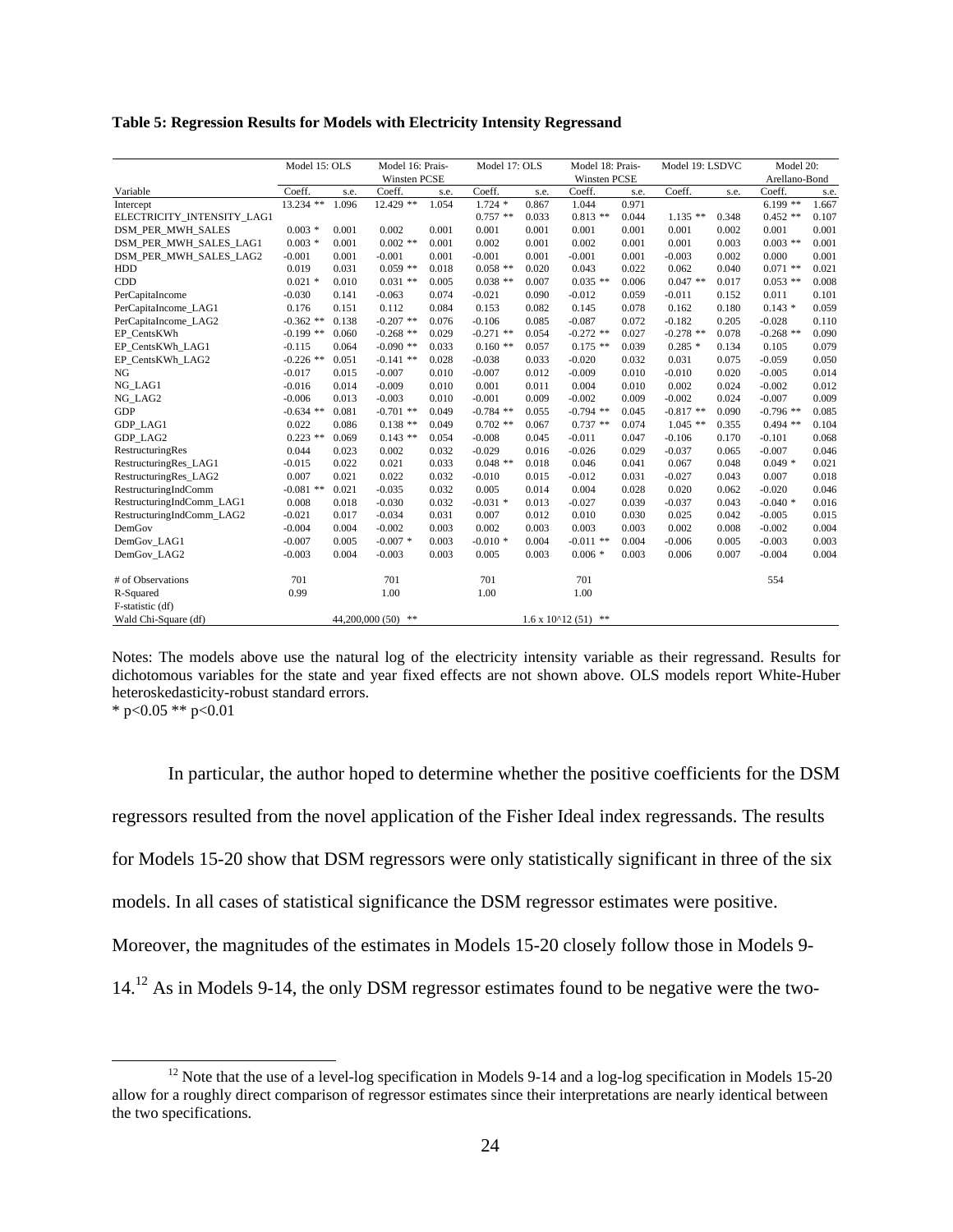year lagged variable (in four of the six models). However, none of the negative estimate were found to be statistically significant.

## **Discussion**

Some of the regression results discussed above fit neatly with theory and expectations. This analysis of the efficiency component of electricity intensity found a long-run price elasticity for electricity intensity of roughly -0.47. This is similar to the long-run price elasticity for overall energy intensity found by Metcalf (2008) of -0.299 using the Fisher Ideal index approach. Metcalf (2008) also cites a survey by Atkinson and Manning (1995) that found median price elasticities of -0.5 for studies of energy demand; this study's results closely match this median estimate. The results for CDD and HDD fit with expectations since the need for additional air cooling and heating requires more energy input without resulting in additional economic output, thus worsening electricity efficiency.

The study did not find evidence to support certain hypothesized determinants of electricity efficiency. Controlling for electricity prices, the study did not find evidence that natural gas prices affect electricity efficiency. One might have expected that natural gas prices would have a positive coefficient in the study's regression models based on the theory that lower natural gas prices would lead some firms or households to substitute natural gas for electricity for certain applications thus lowering the electricity input for a given level of economic activity and seemingly improving electricity efficiency. The regression results, however, provide no support for this theory. Likewise, the results do not support the hypothesis that states with liberal political cultures, which one may assume to be more conducive to energy conservation and associated with Democratic governors, have better electricity efficiency.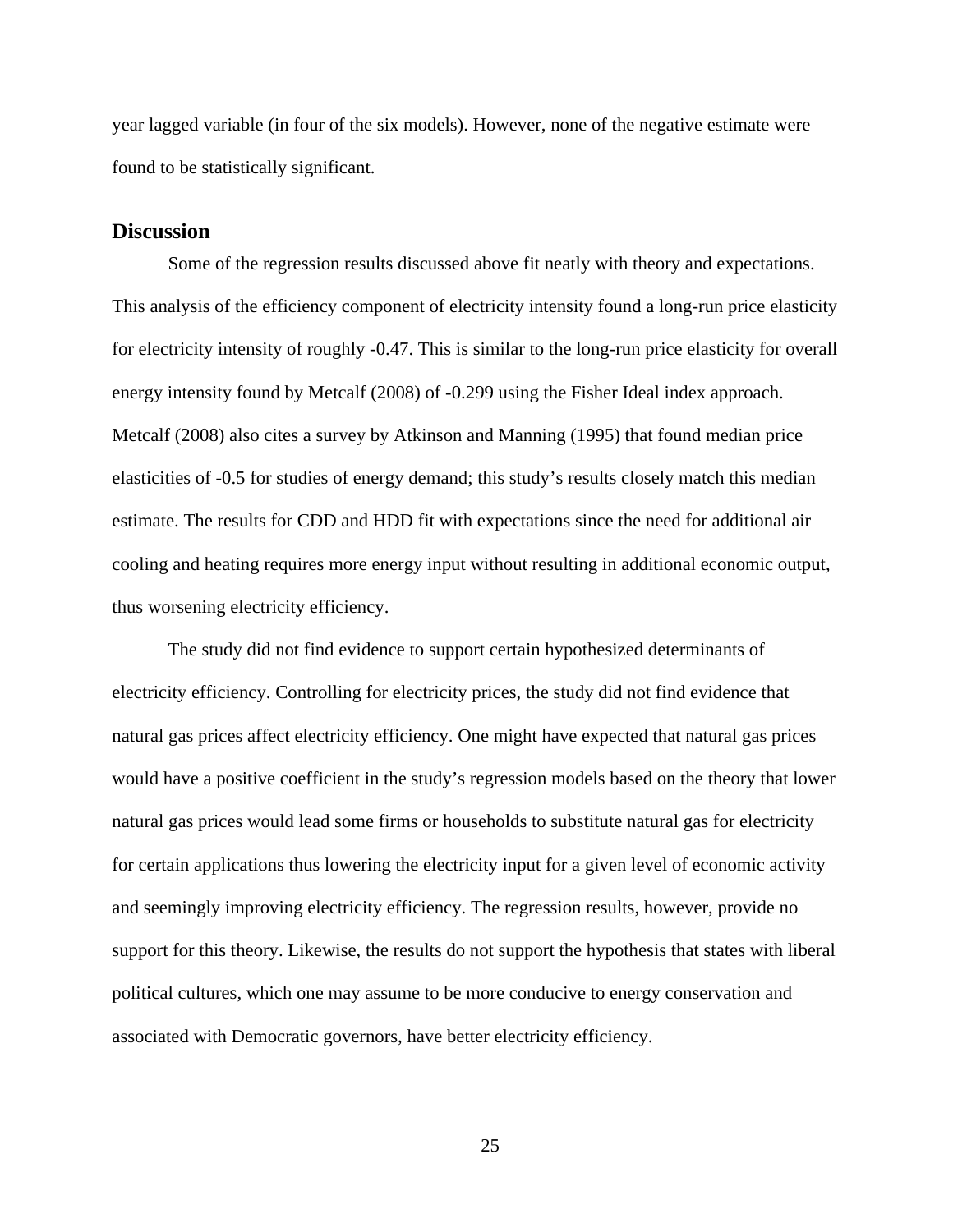The study results provide at least weak support for some theories regarding the determinants of electricity efficiency. The results provide some weak support for the theory suggested by Horowitz (2004) that states with larger GDPs would have lower ratios of electricity usage to economic output based on economies of scale in transforming electricity inputs into economic outputs. Similarly, the results provide some evidence that restructuring of a state's industrial and commercial electricity markets improves the state's electricity efficiency; however, the study does not offer evidence to suggest why this may be the case.

In applying the same index number approach, Metcalf (2008) also found that increases in present-year per capita income tend to lower energy intensity; however, he did not include lagged regressors with which to compare this study's findings. Why might present-year per capita income increases lead to improved electricity efficiency in the current year and worsened electricity efficiency in the following year? This study provides no support for any explanation, but one might theorize that increases in per capita income will lead to improved residential electricity efficiency in the current year and worsened residential electricity efficiency in the following year since an increase in per capita income may lead households to purchase larger homes (requiring more air heating and cooling) and more electrical appliances. These hypothesized effects might not all manifest in the first year of increased per capita income.

The aim of this study was to measure the effect of DSM expenditures, and the estimates for the DSM regressors did not match expectations. This study is the first to explore the effects of DSM expenditures using the Fisher Ideal index number approach to separating changes in electricity intensity into those due to efficiency changes and those due to activity changes. As such, the results for the DSM regressors cannot be directly compared to other studies. Before concluding that DSM expenditures have no effect or the opposite from the expected effect on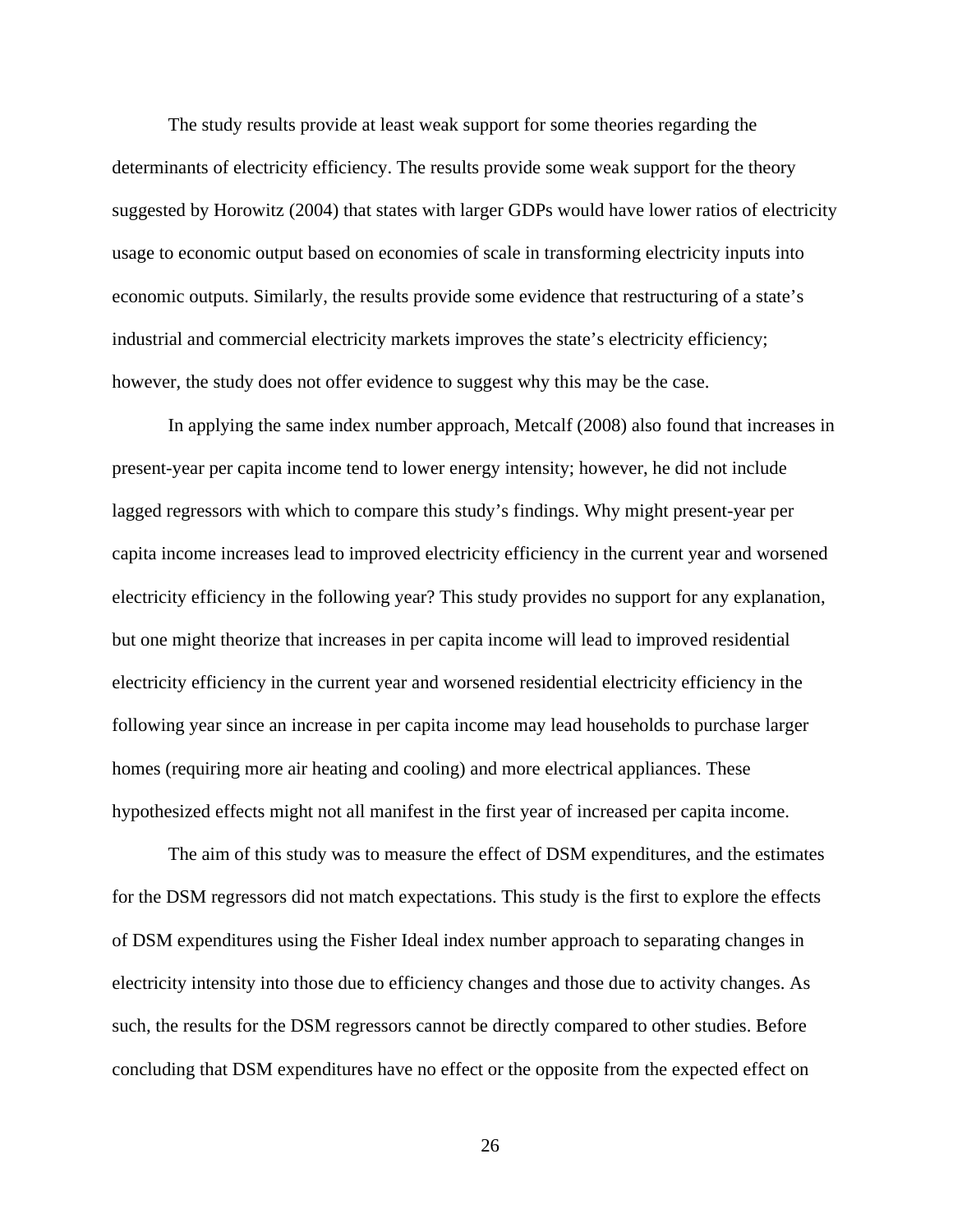electricity efficiency and intensity based on this study's findings one should consider factors that may explain the unexpected findings. First, the study's regression models likely suffer from omitted variable bias. In particular, one would expect that policies and programs other than DSM expenditures, such as building codes and appliance standards that vary by state, would affect electricity efficiency; however, this study does not control for these policies and programs because of data availability. If these variables tend to be correlated with DSM expenditures, then one would expect their omission to lead to bias in estimating the DSM regressors' coefficients.<sup>13</sup> Second, it has already been shown that the DSM regressors suffer from measurement error. Too little is known about the degree or nature of measurement error, however, to estimate the magnitude or direction of resultant bias in the regression estimates.

Finally, the regression results that find little to no evidence in support of energy savings from DSM via improvements in energy efficiency might be taken as reflective of the truth. Some prior studies have found utilities' estimates of energy savings from DSM to be wildly optimistic. For example, Gillingham et al. (2004) note that the findings of Loughran and Kulick (2004) suggest that 50% to 90% of reported energy savings from DSM programs are not actual savings.

The results from this study suggest several avenues for future research efforts. The sections above have already detailed the problems with measurement error in the key regressors. Future studies might benefit from investments in compiling better data than are available from Form EIA-861. Furthermore, additional data collection could ameliorate the problem of omitted variable bias. Subsequent research on this topic could attempt to obtain data regarding other energy efficiency policies besides DSM, such as building codes, appliance standards, energy

<sup>&</sup>lt;sup>13</sup> One might expect, however, that these omitted variables would be positively correlated with DSM expenditures and would thus bias estimates of DSM expenditures' effect away from zero in the negative direction by their omission.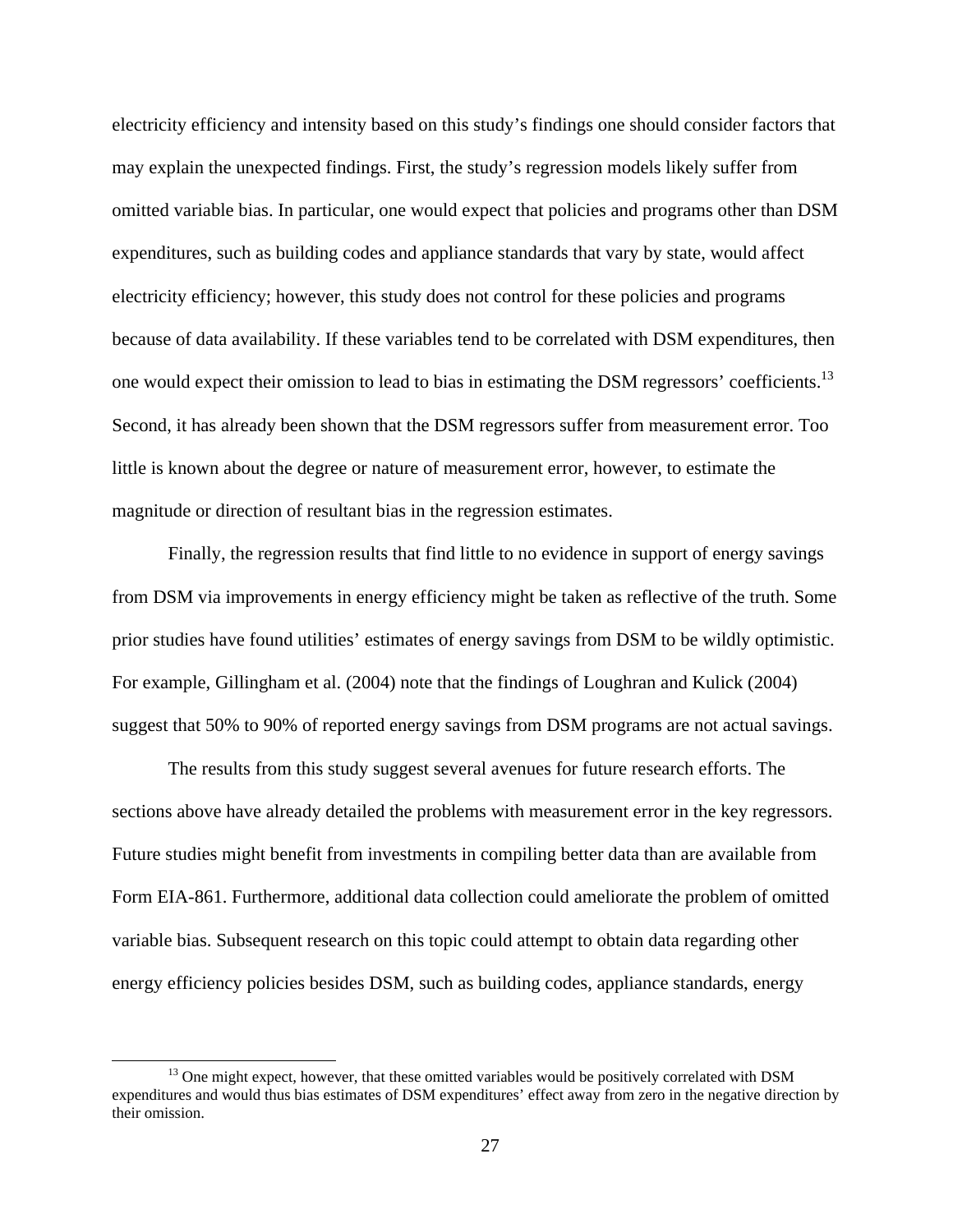efficiency resource requirements, and demand-side bidding in electricity markets. Future studies could also attempt to better understand the effect of rising incomes on electricity efficiency.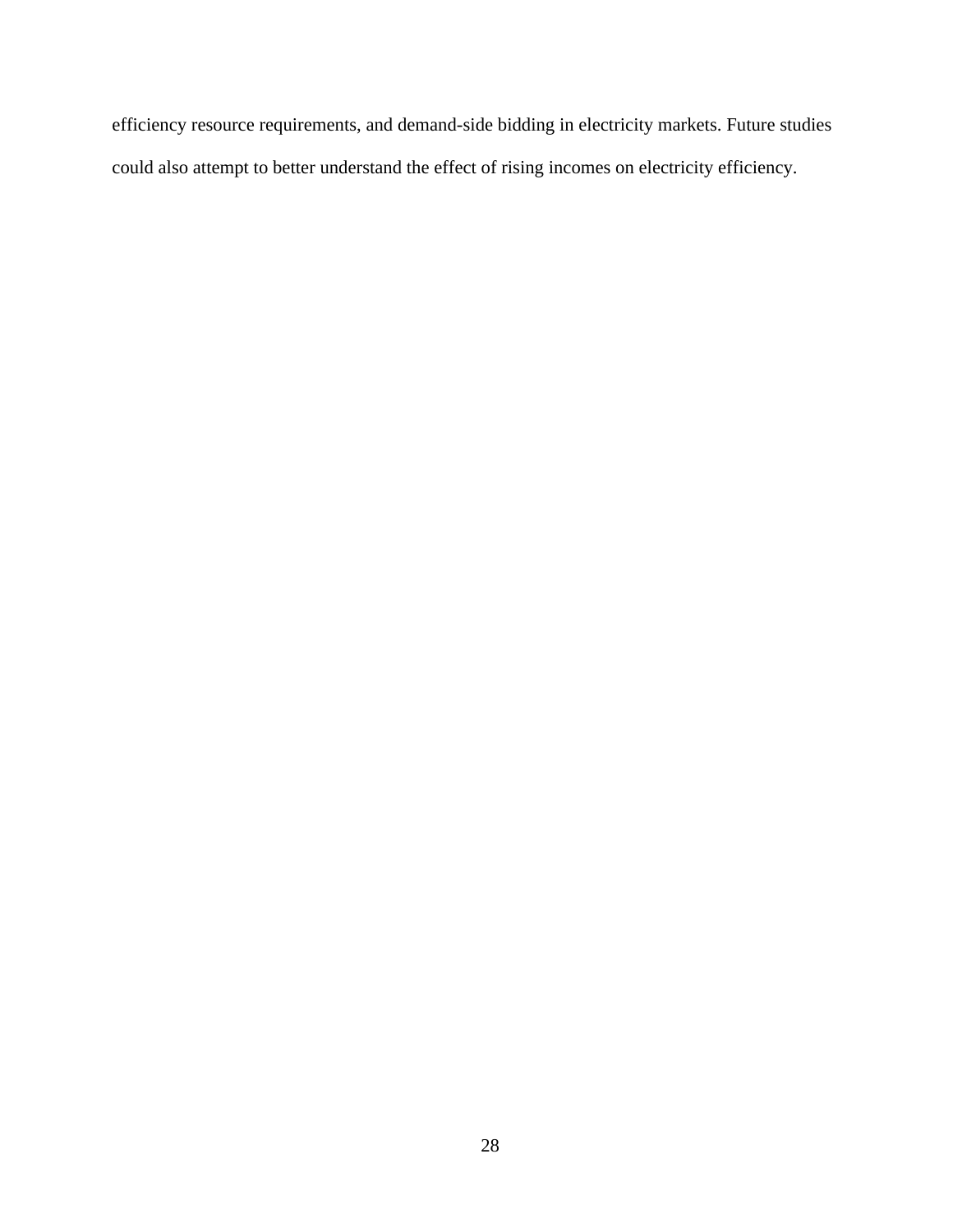### **Chapter 5. Policy Implications and Conclusion**

## **Policy Implications**

This study's findings lend further support for skepticism of optimistic claims about the ability to generate "negawatts" at very low or no cost. Furthermore, this study highlights the need for improved government-financed electricity efficiency data collection and research in order to better understand the drivers of electricity efficiency. Lastly, the regression results underscore the potential gains in electricity efficiency and subsequent carbon emission reductions from policies that put a price on carbon emissions and thus increase electricity prices.

As detailed above, previous studies have called into question the energy savings reported by utilities for their DSM programs and, consequently, have cast doubt upon the claims by some energy efficiency proponents that society can generate "negawatts" at little or no cost. This study's regression analyses did not find evidence that DSM expenditures improve state-level aggregate electricity efficiency. While the analyses herein suffer from shortcomings noted above, the regression results with respect to DSM expenditures were insensitive to various changes in model specification and variable definition. Since utilities and state agencies responsible for DSM programs continue to report large energy savings, this study's results suggest that policymakers view such estimates with skepticism and that entities responsible for DSM programs strive to engage in more rigorous program evaluations.

This study's shortcomings related to omitted variables and measurement error in the key independent variables of interest suggest a need for improved data collection with respect to energy efficiency policies and programs. Horowitz (2006) explains the data quality problems with EIA-861, the lack of a consolidated national data collection effort for energy efficiency comparable to the rigorous data collection efforts devoted to other sources of energy, and the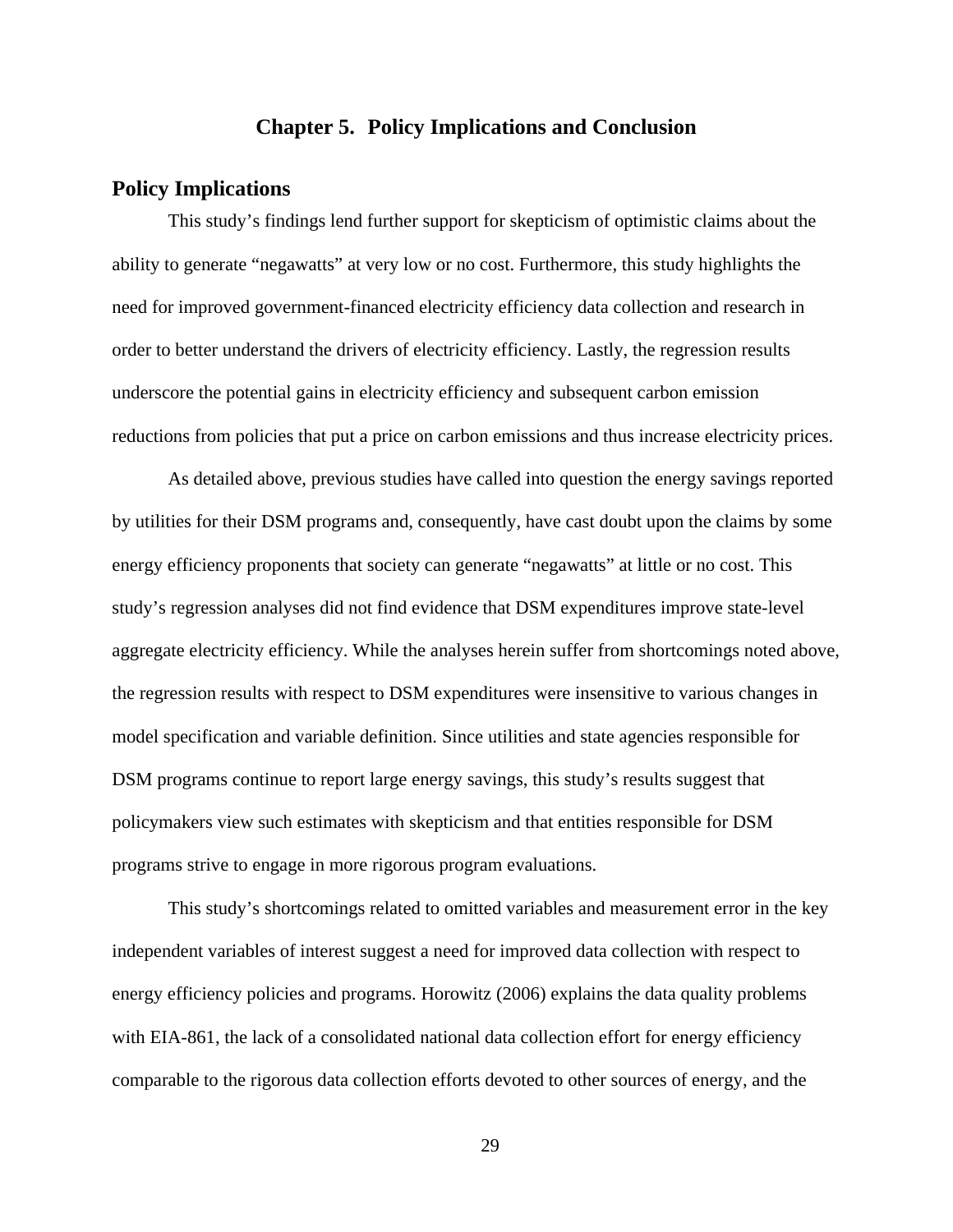public-good aspects of data collection. Form EIA-861 has proven particularly inadequate for accurate DSM evaluations in the years following electricity market restructuring as utilities are no longer the sole entities responsible for DSM programs. As states and the federal government enact new policies to reduce carbon emissions, they will face challenges in optimally designing policies for and allocating resources to energy efficiency if they lack rigorous and accurate assessments of the impacts of existing energy efficiency policies and programs.

Finally, one can see from the regression results above that electricity prices have an unmistakable and large effect on electricity efficiency. For example, the results from regression Model 10 indicate that, focusing solely on the effect of price on efficiency, a permanent 10% increase in electricity prices would lead to a nearly 5% decrease in electricity intensity, holding all else constant. This result points to the powerful effect that a price on carbon emissions would have on reducing the quantity of electricity demanded and thus reducing carbon emissions from electricity generation. A carbon tax or a cap-and-trade program would lead to higher electricity prices and thus improvements in electricity efficiency and reduced carbon emissions. Several states have already implemented regional cap-and-trade programs focused on the electricity market such as the Northeastern states' Regional Greenhouse Gas Initiative. At the federal level, Rep. John Dingell (D-MI) is drafting legislation for a carbon tax that would start at \$50 per ton of carbon (roughly \$12 per metric ton of  $CO<sub>2</sub>$ ) and rise with inflation (Dingell 2007). Moreover, several cap-and-trade bills are active in the  $110<sup>th</sup>$  Congress (Pew Center 2008).

## **Conclusion**

Concern over the dangers of anthropogenic climate change has sparked interest in energy efficiency as one cost-effective way to mitigate GHG emissions. In order to properly prioritize energy efficiency policies, policymakers need accurate information on the effectiveness of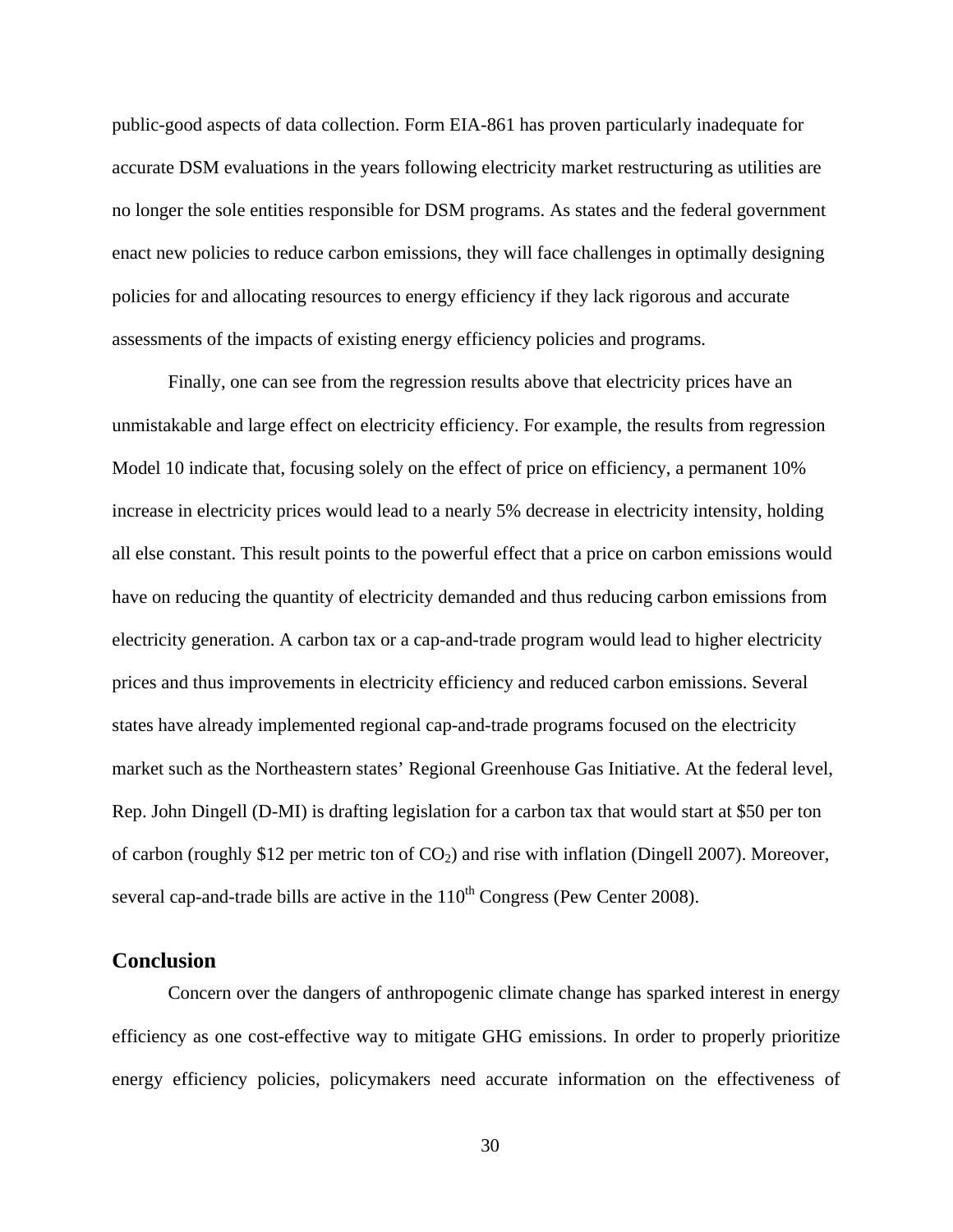various policy options. This study sought to evaluate the effectiveness of DSM expenditures for improving efficiency in the use of electricity since electricity generation accounts for roughly a third of US GHG emissions.

Previous studies suggested the need to account for free riders, positive spillover effects and market transformation, and changes in energy intensity due to shifts in the composition of economic activity in evaluating the effect of DSM expenditures on electricity consumption. As such, this study examined state-level aggregate electricity efficiency and took the novel approach of using an index number to decompose electricity intensity changes into those due to shifting economic activity and those due to changes in electricity efficiency.

The regression results discussed above did not find evidence that DSM expenditures improve electricity efficiency controlling for other factors. This study did reaffirm the findings of previous studies that electricity prices do influence electricity efficiency. In interpreting this study, one must keep in mind several potential weaknesses, including relevant variables omitted due to a lack of data availability and error in measuring DSM expenditures. However, the study's findings do bolster previous empirical work that cast suspicion on energy efficiency proponents' claims for low- or no-cost "negawatts." The results provide empirical support for policies that seek to control GHG emission via price mechanisms and warrant caution and skepticism in evaluating optimistic claims for negative marginal cost climate change mitigation options.

This study suggests several avenues for future research. Efforts to improve the measurement of DSM expenditures as well as to quantify related energy efficiency variables (e.g. building codes and appliance standards) would allow for more accurate analysis. In addition, this study does not shed light upon the reason that DSM expenditures seemingly fail to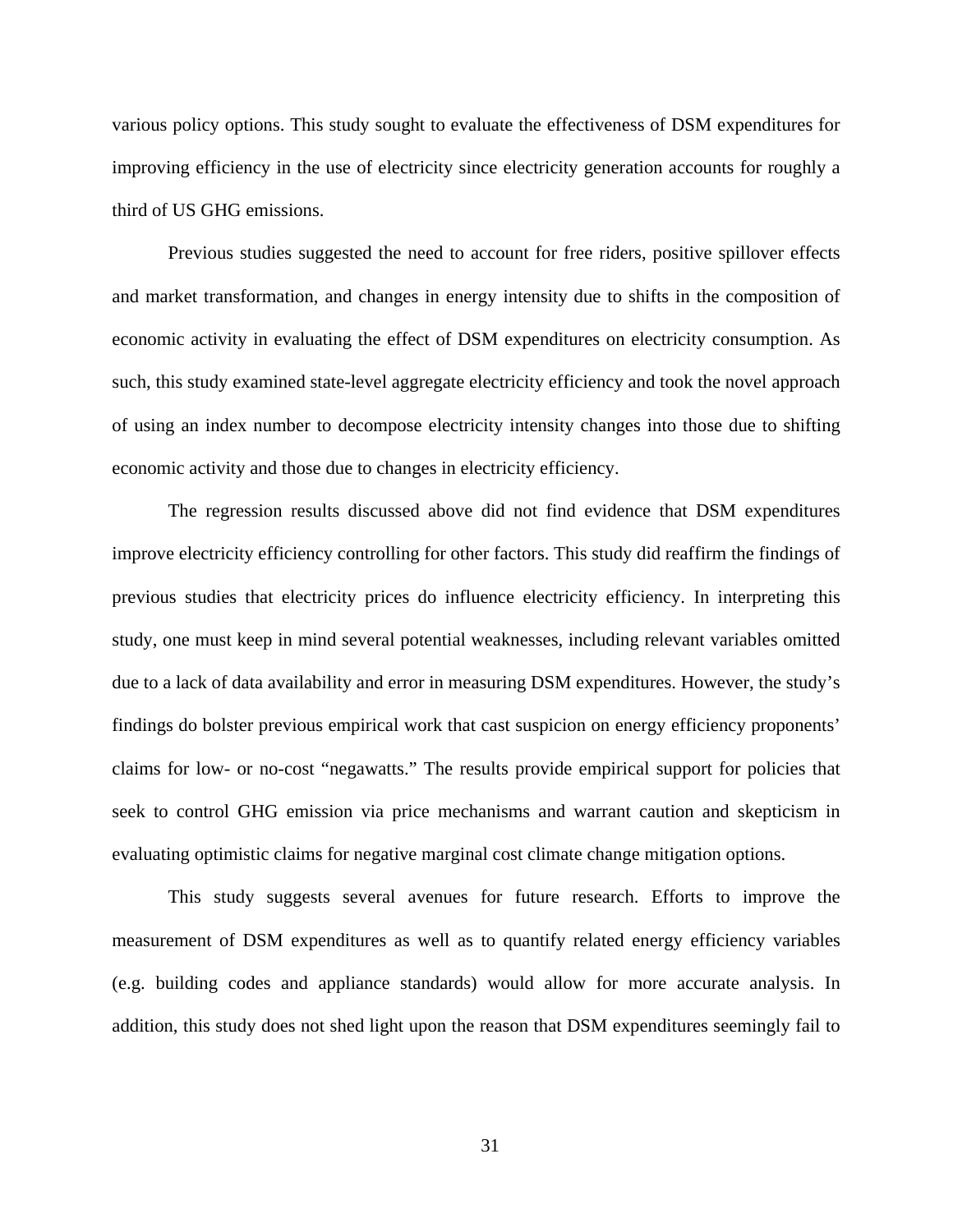improve efficiency. Further research could explore whether the lack of efficacy stems from poor program design or from a smaller than expected "efficiency gap."

This study's shortcomings also underscore the need for expanded publicly funded data collection on energy efficiency policies and programs. Without rigorous evaluations of the effectiveness of energy efficiency programs such as DSM, policymakers cannot optimally allocate resources to promote energy efficiency nor can they improve the design and operation of energy efficiency programs.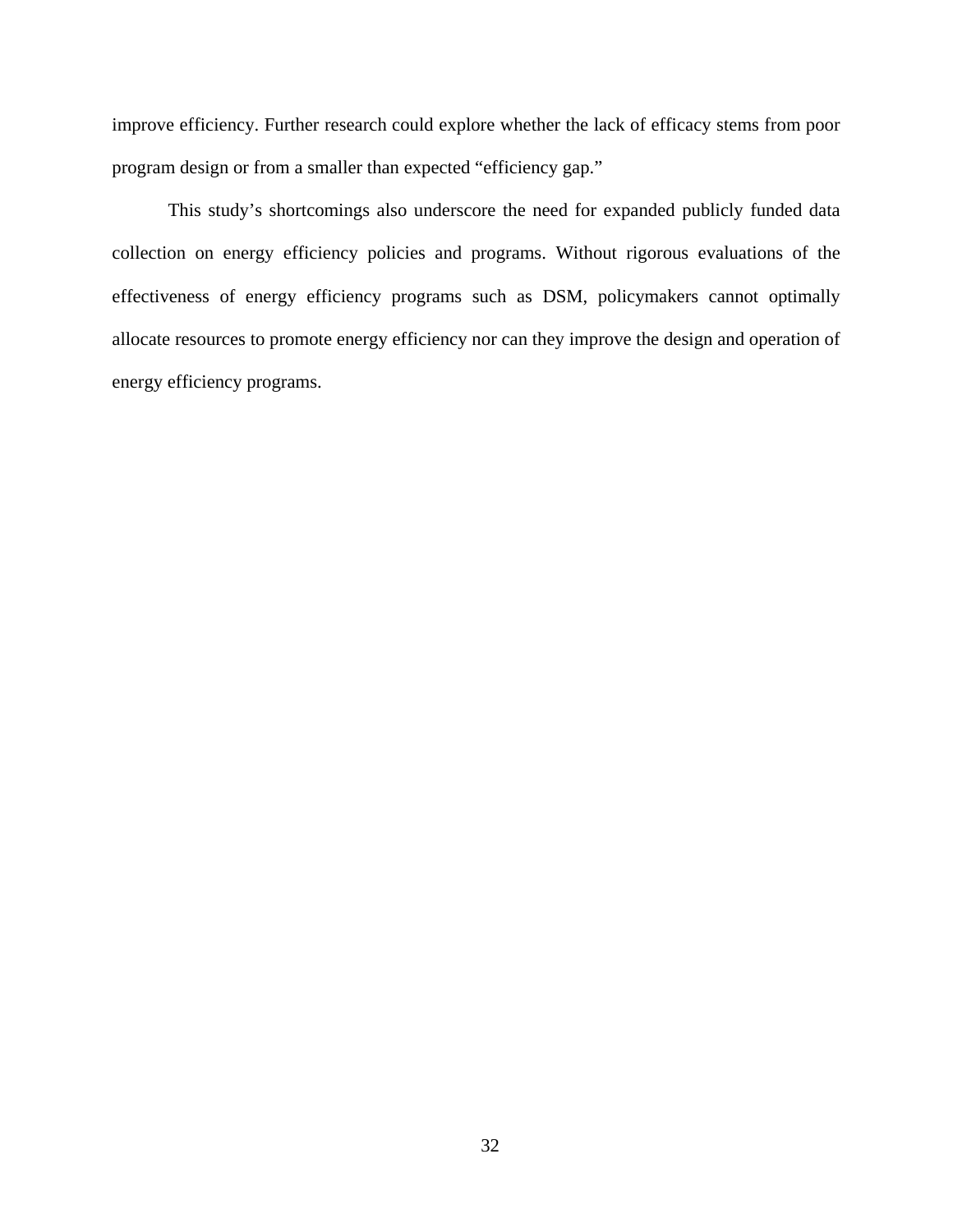### **Appendix A: Electricity Efficiency Index**

Many studies, such as Bernstein et al. (2003), that have sought to examine energy efficiency have used energy intensity as their measure of energy efficiency where energy intensity is the ratio of energy usage to the value of economic output (e.g. Btu per dollar of GDP). In his study of the effect of DSM on energy usage, Horowitz (2004) calculated commercial electricity intensity, defined as the ratio of electricity consumption by the commercial sector to the economic output of the commercial sector (i.e. MWh per dollar of commercial sector output). Metcalf (2008) noted that energy intensity is a poor measure of energy efficiency because energy intensity does not allow one to identify whether changes in energy usage per unit of economic output result from changes in energy efficiency or from changes in the composition of economic activity (e.g. a shift from energy-intensive manufacturing to services). Drawing on the work of Boyd and Roop (2004), Metcalf developed a Fisher Ideal index that allowed for the perfect decomposition of an energy intensity index into economic activity and energy efficiency indexes.

Define energy intensity in time  $t (e_t)$  as:

(1) 
$$
e_t = E_t / Y_t = S (E_{i,t} / Y_{i,t})^*(Y_{i,t} / Y_t) = S e_{i,t} s_{i,t}
$$

where  $E_t$  is the total energy usage in the economy,  $Y_t$  is the total economic output,  $E_{i,t}$  is the energy usage in sector i of the economy,  $Y_{i,t}$  is the economic output of sector i,  $e_{i,t}$  is the energy intensity of sector i, and  $s_{i,t}$  is the sectoral activity for sector i. Given the sectoral decomposition of energy intensity shown above, one can create the Fisher Ideal index described above such that:

$$
\frac{e_t}{e_0} = F_t^{act} F_t^{eff}
$$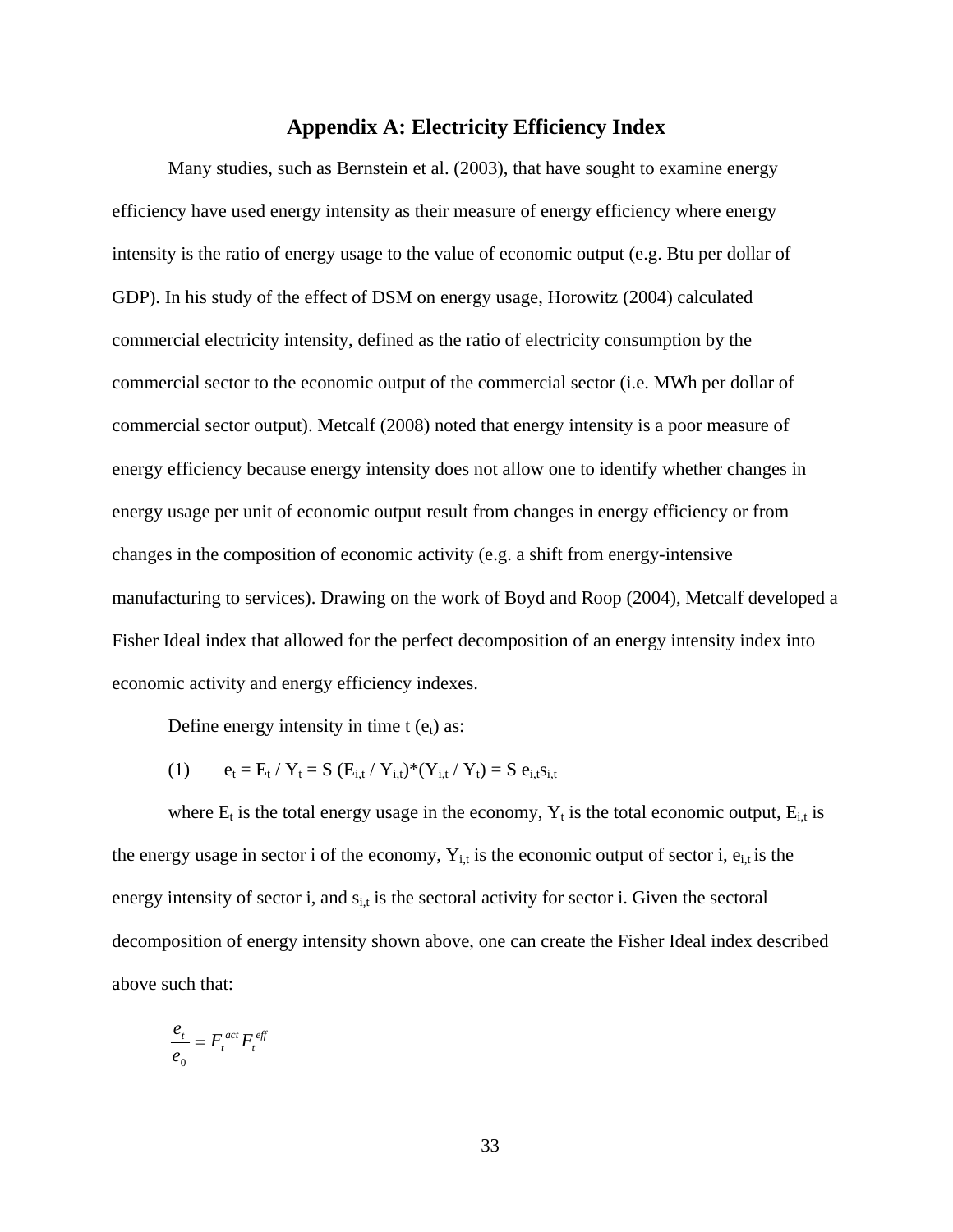where  $F_t^{\text{eff}}$  is the electricity efficiency index used as the regressand in this study (see

Metcalf 2008 for details on the index decomposition).

This study has adapted Metcalf's Fisher Ideal index to electricity (rather than energy) intensity. For this study, the sectoral electricity intensity values at the state level (i.e.  $e_{i,t}s_{i,t}$ ) are defined in Table A.1 below.

| <b>Sector</b>  | <b>Economic Activity Measure</b>                  | <b>Sectoral Energy Efficiency Measure</b> |
|----------------|---------------------------------------------------|-------------------------------------------|
| Residential    | Personal Income                                   | $MWh / (000 \text{ $2005})$               |
| Commercial     | Earnings by place of work in<br>commercial sector | MWh / ('000 \$2005)                       |
| Industrial     | Earnings by place of work in<br>industrial sector | $MWh / (000 \text{ $2005})$               |
| Transportation | Earnings by place of work in<br>transportation    | $MWh / (000 \text{ $2005})$               |
| Total          | Personal Income                                   | $MWh / (000 \text{ $2005})$               |

**Table A.1: Sectoral Decomposition for Electricity Intensity Index**

Notes: The industrial sector includes manufacturing, agriculture, forestry, fishing, mining, and construction. The commercial sector includes transportation (minus rail and transit and ground transportation subsectors), communication, wholesale and retail trade, finance, services, and government. The transportation sector includes the rail and transit and ground transportation subsectors.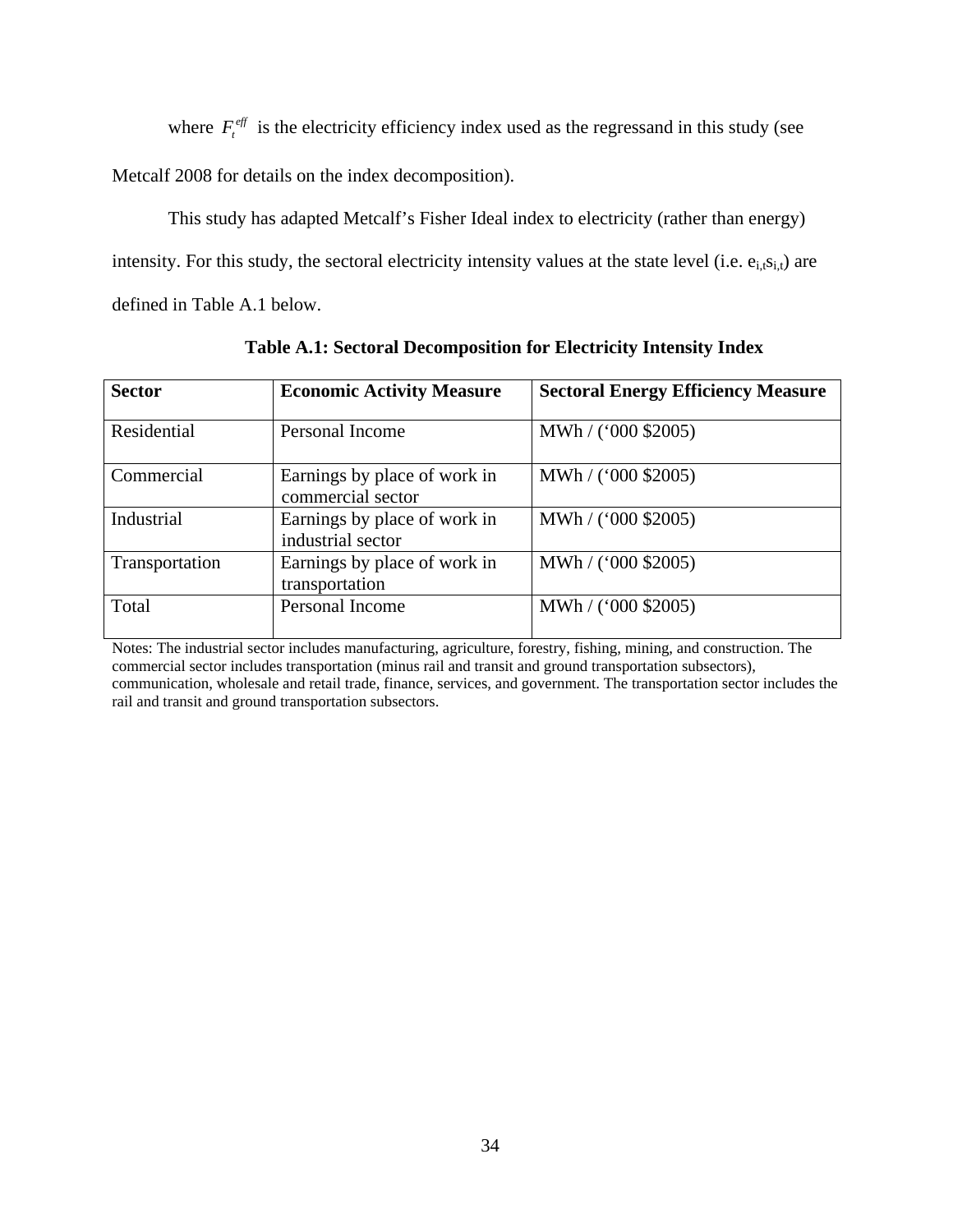## **Appendix B: Data Set Descriptive Statistics**

## **Table B1: Regressand and Independent Variable Summary Statistics<sup>14</sup>**

| Efficiency Index                      | <b>DSM STHD</b><br>DSM \$/MWh<br>DSM % of Sales                                                                                                                                                                                                                                                                                                                                                                                                                                                                                                                                                                                                                                                        |
|---------------------------------------|--------------------------------------------------------------------------------------------------------------------------------------------------------------------------------------------------------------------------------------------------------------------------------------------------------------------------------------------------------------------------------------------------------------------------------------------------------------------------------------------------------------------------------------------------------------------------------------------------------------------------------------------------------------------------------------------------------|
|                                       | Min   Max   Avg   StdDev   Min   Max   Avg   StdDev   Min   Max   Avg   StdDev   Min   Max   Avg   StdDev                                                                                                                                                                                                                                                                                                                                                                                                                                                                                                                                                                                              |
| $1.00$ $1.16$                         | $\frac{1.18}{0.96\%}$ 0.13%<br>6.571<br>$0.01$ $0.62$ $0.09$ 0<br>0.13%<br>0.01%                                                                                                                                                                                                                                                                                                                                                                                                                                                                                                                                                                                                                       |
| 0.96                                  | $0.02\%$ 0.01% 0.009<br>0.00%<br>$0.00\,$<br>0.01%<br>$-$                                                                                                                                                                                                                                                                                                                                                                                                                                                                                                                                                                                                                                              |
| $0.85$ $1.02$ $0.93$                  | 8,076 6,134<br>$0.02$ $0.36$ $0.15$ $0.10$ $0.02\%$ $0.45\%$ $0.16\%$ $0.11\%$<br>$0.06$ $1,071$ $26,103$                                                                                                                                                                                                                                                                                                                                                                                                                                                                                                                                                                                              |
|                                       | $0.037$ $1.05$ $0.96$ $0.07$ $183,279$ $422,811$ $318,033$ $82,579$ $0.78$ $1.98$ $1.38$ $0.36$ $0.59\%$ $1.54\%$ $1.13\%$ $0.28\%$                                                                                                                                                                                                                                                                                                                                                                                                                                                                                                                                                                    |
|                                       | $0.81$ 1.01 0.90 0.07 725 19.434 8.128 5.238 0.02 0.52 0.20 0.13 0.03% 0.70% 0.27% 0.17%                                                                                                                                                                                                                                                                                                                                                                                                                                                                                                                                                                                                               |
|                                       | $\frac{0.94\%}{0.98\%}$ 3.20% 1.65% 0.58%                                                                                                                                                                                                                                                                                                                                                                                                                                                                                                                                                                                                                                                              |
| $\frac{0.99}{0.93}$ 1.24              | $\begin{array}{cccccc} 0.12 & 0.00\% & 0.36\% & 0.13\% & 0.14\% \\ 0.26\% & 0.76\% & 0.49\% & 0.15\% \\ \hline \end{array}$<br>1.061<br>0.31<br>$0.11$ 0.1                                                                                                                                                                                                                                                                                                                                                                                                                                                                                                                                             |
| $rac{0.56}{0.56}$ $rac{1.06}{0.56}$   | $\frac{17,494}{17,494}$ 77,606 18,167 0.26 0.68 0.44 0.14<br>57.817<br>$rac{0.06}{0.05}$ $rac{0.05}{0.05}$ $rac{0.05}{0.05}$                                                                                                                                                                                                                                                                                                                                                                                                                                                                                                                                                                           |
| $0.97$ 1.04                           | $\frac{808}{11}$<br>11.538 18.395<br>$\frac{0.01}{0.15}$<br>$0.01\%$ 0.70% 0.14% 0.239<br>$0.64$ $0.13$ $0.2$<br>- 56.786                                                                                                                                                                                                                                                                                                                                                                                                                                                                                                                                                                              |
| 1.00 1.16 1.09                        | 0.05 4.337 38.875<br>25,102<br>9.526<br>$0.15$ 1.13 0.67 0.23<br>$0.17\%$ 1.47%<br>$0.94\%$ $0.34\%$                                                                                                                                                                                                                                                                                                                                                                                                                                                                                                                                                                                                   |
| $0.76$ $1.03$ $0.89$<br>0.09          | $0.21\%$ 2.51% 0.76%<br>8.050<br>25.441<br>6,086<br>$0.10$ $1.36$ $0.40$ $0.3$<br>0.60%                                                                                                                                                                                                                                                                                                                                                                                                                                                                                                                                                                                                                |
| $0.98$ 1.08<br>0.03                   | $0.01\%$ 0.08%<br>3.663<br>0.02%<br>1.034 8.457<br>$0.03\%$                                                                                                                                                                                                                                                                                                                                                                                                                                                                                                                                                                                                                                            |
| $1.00$ $1.11$ $1.06$<br>0.03          | $\begin{array}{c cc} 0.01 & 0.06 & 0.03 & 0.0 \\ \hline 0.01 & 0.68 & 0.17 & 0.2 \end{array}$<br>$\frac{0.01\%}{0.01\%}$ 0.99% 0.24%<br>14,118 19,167<br>$0.24\%$ $0.33\%$<br>676 57.21                                                                                                                                                                                                                                                                                                                                                                                                                                                                                                                |
| $\frac{.00}{0.96}$ 1.06<br>- 0.031    | $521$ 1,242<br>$0.00$ $0.15$ $0.02$                                                                                                                                                                                                                                                                                                                                                                                                                                                                                                                                                                                                                                                                    |
| 1.00 1.16                             | 0.00<br>5767                                                                                                                                                                                                                                                                                                                                                                                                                                                                                                                                                                                                                                                                                           |
| $\frac{1.00}{0.90}$ 1.07              | $\begin{array}{ c c c c c c } \hline 0.01\% & 0.99\% & 0.24\% & 0.33\% \ \hline 04 & 0.00\% & 0.19\% & 0.02\% & 0.05\% \ \hline 03 & 0.00\% & 0.29\% & 0.14\% & 0.08\% \ \hline 01 & 0.00\% & 0.04\% & 0.02\% & 0.01\% \ \hline \end{array}$<br>$\cdot$ , $\cdot$ , $\cdot$ , $\cdot$ , $\cdot$ , $\cdot$ , $\cdot$ , $\cdot$ , $\cdot$ , $\cdot$ , $\cdot$ , $\cdot$ , $\cdot$ , $\cdot$ , $\cdot$ , $\cdot$ , $\cdot$ , $\cdot$ , $\cdot$ , $\cdot$ , $\cdot$ , $\cdot$ , $\cdot$ , $\cdot$ , $\cdot$ , $\cdot$ , $\cdot$ , $\cdot$ , $\cdot$ , $\cdot$ , $\cdot$ , $\cdot$ , $\cdot$ , $\cdot$ , $\cdot$ , $\cdot$ , $\cdot$ ,<br><del>.</del><br>$2 \t 0.00 \t ($<br>$0.02 \ 0.0$<br>0.03<br>1,259 |
| $0.86$ 1.03<br>0.95                   | $1.50\%$ $3.45\%$<br>0.05 90.155 192.189<br>145,675 27,093<br>2.39% 0.58%<br>1.91<br>2.94 0.60<br>3.95                                                                                                                                                                                                                                                                                                                                                                                                                                                                                                                                                                                                 |
| $0.90 \qquad 1.14$<br>- 0.07          | $0.00\%$ 2.55% 0.74% 0.87%<br>36,562<br>0.00<br>43.748<br>$2.36$ $0.67$ $0.7$                                                                                                                                                                                                                                                                                                                                                                                                                                                                                                                                                                                                                          |
| $0.91$ $1.12$ $1.01$<br>0.07          | $\frac{16,597}{6,943}$<br>$0.02\%$ 2.66%<br>258 35.061<br>0.02<br>$3.04$ 1.41 0.61<br>1.22% 0.52%                                                                                                                                                                                                                                                                                                                                                                                                                                                                                                                                                                                                      |
| 0.03                                  | $0.00$ $0.83$ $0.17$ $0.2$<br>$\frac{0.00\%}{0.025}$<br>0.86%<br>- 3∩                                                                                                                                                                                                                                                                                                                                                                                                                                                                                                                                                                                                                                  |
| 0.99 1.10 1.03<br>0.95 1.08 1.01      | 15,551 17,917<br>40,348 14,561<br>$\begin{array}{r l}\n 0.86\% & 0.19\% & 0.21\% \\  \hline\n 1.94\% & 1.03\% & 0.38\% \\  \end{array}$<br>0.30<br>0.71<br>$0.37\%$<br>14.029                                                                                                                                                                                                                                                                                                                                                                                                                                                                                                                          |
| $0.98$ 1.13                           | $\frac{1}{2}$ $\frac{0.66}{2}$<br><u> 1000 - 1000 - 1000 - 1000 - 1000 - 1000 - 1000 - 1000 - 1000 - 1000 - 1000 - 1000 - 1000 - 1000 - 1000 - 100</u><br>1.867<br>$\begin{array}{ c c c c c c } \hline 0.01\% & 0.28\% & 0.04\% & 0.07\% \hline \end{array}$<br>$82 \t 0.00$<br>$-3.282$<br>-0.031                                                                                                                                                                                                                                                                                                                                                                                                    |
| $0.98$ 1.11                           | $0.00\%$<br>$0.09\%$<br>0.04%<br>0.03%<br>0.031<br>-80 K                                                                                                                                                                                                                                                                                                                                                                                                                                                                                                                                                                                                                                               |
| $0.67$ 1.00 0.84 0.11 3,646 1         | 27,623 33,123<br>40,646 0.31 9.68 2.51 3.09<br>0.48% 16.30% 4.19% 5.26%                                                                                                                                                                                                                                                                                                                                                                                                                                                                                                                                                                                                                                |
| $0.94$ $1.04$ $0.99$ $0.03$           | 14,514 16,645 0.00 0.42 0.14 0.16<br>$0.00\%$ $0.49\%$ $0.17\%$ $0.19\%$<br>44 43.567                                                                                                                                                                                                                                                                                                                                                                                                                                                                                                                                                                                                                  |
| 0.95 1.22 1.08 0.07 1.137 4.379       | $\frac{0.19\%}{0.00\%} \quad \frac{0.76\%}{0.29\%}$<br>3.003<br>916 0.16 0.56 0.34 0.12<br>$0.51\%$ 0.17%                                                                                                                                                                                                                                                                                                                                                                                                                                                                                                                                                                                              |
| 0.98 1.17<br>0.05                     | $0.08\%$<br>$-1$ $\overline{0.03}$ 0.05<br>$0.00 \qquad 0.17$<br>$0.04\%$<br>654<br>121                                                                                                                                                                                                                                                                                                                                                                                                                                                                                                                                                                                                                |
| 0.83                                  | 1.80%<br>$0.63\%$<br>0.45%<br>0.20%<br>$1.0070$ $0.0575$ $0.15$                                                                                                                                                                                                                                                                                                                                                                                                                                                                                                                                                                                                                                        |
| <u>" —</u><br>0.89 1.06               | 2.46%<br>0.81%<br>15 1 19<br>98.337<br>- 63<br>0.18%<br>1.20%<br>0.24                                                                                                                                                                                                                                                                                                                                                                                                                                                                                                                                                                                                                                  |
| $0.95$ $1.04$ $0.99$<br>0.03          | 898<br>0.00<br>$0.05$ 0.03<br>$0.00\%$ 0.14%<br>$0.06\%$ 0.04%<br>-5801                                                                                                                                                                                                                                                                                                                                                                                                                                                                                                                                                                                                                                |
| $0.85$ $1.02$ $0.95$<br>0.05          | $\frac{0.00\%}{0.00\%}$ 1.29%<br>$\frac{0.40\%}{0.40\%}$ 0.39%<br>7.570 6.566<br>0.00<br>20.456<br>$1.02 \quad 0.33 \quad 0.31$                                                                                                                                                                                                                                                                                                                                                                                                                                                                                                                                                                        |
| 0.87 1.05 0.98 0.05 13.624 313.838    | $\frac{0.8976}{0.08\%}$ 1.70% 0.62% 0.51%<br>$\frac{7,576}{114,221}$ 95,298 0.10 2.42 0.86 0.75                                                                                                                                                                                                                                                                                                                                                                                                                                                                                                                                                                                                        |
| $0.96$ $1.07$<br>102                  | $\frac{0.0076}{0.01\%}$ 0.38% 0.15% 0.10%<br>17.907 12.867<br>$0.01$ $0.32$ $0.12$ $0.08$<br>0.04 1.222 47.626<br>$\cdots$                                                                                                                                                                                                                                                                                                                                                                                                                                                                                                                                                                             |
| 0.87 1.00                             | 0.00<br>507<br>0.01<br>485                                                                                                                                                                                                                                                                                                                                                                                                                                                                                                                                                                                                                                                                             |
| $0.73 \qquad 1.02$                    | 0.00% 0.05% 0.02% 0.01%<br>22 0.62% 6.30% 2.50% 2.04%<br>$\frac{337}{68,985}$ 54,009 0.35 3.82 1.52 1.<br>16,609 1<br>0.35                                                                                                                                                                                                                                                                                                                                                                                                                                                                                                                                                                             |
| 1.00 1.10<br>- 0.031                  | 12,380 12,7<br>0.00% 0.28%<br>$0.00 \qquad 0.28 \qquad 0.10 \qquad 0.11$<br>$0.10\%$ 0.10%<br>416                                                                                                                                                                                                                                                                                                                                                                                                                                                                                                                                                                                                      |
| $0.96$ $1.08$ $1.02$<br>- 0.031       | $\frac{12,333}{14,434}$ 4,767<br>$\frac{1.64\%}{0.55\%}$<br>0.00% 2.45%<br>$2.06$ 0.7<br>$-1$ 3.57                                                                                                                                                                                                                                                                                                                                                                                                                                                                                                                                                                                                     |
| 1.00 1.12 1.08 0.03 4,595 25,998      | $11,284$ 7.365 0.06 0.40 0.17 0.13 0.09% 0.55% 0.24% 0.16%                                                                                                                                                                                                                                                                                                                                                                                                                                                                                                                                                                                                                                             |
| 0.97 1.12 1.03 0.04 810 3.613         | 2,101<br>699 0.13 0.49 0.26 0.09 0.14% 0.61% 0.35% 0.12%                                                                                                                                                                                                                                                                                                                                                                                                                                                                                                                                                                                                                                               |
| $\frac{0.91}{0.91}$ 1.01 0.94<br>0.03 | $\frac{6.15}{16}$ 0.00 0.06 0.03 0.02<br>2.849 1.916<br>$0.00\%$ $0.10\%$ $0.05\%$<br>151 6.106<br>0.03%                                                                                                                                                                                                                                                                                                                                                                                                                                                                                                                                                                                               |
| $0.79$ 1.01                           | $\frac{0.05}{0.05}$<br>39,948<br>0.26%<br>12.876<br>$5 - 0.06\%$<br>0.06%<br>16,268<br>58.95°<br>$0.26\%$ $0.17\%$ $0.06\%$<br>$\frac{0.14}{1}$                                                                                                                                                                                                                                                                                                                                                                                                                                                                                                                                                        |
| $0.89$ 1.01                           | $\frac{1}{2.22\%}$<br>$6,574$ 0.03<br>9,994<br>$\frac{0.51}{2}$ $\frac{0.51}{2}$ $\frac{0.38}{2}$<br>$6$ 0.76% 0.53%                                                                                                                                                                                                                                                                                                                                                                                                                                                                                                                                                                                   |
| $0.96$ 1.11 1.03<br>0.04              | 4,786 6,688 0.00 0.27<br>$0.06$ 0.08<br>$0.00\%$ 0.33%<br>$0.33\%$ $0.07\%$ $0.10\%$                                                                                                                                                                                                                                                                                                                                                                                                                                                                                                                                                                                                                   |
| 0.89 1.06 0.99<br>0.06                | 9.780 4.504<br>0.68% 2.50%<br>3.931 16.075<br>$0.84$ $3.03$ $1.82$ 0.79<br>1.54% 0.70%                                                                                                                                                                                                                                                                                                                                                                                                                                                                                                                                                                                                                 |
|                                       |                                                                                                                                                                                                                                                                                                                                                                                                                                                                                                                                                                                                                                                                                                        |
|                                       | $1.00$ $1.06$ $1.03$ $0.02$ $21,898$ $100,822$ $54,004$ $20,100$ $0.36$ $1.98$ $0.92$ $0.43$ $0.57\%$ $2.59\%$<br>1.27% 0.53%                                                                                                                                                                                                                                                                                                                                                                                                                                                                                                                                                                          |
| 1.00 1.20 1.10<br>005L                | 719 1.135                                                                                                                                                                                                                                                                                                                                                                                                                                                                                                                                                                                                                                                                                              |
| $0.75$ 1.33 0.93 0.13                 | $0.00$ 0.87 0.29 0.22<br>3,494 2,527<br>19 9,747                                                                                                                                                                                                                                                                                                                                                                                                                                                                                                                                                                                                                                                       |
|                                       |                                                                                                                                                                                                                                                                                                                                                                                                                                                                                                                                                                                                                                                                                                        |

 $14$  All dollar values in \$2005.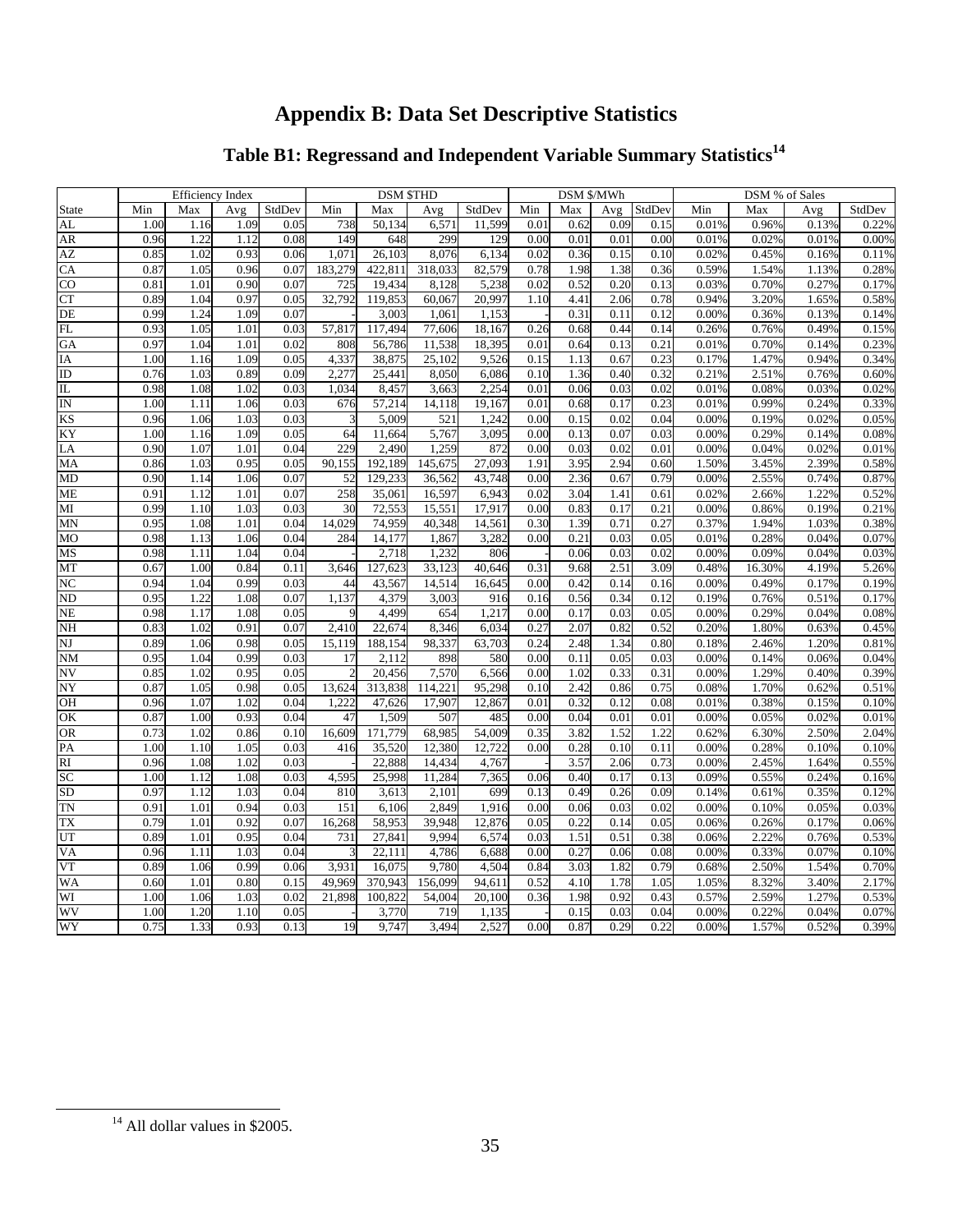|           |  | Per Capita Income          |                                                           |                | Electricity Price (cents/kWh) Natural Gas Price $(\frac{f}{f})$ thd cf City Gate) |           |                |                        |         | State GDP              |          |
|-----------|--|----------------------------|-----------------------------------------------------------|----------------|-----------------------------------------------------------------------------------|-----------|----------------|------------------------|---------|------------------------|----------|
|           |  |                            | Min   Max   Avg   StdDev   Min   Max   Avg   StdDev   Min |                | Max 1                                                                             |           | Avg StdDev Min |                        |         | Max Avg StdDev         |          |
|           |  |                            | 23,494 29,877 26,228 2,049 6.2 8.3 6.9                    |                | $0.7$ $3.70$ $9.94$ $5.42$                                                        |           | 1.78           | 98.451                 | 155.656 | 124,533                | 17.307   |
| AR        |  |                            | 21,607 27,555 24,338 1,822 5.9 10.0 7.5                   |                | 1.3 2.97 8.83 4.84                                                                |           |                | 1.88 52,780            | 89,027  | 71,193                 | -- 11.11 |
| AZ        |  | 24,724 30,951 27,377 2,118 | 7.7 11.6 9.2                                              |                | 1.4 2.69                                                                          | 7.43 4.40 | 1.47           | 96,009                 | 225,350 | 155,997                | 42,100   |
| CA        |  |                            | 30,577 38,128 33,868 2,650 10.3 13.5 12.2                 |                | 1.0 2.60                                                                          | 7.88 4.51 |                | 1.62 1,065,87          |         | 1,674,497 1,305,041    | 214,01   |
| CO        |  | 28,908 38,350 33,840 3,570 | 6.5 8.8 7.5                                               |                | $0.7$ 2.71                                                                        | 7.37 4.20 |                | 1.18 102,77            | 223,425 | 163,002                | 41,437   |
| CT        |  |                            | 38,016 49,200 43,315 3,782 10.5 14.4 12.5                 |                | 1.4 5.02                                                                          | 9.67 6.63 |                | 1.45 134,123           | 197,887 | 164,437                | 22,554   |
|           |  |                            | 31,008 37,766 33,747 2,307 6.9 9.8 8.5                    | 0.9            | 8.56<br>3.46                                                                      | 4.99      | 1.60           | 27,863                 | 58,514  | 41,999                 | 10,41    |
|           |  | 28,363 35,519 30,995 2,299 | 7.8 10.5 9.0                                              | 0.8            | 9.30<br>3.51                                                                      | 5.07      |                | 1.71 356,273           | 691,671 | 495,330                | 108.638  |
| <b>GA</b> |  | 25,911 31,742 29,208 2,064 | 6.7 9.8 7.9                                               | 1.0            | 3.46<br>9.85                                                                      | 5.57      |                | 1.75 193,240           | 367,936 | 285,348                | 60.849   |
| <b>TA</b> |  | 25,296 31,985 28,725 2,247 | 6.5 8.9 7.3                                               | 0.8            | 3.61<br>8.88                                                                      | 5.24      | 1.58           | 77,181                 | 120,176 | 96,925                 | 13,914   |
|           |  | 22,986 29,012 26,015 1,837 | 4.6 6.1 5.2                                               | 0.4            | 2.34<br>7.95                                                                      | 3.99      | 1.67           | 24.610                 | 48,380  | 35,716                 | 7.109    |
|           |  | 30,421 37,100 34,030 2,322 | 6.8 11.2 8.8                                              | 1.5            | 3.32<br>8.38                                                                      | 5.00      |                | 1.57 383,494           |         | 481.341                | 64.37    |
|           |  |                            |                                                           |                |                                                                                   |           |                |                        | 571,556 |                        |          |
|           |  | 25,623 31,219 28,877 1,953 | 5.7 8.0 6.5                                               | 0.7            | 2.88<br>8.83                                                                      | 4.85      |                | 1.73 152,325           | 241,298 | 200,172                | 30,41    |
| <b>KS</b> |  | 26,708 33,658 29,827 2,255 | 6.5 9.8 7.8                                               | 1.1            | 9.08<br>3.02                                                                      | 4.96      |                | 1.90 71,01             | 108,281 | 87,865                 | 12.37    |
| KY.       |  | 23.067 28.790 25.908 1.977 | 4.6 6.7 5.2                                               | 0.6            | 3.59                                                                              | 9.69 5.38 |                | 1.85 93.497            | 141.493 | 120,066                | 15,709   |
| LA        |  |                            | 22,672 30,389 25,544 2,087 6.5 9.0 7.7                    |                | $0.7$ $2.79$ $8.56$ $4.69$                                                        |           |                | 1.73 116,306           | 187,228 | 143,534                | 19.952   |
| MA        |  |                            | 33,600 44,810 38,784 4,051 10.5 15.0 12.4                 |                | 10.66<br>1.2 4.38                                                                 | 6.19      |                | 2.06 214,365           | 327,240 | 272,627                | 42.23    |
| <b>MD</b> |  |                            | 33.410 42.406 36.889 3.243 6.7 9.8 8.5                    | 1.0            | 10.29<br>3.68                                                                     | 5.87      |                | 2.02 155.530           | 249.926 | 194.125                | 32.861   |
| ME        |  |                            | 25,131 31,090 28,025 2,310 10.0 12.7 11.5                 |                | 0.8 3.93 11.78                                                                    | 6.04      |                | 2.37 31.310            | 45,536  | 37,730                 | 5.049    |
| MI        |  |                            | 27,709 33,515 31,160 2,024 7.2 10.6 8.6                   | $-1.1$         | 3.32 8.44 4.67 1.60 259,943                                                       |           |                |                        | 381.286 | 337,130                | 45.905   |
| MN        |  | 29.077 37.540 33,567 3,194 | 63                                                        | 8.0 7.0<br>0.5 | 8.52<br>3.23                                                                      | 5.00      |                | 1.67 138,889           | 237,063 | 187,668                | 34.691   |
| MO        |  | 26,317 31,768 29,182 1,958 | 6.1 9.7 7.5                                               | $-11$          | 3.50                                                                              | 8.67 5.26 |                | 1.64 144,17            | 218,964 | 184,123                | 25.833   |
| MS        |  | 19,558 26,067 22,826 2,038 |                                                           | 9.1 7.6<br>0.8 | 8.85<br>3.24                                                                      | 5.01      |                | 1.84 53,693            | 81.648  | 68,873                 | 8.71     |
| MT        |  | 23,083 29,921 25,642 2,314 | 5.6 7.2 6.2                                               | 0.4            | 2.91<br>7.62                                                                      | 4.69      | 1.37           | 18,582                 | 31,333  | 23,704                 | 3,801    |
|           |  | 25,347 31,327 28,653 1,981 | 7.2 9.5 8.0                                               | 0.8            | 10.11<br>3.78                                                                     | 5.55      |                | 2.00 194,27            | 363,064 | 276,082                | 56,77    |
| ND        |  | 23,347 32,053 27,148 2,913 | 5.8 8.6 6.9                                               | 0.9            | 8.54<br>3.31                                                                      | 4.99      | 1.54           | 15.608                 | 25,578  | 19,832                 | 3.05     |
| <b>NE</b> |  |                            | 26,562 33,309 29,923 2,464 5.9 8.3 6.6                    | 0.8            | 3.19<br>8.21                                                                      | 5.06      | 1.58           | 46,779                 | 73,384  | 59,912                 | 8,522    |
| NH        |  |                            | 30,242 38,416 34,330 3,094 11.5 15.0 13.4                 | 1.2            | 4.34<br>9.97                                                                      | 5.77      | 1.76           | 32,940                 | 54,554  | 44,191                 | 7.608    |
|           |  |                            | 35,629 44,880 40,036 3,192 10.1 13.6 12.0                 | 1.4            | 4.28<br>10.51                                                                     | 5.99      |                | 1.94 296,642           | 439,310 | 364,400                | 49.16    |
| NM        |  |                            | 22,300 28,796 24,853 2,025 7.1 10.6 8.4                   | 1.1            | 1.87<br>7.04                                                                      | 3.84      | 1.49           | 37,216                 | 73,587  | 54,705                 | 9,71     |
| NV.       |  |                            | 29.770 37.796 33.196 2.323 6.8 9.3 8.1                    | 0.8            | 3.04<br>8.50                                                                      | 4.87      | 1.71           | 44.07                  | 114,776 | 74,813                 | 22,554   |
| NY.       |  |                            | 33,980 42,588 37,261 2,660 11.7 14.8 13.5                 |                | 8.93<br>$0.9$ $3.17$                                                              | 5.00      |                | 1.64 680,977           | 990.672 | 815,029                | 103.904  |
| <b>OH</b> |  | 27.388 32.179 30.174 1.766 | 7.1 8.8 7.8                                               |                | 4.37<br>10.66<br>$0.6\,$                                                          | 6.28      |                | 1.94 314,11            | 447.186 | 387,876                | 46.816   |
| OK        |  |                            | 23.737 31.386 26.478 2.454 6.1 8.3 7.1                    | 0.7            | 2.93<br>8.84                                                                      | 4.60      | 1.98           | 79.578                 | 130.531 | 97,210                 | 15.384   |
| OR        |  |                            | 26,566 32,213 29,742 2,054 5.5 6.9 6.1                    | 0.3            | 3.01<br>7.85                                                                      | 4.44      | 1.54           | 79.324                 | 146.671 | 112,900                | 22.065   |
| <b>PA</b> |  |                            | 29,058 35,542 31,921 2,258 7.9 11.5 9.5                   |                | 1.2 3.34                                                                          |           |                | 9.98 5.80 1.97 343.899 |         | 494,678 417,869 50,808 |          |
|           |  |                            | 28.749 36.097 31.980 2.603 10.0 14.6 12.5                 |                | 1.4 4.53<br>9.65                                                                  | 6.08      |                | 1.48 28.914            | 44.263  | 35.683                 | 5.47     |
|           |  |                            | 23,288 28,760 26,033 1,917 6.3 8.4 7.0                    |                | $0.6$ 4.06<br>10.00                                                               | 5.70      |                | 1.85 91,007            |         | 144,648 117,307        | 18.291   |
|           |  |                            |                                                           |                |                                                                                   |           |                |                        |         |                        |          |
| SD.       |  |                            | 24,053 32,058 27,837 2,831 6.5 9.2 7.6                    |                | $0.8$ $3.69$ $8.48$ $5.23$ $1.47$ $17.762$                                        |           |                |                        |         | 31,341 24,568          | 4.381    |
| TN -      |  |                            | 24,804 31,295 28,257 2,125 6.2 7.9 6.7                    |                | 0.5 3.47 9.08 5.18 1.76 130.953                                                   |           |                |                        |         | 230,745 183,680        | 31.51    |
| TX.       |  |                            | 25,709 33,962 29,456 2,806 7.1 10.0 8.1                   |                | 0.8 3.15 8.09 4.86 1.37 532,018 1,033,274 743,779 162,854                         |           |                |                        |         |                        |          |
|           |  |                            | 22,214 28,839 25,324 2,243 5.5 8.2 6.4                    |                | 0.8 2.80 8.16 4.92 1.51 43,549                                                    |           |                |                        | 94,758  | 67,448                 | 16.12    |
| VA.       |  |                            | 30,018 38,328 33,525 2,961 6.6 9.0 7.5                    |                | 0.9 3.74 10.18 5.89 2.08 203,627                                                  |           |                |                        | 357.960 | 270,111                | 53.451   |
| VT        |  |                            | 25,789 33,541 29,438 2,762 10.9 12.4 11.9                 |                | 0.4 2.84 8.34 4.60 1.43 15,686                                                    |           |                |                        | 23,472  | 19,184                 | 2,594    |
| <b>WA</b> |  |                            | 29,666 36,877 33,170 2,767 4.7 6.4 5.4                    |                | $0.6$ 2.64<br>7.95                                                                | 4.23      |                | 1.78 160,172           |         | 284,549 220,516        | 41,378   |
| WI        |  |                            | 26,609 33,399 30,376 2,457 6.4 8.0 7.1                    |                | 0.5 3.61 8.35 5.30 1.49 138,931                                                   |           |                |                        | 220,277 | 182,511                | 27,746   |
| WV -      |  |                            | 21,645 27,190 24,141 1,805 4.9 7.1 6.1                    |                | $0.7$ $3.65$ $9.69$ $5.25$                                                        |           |                | 1.74 39,245            | 53,955  | 46,166                 | 4,468    |
| WY        |  |                            | 26,786 39,301 30,886 4,221 4.9 6.3 5.4                    |                | $0.4$ 2.67<br>8.04                                                                | 4.60      | 1.63           | 17,405                 | 28,656  | 20,261                 | 3,584    |

## **Table B2: Independent Variable Summary Statistics (continued)**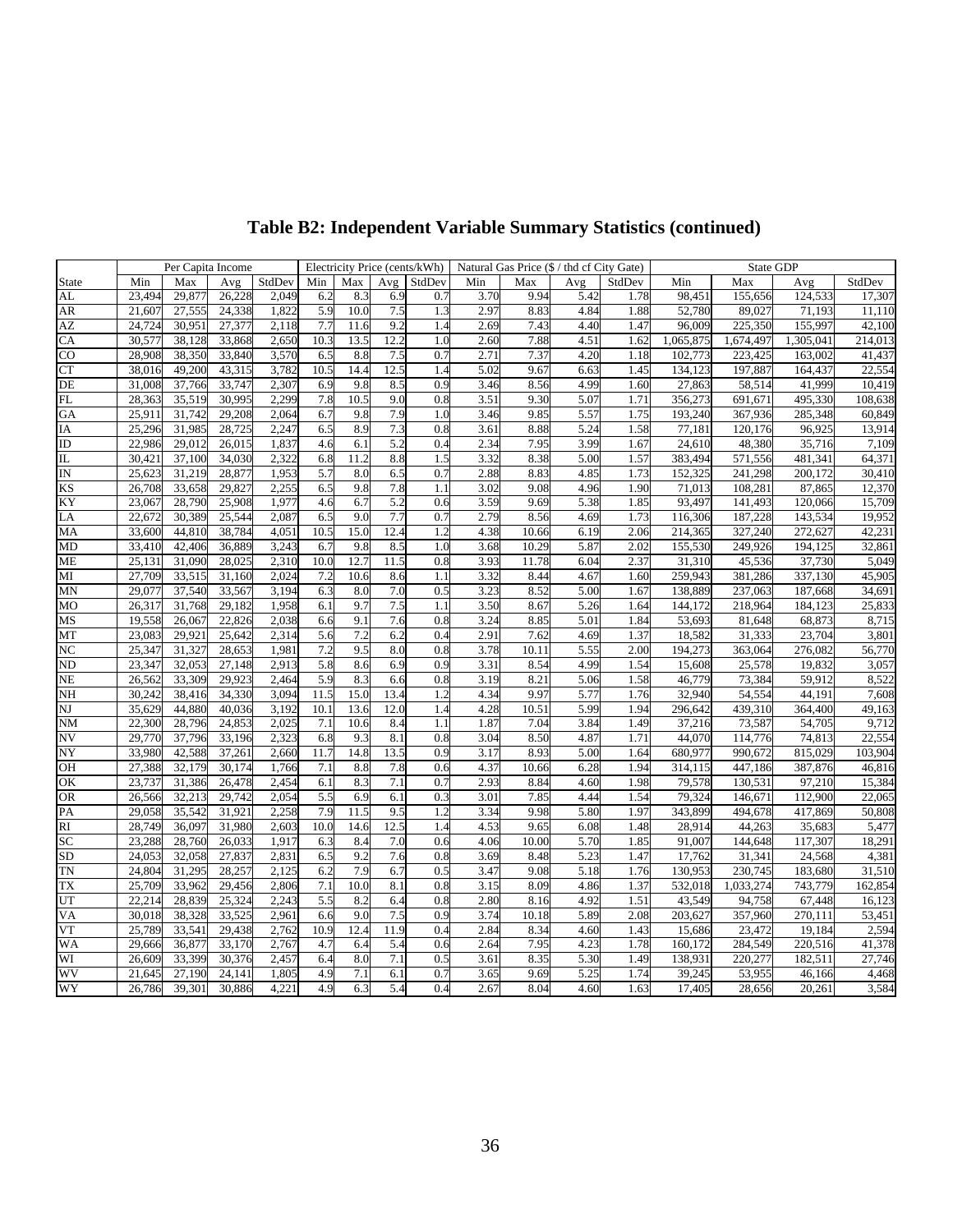|                                                                                                                                                                                                                                                                                                    |          | <b>HDD</b> |          |        |          | CDD      |          |        |
|----------------------------------------------------------------------------------------------------------------------------------------------------------------------------------------------------------------------------------------------------------------------------------------------------|----------|------------|----------|--------|----------|----------|----------|--------|
|                                                                                                                                                                                                                                                                                                    | Min      | Max        | Avg      | StdDev | Min      | Max      | Avg      | StdDev |
| State<br>AL<br>AR<br>AZ<br>CA<br>CO<br>CT<br>DE<br>EL<br>GA                                                                                                                                                                                                                                        | 2,240.00 | 3,037.00   | 2,694.59 | 214.80 | 1,565.00 | 2,263.00 | 1,923.29 | 184.42 |
|                                                                                                                                                                                                                                                                                                    | 2,985.00 | 3,887.00   | 3,338.53 | 258.92 | 1,411.00 | 2,290.00 | 1,792.00 | 195.34 |
|                                                                                                                                                                                                                                                                                                    | 1,759.00 | 2,289.00   | 1,983.41 | 156.87 | 2,752.00 | 3,357.00 | 3,092.65 | 189.00 |
|                                                                                                                                                                                                                                                                                                    | 2,243.00 | 2,904.00   | 2,506.41 | 181.58 | 787.00   | 1,121.00 | 959.06   | 105.61 |
|                                                                                                                                                                                                                                                                                                    | 6,716.00 | 7,866.00   | 7,090.94 | 331.67 | 144.00   | 462.00   | 308.24   | 100.32 |
|                                                                                                                                                                                                                                                                                                    | 5,224.00 | 6,351.00   | 5,862.1  | 405.04 | 377.00   | 829.00   | 622.53   | 123.47 |
|                                                                                                                                                                                                                                                                                                    | 3,882.00 | 5,021.00   | 4,539.35 | 373.47 | 825.00   | 1,317.00 | 1,105.59 | 138.42 |
|                                                                                                                                                                                                                                                                                                    | 422.00   | 797.00     | 642.24   | 97.80  | 3,275.00 | 3,845.00 | 3,528.7  | 163.52 |
|                                                                                                                                                                                                                                                                                                    | 2,233.00 | 3,166.00   | 2,783.06 | 236.60 | 1,457.00 | 2,091.00 | 1,722.53 | 167.05 |
| IA                                                                                                                                                                                                                                                                                                 | 6,047.00 | 7,798.00   | 6,802.7  | 474.94 | 496.00   | 969.00   | 802.18   | 138.3  |
| $\overline{\text{ID}}$                                                                                                                                                                                                                                                                             | 6,029.00 | 7,482.00   | 6,607.1  | 312.43 | 203.00   | 740.00   | 522.53   | 124.33 |
|                                                                                                                                                                                                                                                                                                    | 5,176.00 | 6,969.00   | 6,062.94 | 447.53 | 543.00   | 1,137.00 | 876.00   | 173.53 |
|                                                                                                                                                                                                                                                                                                    | 4,814.00 | 6,337.00   | 5,643.94 | 414.07 | 570.00   | 1,139.00 | 886.29   | 164.23 |
|                                                                                                                                                                                                                                                                                                    | 4,358.00 | 5,661.00   | 4,875.65 | 340.07 | 1,036.00 | 1,712.00 | 1,445.47 | 192.74 |
|                                                                                                                                                                                                                                                                                                    | 3,861.00 | 4,907.00   | 4,374.71 | 323.71 | 869.00   | 1,463.00 | 1,197.94 | 166.00 |
|                                                                                                                                                                                                                                                                                                    | 1,396.00 | 1,937.00   | 1,664.12 | 146.98 | 2,327.00 | 3,111.00 | 2,679.41 | 181.26 |
|                                                                                                                                                                                                                                                                                                    | 5,533.00 | 6,735.00   | 6,184.59 | 404.72 | 285.00   | 655.00   | 498.53   | 101.14 |
| IN<br>KS<br>KY<br>LA<br>MD<br>ME<br>MI<br>MI<br>MI<br>MN                                                                                                                                                                                                                                           | 3,957.00 | 5,169.00   | 4,619.35 | 363.31 | 790.00   | 1,316.00 | 1,091.94 | 155.69 |
|                                                                                                                                                                                                                                                                                                    | 7,046.0  | 8,355.00   | 7,860.24 | 428.55 | 123.00   | 351.00   | 238.18   | 60.64  |
|                                                                                                                                                                                                                                                                                                    | 5,721.00 | 7,412.00   | 6,705.7  | 457.6  | 284.00   | 790.00   | 572.35   | 141.90 |
|                                                                                                                                                                                                                                                                                                    | 7,303.00 | 9,713.00   | 8,336.7  | 606.90 | 242.00   | 702.00   | 501.18   | 120.49 |
|                                                                                                                                                                                                                                                                                                    | 4,457.00 | 5,653.00   | 4,967.59 | 373.34 | 905.00   | 1,482.00 | 1,245.41 | 162.09 |
|                                                                                                                                                                                                                                                                                                    | 2,065.00 | 2,755.00   | 2,448.4  | 188.50 | 1,785.00 | 2,541.00 | 2,120.65 | 178.90 |
| MO<br>MS<br>MT                                                                                                                                                                                                                                                                                     | 7,500.00 | 9,114.00   | 8,003.24 | 454.02 | 73.00    | 436.00   | 274.59   | 92.64  |
|                                                                                                                                                                                                                                                                                                    | 2,729.00 | 3,805.00   | 3,368.41 | 277.45 | 1,193.00 | 1,651.00 | 1,427.76 | 141.80 |
|                                                                                                                                                                                                                                                                                                    | 8,302.00 | 10,840.00  | 9,158.59 | 627.7  | 216.00   | 616.00   | 442.18   | 118.40 |
|                                                                                                                                                                                                                                                                                                    | 5,708.00 | 7,234.00   | 6,284.53 | 431.97 | 608.00   | 1,231.00 | 989.35   | 165.99 |
| $\frac{\overline{\text{NC}}}{\text{ND}}$<br>$\frac{\overline{\text{ND}}}{\text{NE}}$<br>$\frac{\overline{\text{NE}}}{\text{NH}}$                                                                                                                                                                   | 6,595.00 | 7,862.00   | 7,328.12 | 414.92 | 171.00   | 495.00   | 347.35   | 90.39  |
| $\overline{\text{NJ}}$                                                                                                                                                                                                                                                                             | 4,512.00 | 5,652.00   | 5,197.29 | 391.31 | 545.00   | 1,181.00 | 831.94   | 153.01 |
| $\frac{NM}{NY}$ or $\frac{N}{N}$ or $\frac{N}{N}$ or $\frac{N}{N}$ or $\frac{N}{N}$ or $\frac{N}{N}$ or $\frac{N}{N}$ or $\frac{N}{N}$ or $\frac{N}{N}$ or $\frac{N}{N}$ or $\frac{N}{N}$ or $\frac{N}{N}$ or $\frac{N}{N}$ or $\frac{N}{N}$ or $\frac{N}{N}$ or $\frac{N}{N}$ or $\frac{N}{N}$ or | 4,247.00 | 5,025.00   | 4,633.7  | 228.54 | 741.00   | 1,168.00 | 979.82   | 138.76 |
|                                                                                                                                                                                                                                                                                                    | 3,285.00 | 3,898.00   | 3,561.24 | 192.3  | 1,859.00 | 2,488.00 | 2,161.59 | 181.81 |
|                                                                                                                                                                                                                                                                                                    | 5,134.00 | 6,341.00   | 5,859.3  | 433.23 | 407.00   | 944.00   | 673.06   | 134.30 |
|                                                                                                                                                                                                                                                                                                    | 4,873.00 | 6,326.00   | 5,724.59 | 419.29 | 492.00   | 1,005.00 | 765.24   | 157.1' |
| $\overline{\text{OK}}$                                                                                                                                                                                                                                                                             | 3.078.00 | 4,164.00   | 3.550.88 | 277.15 | 1.457.00 | 2.476.00 | 1,886.71 | 226.98 |
| $\overline{\mbox{OR}}$                                                                                                                                                                                                                                                                             | 4,366.00 | 5,298.00   | 4,911.59 | 237.77 | 164.00   | 378.00   | 284.71   | 59.19  |
| $\overline{PA}$                                                                                                                                                                                                                                                                                    | 4,882.00 | 6,168.00   | 5,701.24 | 396.26 | 438.00   | 929.00   | 704.71   | 132.41 |
| $\overline{RI}$                                                                                                                                                                                                                                                                                    | 5,103.00 | 6,269.00   | 5,693.00 | 398.87 | 287.00   | 738.00   | 547.24   | 114.00 |
| SC                                                                                                                                                                                                                                                                                                 | 2,102.00 | 3,052.00   | 2,684.00 | 248.24 | 1,558.00 | 2,140.00 | 1,848.29 | 163.47 |
| SD                                                                                                                                                                                                                                                                                                 | 6,885.00 | 8,975.00   | 7,558.65 | 568.86 | 379.00   | 925.00   | 716.88   | 155.73 |
| <b>TN</b>                                                                                                                                                                                                                                                                                          | 3,347.00 | 4,287.00   | 3,813.18 | 266.58 | 1,071.00 | 1,655.00 | 1,371.29 | 157.45 |
| TX                                                                                                                                                                                                                                                                                                 | 1,526.00 | 2,174.00   | 1,864.06 | 168.53 | 2,415.00 | 3,218.00 | 2,744.00 | 196.58 |
| UT                                                                                                                                                                                                                                                                                                 | 5,683.00 | 7,064.00   | 6,227.47 | 353.36 | 388.00   | 1,013.00 | 774.24   | 160.12 |
| VA                                                                                                                                                                                                                                                                                                 | 3,600.00 | 4,831.00   | 4,296.18 | 329.23 | 842.00   | 1,265.00 | 1,082.24 | 140.58 |
| $\overline{\text{VT}}$                                                                                                                                                                                                                                                                             | 7,110.00 | 8,557.00   | 7,960.47 | 486.77 | 133.00   | 465.00   | 280.76   | 83.19  |
| <b>WA</b>                                                                                                                                                                                                                                                                                          | 4,870.00 | 5,728.00   | 5,261.82 | 264.50 | 141.00   | 323.00   | 231.18   | 53.78  |
| WI                                                                                                                                                                                                                                                                                                 | 6,413.00 | 8,527.00   | 7,473.29 | 504.02 | 237.00   | 718.00   | 504.41   | 132.67 |
| <b>WV</b>                                                                                                                                                                                                                                                                                          | 4,475.00 | 5,595.00   | 5,117.29 | 325.39 | 583.00   | 1,000.00 | 795.76   | 134.57 |
| WY                                                                                                                                                                                                                                                                                                 | 7,624.00 | 9,014.00   | 8,025.65 | 365.69 | 122.00   | 467.00   | 321.41   | 96.36  |
|                                                                                                                                                                                                                                                                                                    |          |            |          |        |          |          |          |        |

## **Table B3: Independent Variable Summary Statistics (continued)**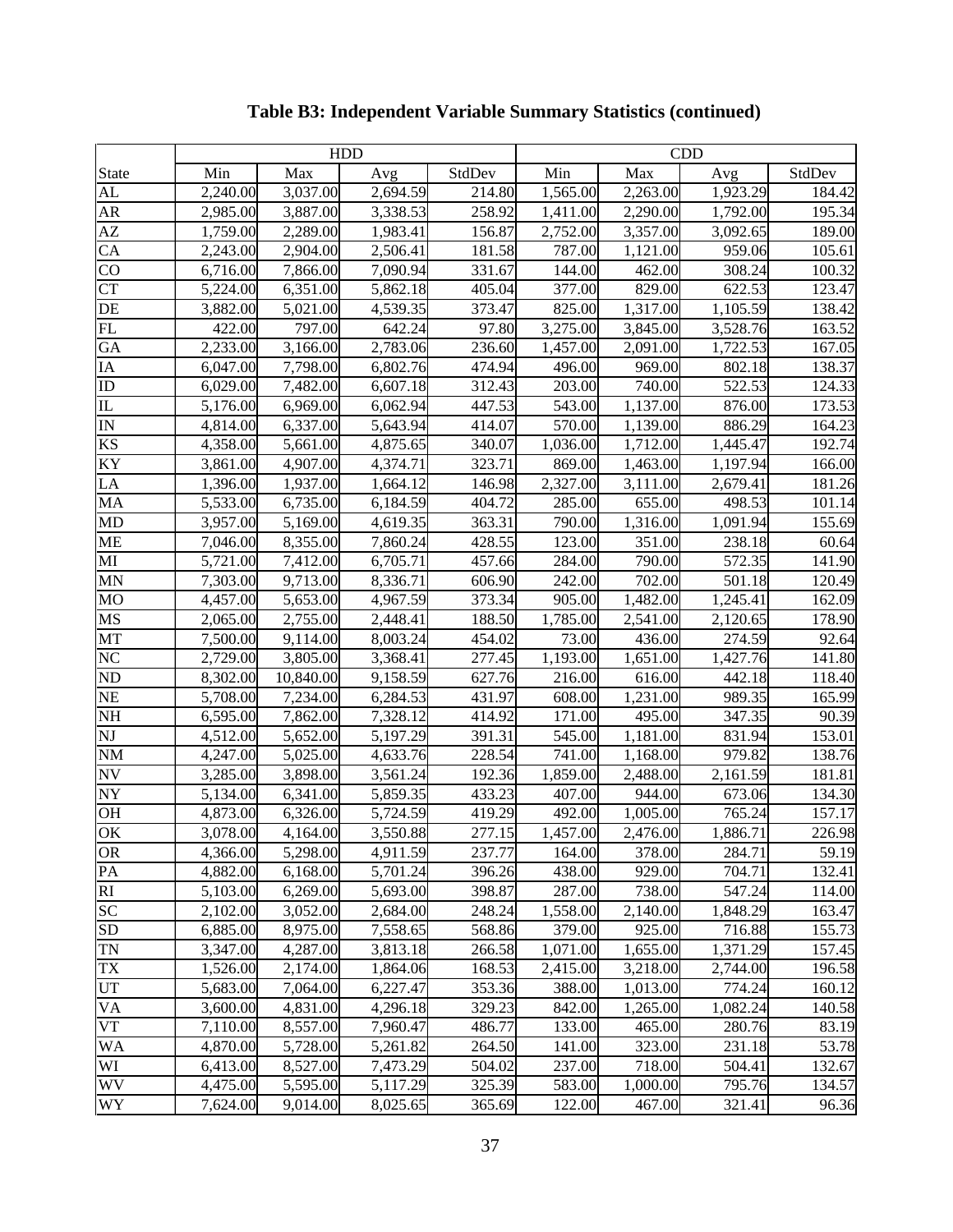## **Appendix C: Comparison of ACEEE and EIA Energy Efficiency Spending Data**

# **Table C1: Differences between ACEEE Reported Energy Efficiency Spending and Form EIA-861**

| <b>State</b>           | 1. ACEEE EE Spending     |                                | 3. Diff $([2]-[1])$               | $\frac{9}{6}$ Diff ([3]/[1]) |
|------------------------|--------------------------|--------------------------------|-----------------------------------|------------------------------|
|                        | (STHD)                   | 2. EIA DSM<br>Spending (\$THD) |                                   |                              |
| ΔI                     | 438                      | 2,766                          | 2,328                             | 532%                         |
| $\frac{AR}{AZ}$        | 231                      | 238                            | $\overline{7}$                    | 3%                           |
|                        | 4.000                    | 2,643                          | (1,357)                           | $-34\%$                      |
| CA                     | 380,009                  | 196,322                        | (183,687)                         | -48%                         |
| CO                     | 13,715                   | 13,737                         | 22                                | 0%                           |
| CT                     | 58,098                   | 58,098                         | and the state of the              | 0%                           |
| DE                     |                          | and the control of the control | and the state of the state of     | and the state of the state   |
|                        | 72,014                   | 57,763                         | (14,251)                          | $-20%$                       |
| GA                     | 1,356                    | 1,368                          | 12                                |                              |
|                        | 28,833                   | 31,094                         | 2,261                             | 8%                           |
| ID                     | 7,023                    | 4.533                          | (2,490)                           | $-35%$                       |
|                        | 3.000                    | 2.423                          | (577)                             | -19%                         |
| IN                     | 2,062                    | 2,062                          | <b>Contract Contract Contract</b> | 0%                           |
| KS                     | <b>Contract Contract</b> | $\mathcal{L}$                  | $\overline{33}$                   | and the control of           |
| KY                     | 4,146                    | 9,082                          | 4,936                             | $\frac{119\%}{492\%}$        |
| LA                     | 324                      | 1.918                          | 1,594                             |                              |
| $\frac{MA}{MD}$        | 133,326                  | 66,978                         | (66,348)                          | -50%                         |
|                        | $50 -$                   | - 50                           | <b>Contract Contract</b>          | 0%                           |
| $\overline{\text{ME}}$ | 13,118                   | 6,365                          | (6,753)                           | $-51\%$<br>-100%             |
| $\overline{MI}$        | 8,000                    | 40                             | (7,960)                           |                              |
| MN                     | 55,784                   | 43,715                         | (12,069)                          | $-22%$                       |
| MO                     | 928                      | 878                            | (50)                              | $-5\%$                       |
| $\overline{\text{MS}}$ | 497                      | 1.628                          | 1,131                             | $\frac{228\%}{-49\%}$        |
| MT                     | 8,002                    | 4,082                          | (3,920)                           |                              |
| NC                     | 3,722                    | 125                            | (3,597)                           |                              |
| ND                     | 465                      | 2,809                          | 2,344                             | 504%                         |
| NE .                   | 4,348                    | 4,351                          |                                   | 0%                           |
| $\frac{1}{N}$          | 15,120                   | 15,120                         | and the state of the              | 0%                           |
| NI                     | 92,753                   | 168,344                        | 75,591                            | 81%                          |
| NM                     | 2.000                    | 2.043                          | 43                                |                              |
| NV -                   | 8,473                    | 8.358                          | (115)                             | $-1\%$                       |
| NY                     | 147,193                  | 53,202                         | $\frac{(93,991)}{(13,565)}$       | -64%                         |
| OH                     | 16,195                   | 2.630                          |                                   | -84%                         |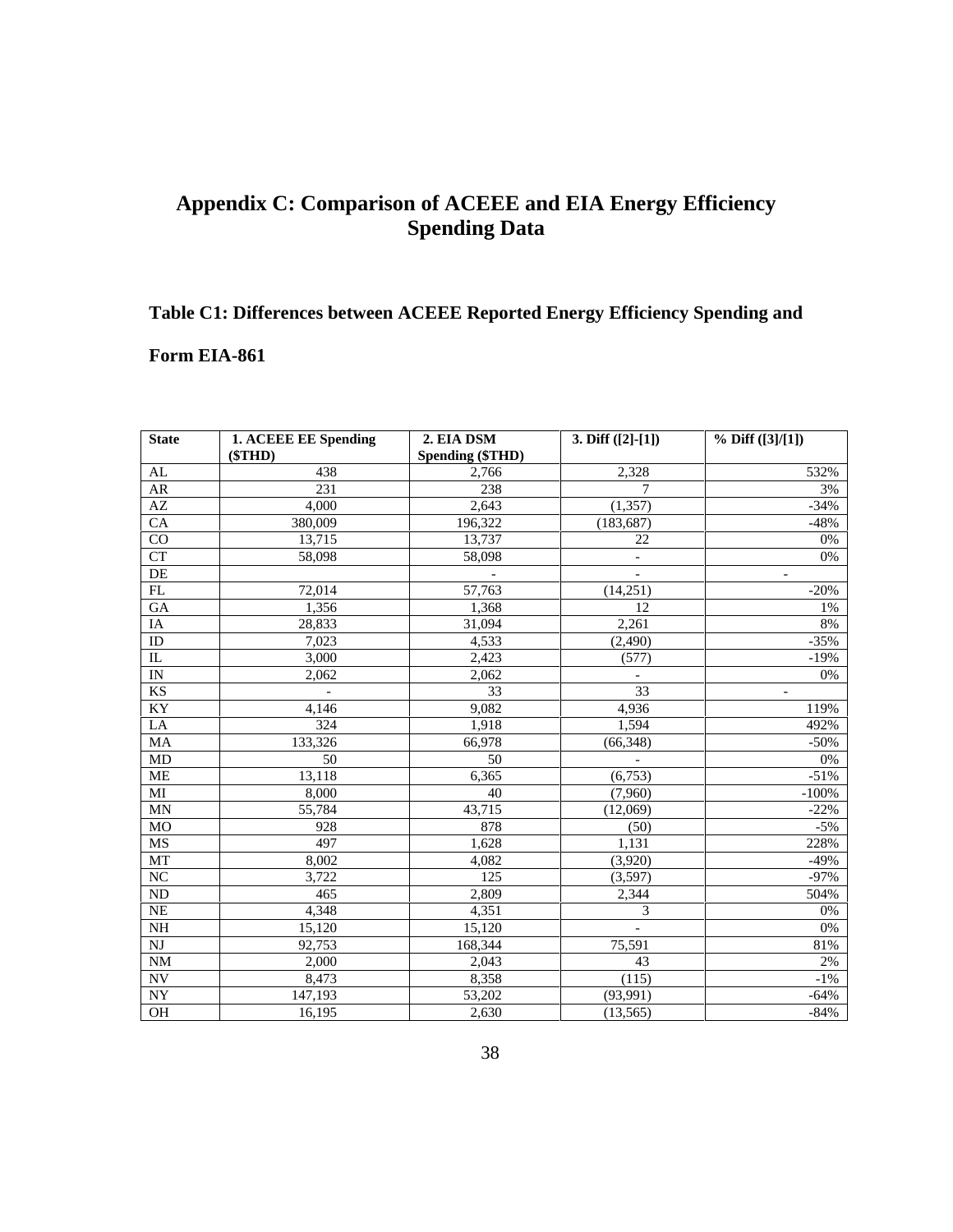| <b>State</b> | 1. ACEEE EE Spending                                                                            | 2. EIA DSM       | 3. Diff $([2]-[1])$ | $\frac{9}{6}$ Diff ([3]/[1]) |
|--------------|-------------------------------------------------------------------------------------------------|------------------|---------------------|------------------------------|
|              | (STHD)                                                                                          | Spending (\$THD) |                     |                              |
|              |                                                                                                 |                  |                     |                              |
|              | 62.888                                                                                          | 11,283           | (51,605)            |                              |
|              | 3.446                                                                                           |                  |                     |                              |
|              | 13.990                                                                                          | 13,990           |                     |                              |
|              | 4.920-                                                                                          |                  |                     |                              |
|              |                                                                                                 | 38O              | .838                |                              |
|              | 10.937                                                                                          |                  | (7.614)             |                              |
|              | - 80.000                                                                                        | 16,971           | (63,029)            |                              |
|              | 16,450                                                                                          | 8.940            | .504)               |                              |
| VA.          |                                                                                                 |                  |                     |                              |
|              | 14,000                                                                                          | 1.060            | (12,940)            |                              |
| WA           | 88,522                                                                                          | 45.673           | (42, 849)           |                              |
|              | 53.734                                                                                          | 15.837           | (37.897)            |                              |
| WV           | -992                                                                                            |                  |                     |                              |
| <b>WY</b>    |                                                                                                 |                  | 2.862               |                              |
|              | Notes: Spending data are for 2004. EIA data from form EIA-861. ACEEE data are energy efficiency |                  |                     |                              |

spending data reported in Eldridge et al. (2007).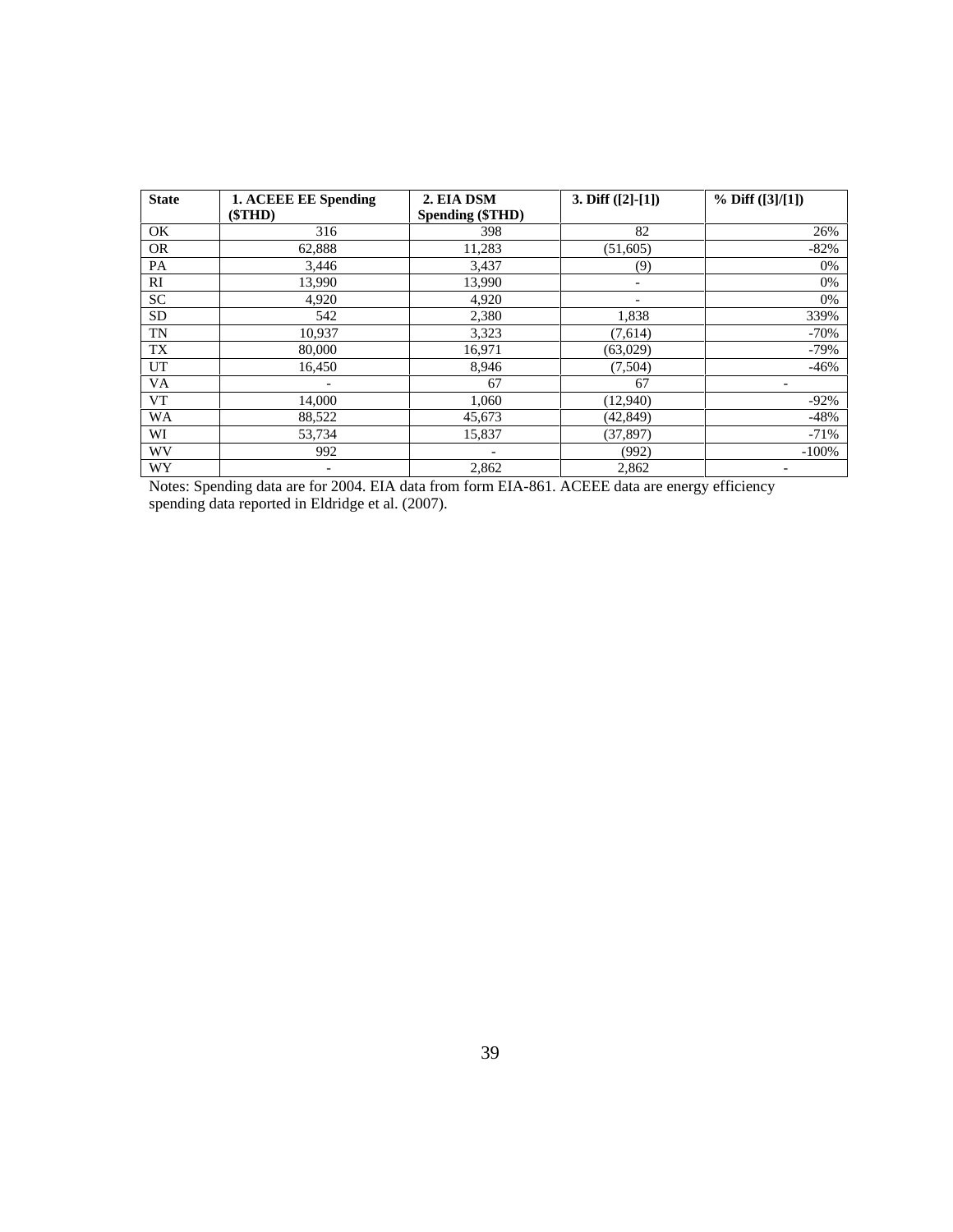## **References**

- Atkinson, J. and N. Manning. (1995). A Survey of International Energy Elasticities." In Terry, B., P. Elkins and N. Johnstone, eds., *Global Warming and Energy Demand*. London: Routledge.
- Beck, Nathaniel and Jonathan Katz. (1995). "What to Do (and Not to Do) with Time- Series Cross-Section Data." *The American Political Science Review* 89 (3): 634-647.
- Bernstein, Mark, Kateryna Fonkych, Sam Loeb, and David Loughran. (2003). *State- Level Changes in Energy Intensity and Their National Implications*. Santa Monica, CA: RAND.
- Boyd, Gale and Joseph Roop. (2004). "A Note on the Fisher Ideal Index Decomposition for Structural Change in Energy Intensity." *The Energy Journal* 25 (1): 87-101.
- Brennan, Timothy J. (1998). "Demand-Side Management Programs Under Retail Electricity Competition." Resources for the Future (RFF) Discussion Paper 99- 02.
- Bressand, Florian, Diana Farrell, Pedro Haas, Fabrice Morin, Scott Nyquist, Jaana Remes, Jaeson Rosenfeld, and Matt Rogers. (2007). *Wasted Energy: How the US Can Reach Its Energy Productivity Potential*. McKinsey Global Institute.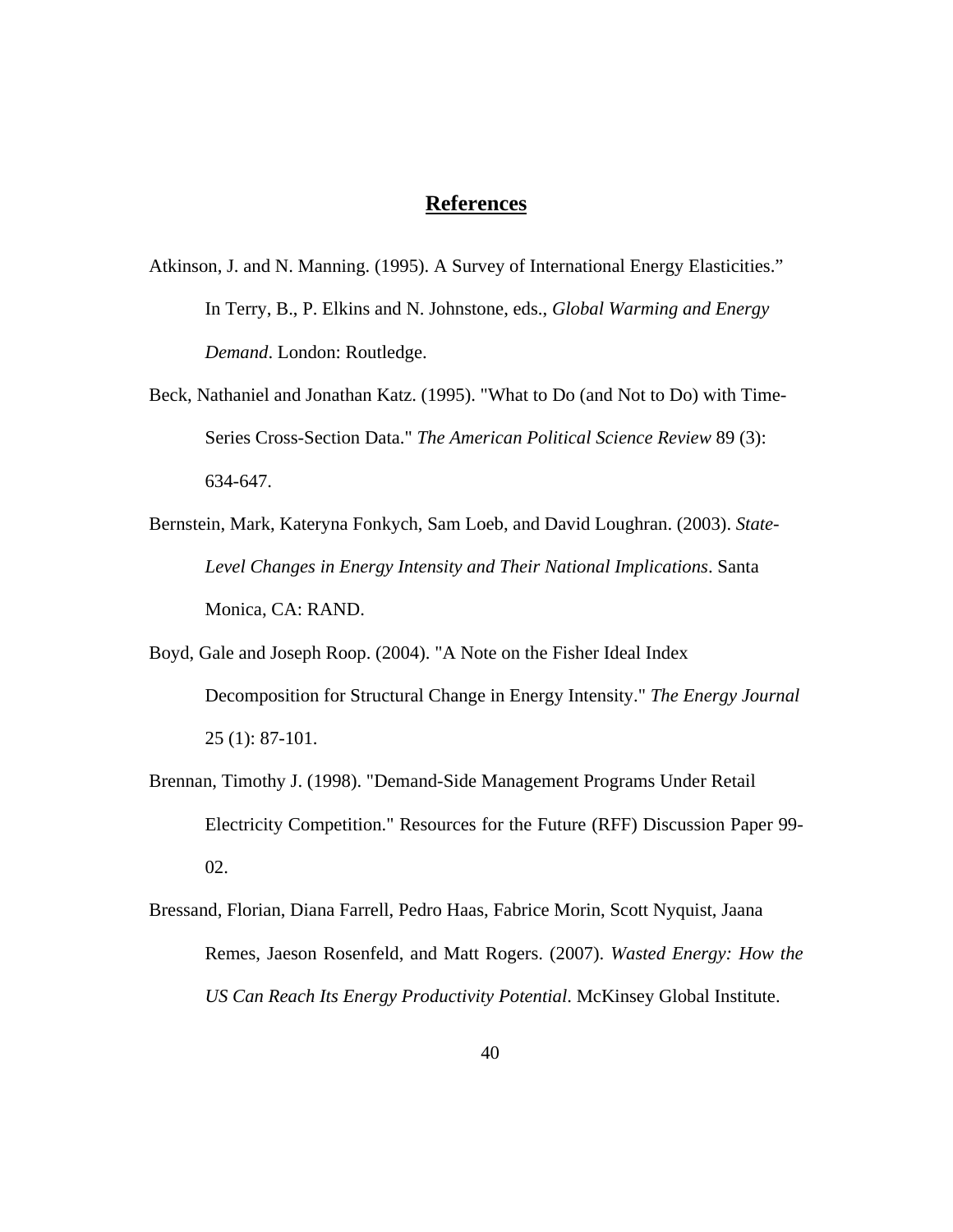- Bruno, Giovanni. (2004). "Approximating the Bias of the LSDV Estimator for Dynamic Panel Data Models." Presentation to the10th London Stata User Group Meeting June 28-29.
- Dingell, John D. (2007). "Summary of Draft Carbon Tax Legislation." Retrieved April 3, 2008 from [www.house.gov/dingell/carbonTaxSummary](http://www.house.gov/dingell/carbonTaxSummary).shtml.
- Eldridge, Maggie, Bill Prindle, Dan York, and Steve Nadel. (2007). "The State Energy Efficiency Scorecard for 2006." American Council for an Energy-Efficient Economy. Report Number E075.
- Energy Information Agency (EIA). (2004). "Greenhouse Gases, Climate Change, and Energy." Retrieved on April 3, 2008 from

[www.eia.doe.gov/oiaf/1605/ggccebro/chapter1.html](http://www.eia.doe.gov/oiaf/1605/ggccebro/chapter1.html).

- Environmental Protection Agency (EPA). (2007). *Inventory of US Greenhouse Gas Emissions and Sinks: 1990-2005*.
- Eto, Joseph. (1996). "The Past, Present, and Future of US Utility Demand-Side Management Programs." Lawrence Berkeley National Laboratory (LBNL).
- Eto, Joseph, Suzie Kito, Leslie Shown, and Richard Sonnenblick (2000). "Where Did the Money Go? The Cost and Performance of the Largest Commercial Sector DSM Programs." *The Energy Journal* 21 (2): 23-49.

Feltes, Dan. (2003). "The Effects of Public Energy Efficiency and Energy Demand-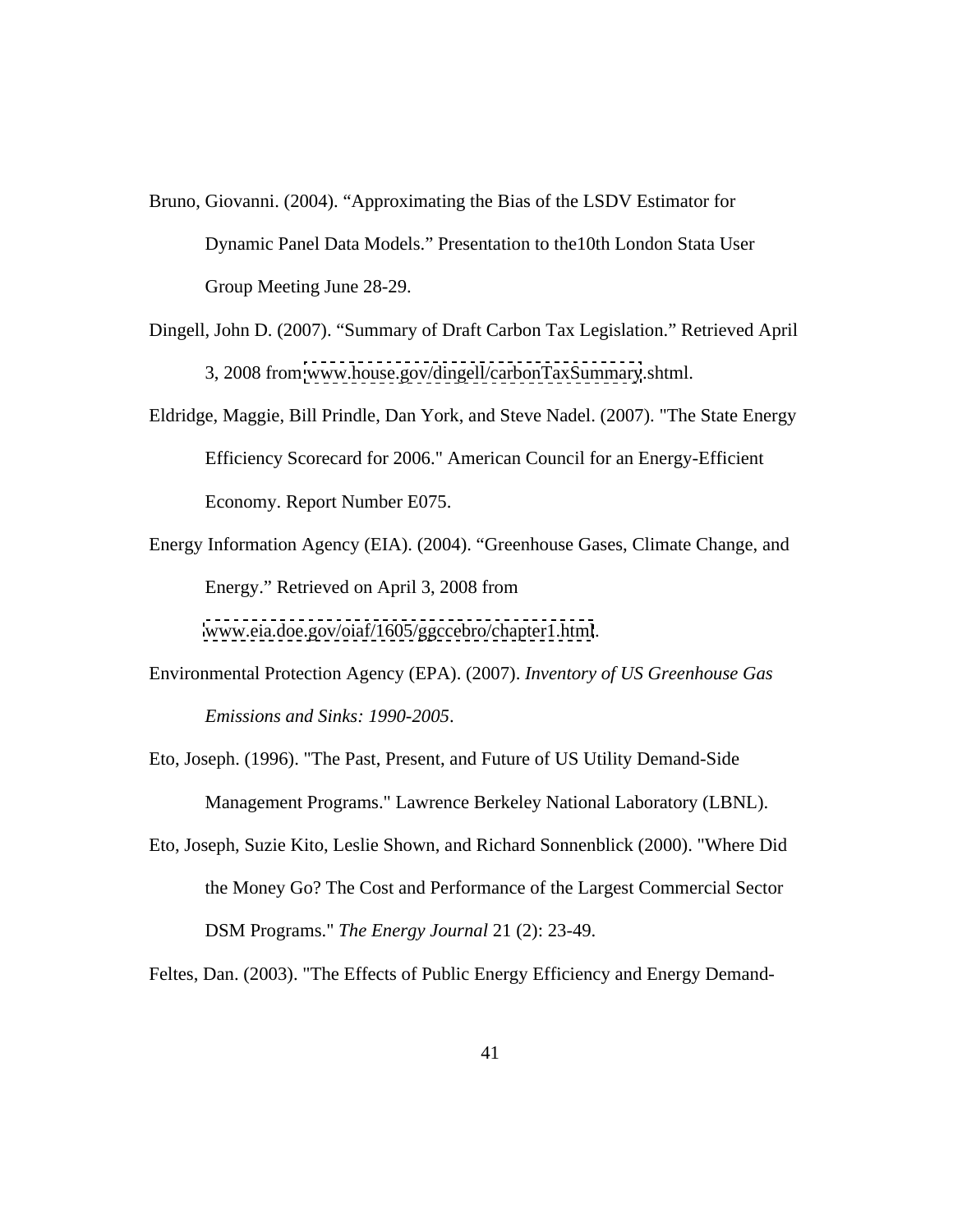Side Management Program Expenditures on State Electricity Energy Efficiency." Master of Public Policy Practicum. Georgetown Public Policy Institute.

- Gehring, Kay. (2002). "Can Yesterday's Demand-Side Management Lessons Become Tomorrow's Market Solutions?" *The Electricity Journal* 15 (5): 63-69.
- Gillingham, Kenneth, Richard Newell, and Karen Palmer. (2004). "Retrospective Examination of Demand-Side Energy Efficiency Policies." Resources for the Future. Discussion Paper 04-19 REV.
- Golove, William and Joseph Eto. (1996). "Market Barriers to Energy Efficiency: a Critical Reappraisal of the Rationale for Public Policies to Promote Energy Efficiency." Lawrence Berkeley National Laboratory (LBNL).
- Hassett, Kevin and Gilbert Metcalf. (1995). "Energy Tax Credits and Residential Conservation Investment: Evidence from Panel Data." *Journal of Public Economics* 57: 201-17.
- Helland, Eric. (1998). "Environmental Protection in the Federalist System: The Political Economy of NPDES Inspections." *Economic Inquiry* 36 (2): 305–319.
- Horowitz, Marvin. (2004). "Electricity Intensity in the Commercial Sector: Market and Public Program Effects." *The Energy Journal* 25 (2): 115-137.

Horowitz, Marvin. (2006). "A National Energy Efficiency Data Center: Removing the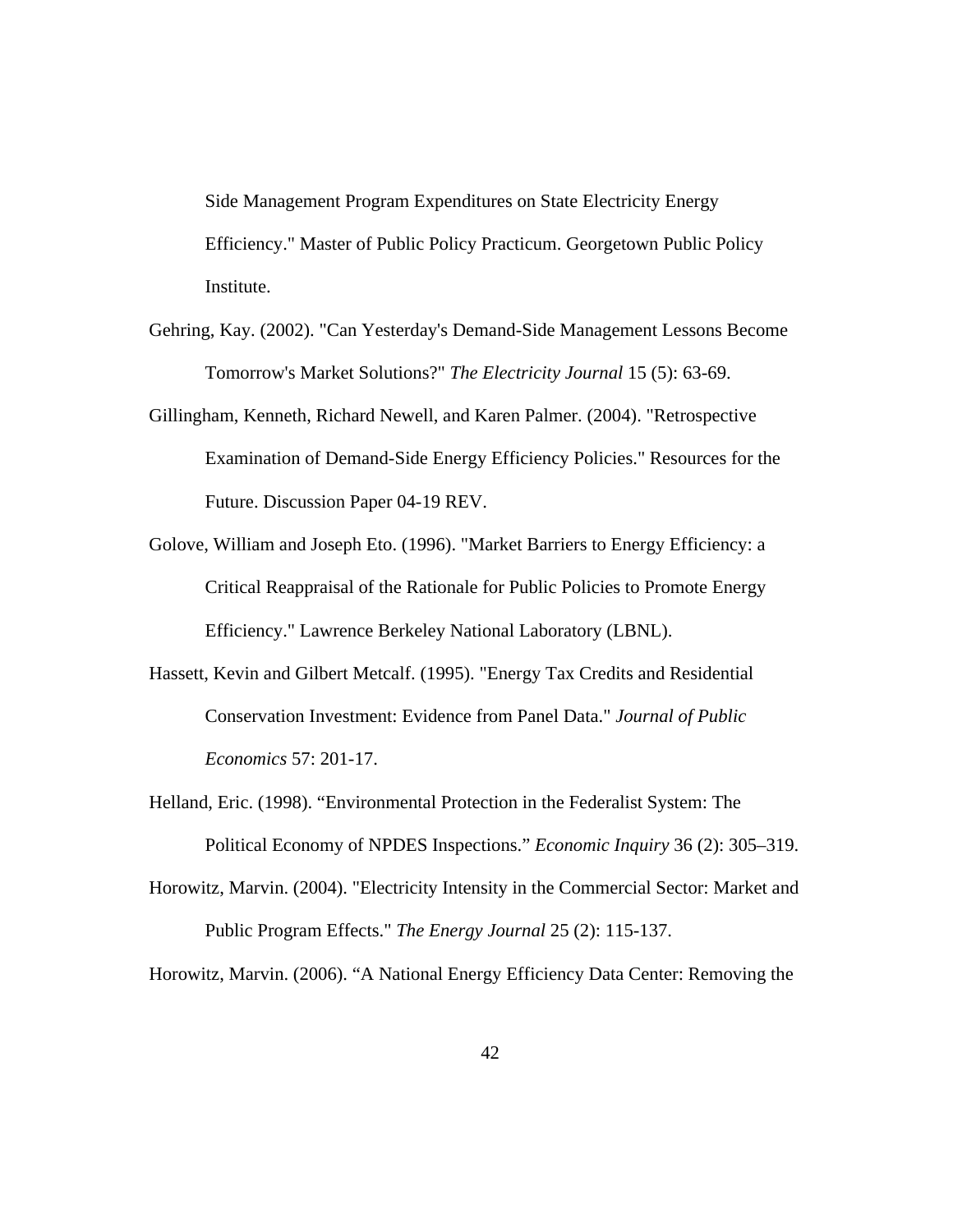Curse of Invisibility." Presentation to Modeling Workshop, Energy & Economic Policy Models: A Reexamination of Some Fundamental Issues at The University of California 16-17 Nov.

- Jaffe, Adam and Robert Stavins. (1994). "Energy-Efficiency Investments and Public Policy." *The Energy Journal* 15 (2): 43-65.
- Joskow, Paul and Donald Marron. (1992). "What Does a Negawatt Really Cost? Evidence from Utility Conservation Programs." *The Energy Journal* 13 (4): 41- 74.
- Leadership Group of the National Action Plan for Energy Efficiency. 2006. *National Action Plan for Energy Efficiency.*
- Loughran, David and Jonathon Kulick. (2004). "Demand-Side Management and Energy Efficiency in the United States." *The Energy Journal* 25 (1): 19-43.
- Lovins, Amory. (1996). "Negawatts: Twelve Transitions, Eight Improvements and One Distraction." *Energy Policy* 24 (4): 331-343.
- Lovins, Amory. (2005). "More Profit with Less Carbon." *Scientific American* 293 (3): 74-83.
- Metcalf, Gilbert. (2008). "An Empirical Analysis of Energy Intensity and Its Determinants at the State Level." *The Energy Journal* 29 (3). Forthcoming.

Nadel, Steven. (1992). "Utility Demand-Side Management Experience and Potential –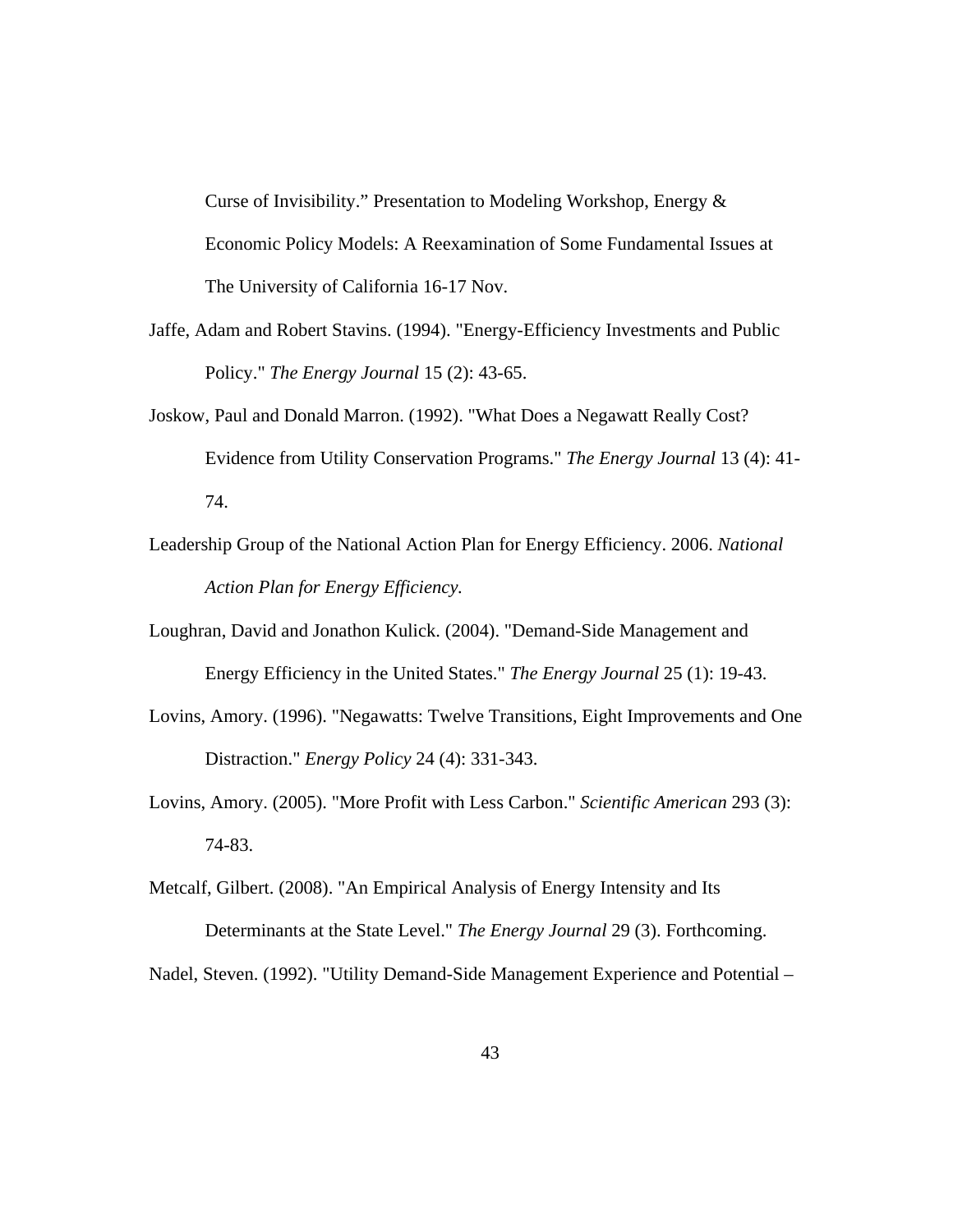A Critical Review." *Annual Review of Energy and the Environment* 17: 507- 535.

- National Academy of Sciences. (1991). *Policy Implications of Greenhouse Warming*. Washington, DC: National Academy Press.
- Okazakia, Yuto. (2006). "Effects of State Policies on Renewable Energy Capacity and Generation." Master's Thesis. Georgetown Public Policy Institute.
- Pacala, Stephen and Robert Socolow. (2004). "Stabilization Wedges: Solving the Climate Problem for the Next 50 Years with Current Technologies." *Science* 305: 968-972.
- Painter, Gary and Kwi-Hee Bae. (2001). "The Changing Determinants of State Expenditure in the United States: 1965-1992." *Public Finance and Management* 1 (4): 370-392.
- Parfomak, Paul W. and Lester B. Lave. (1996). "How Many Kilowatts Are in a Negawatt? Verifying '*Ex post*' Estimates of Utility Conservation Impacts at the Regional Level." *The Energy Journal* 17 (4): 59-88.
- Pew Center on Global Climate Change. (2008). "GHG Emission Limits Proposals from the  $110^{th}$  Congress." Retrieved on April 3, 2008 from [http://www.pewclimate.org/congress/110th/ghg\\_limits](http://www.pewclimate.org/congress/110th/ghg_limits).

Roodman, David. (2006). "How to Do xtabond2: An Introduction to 'Difference' and